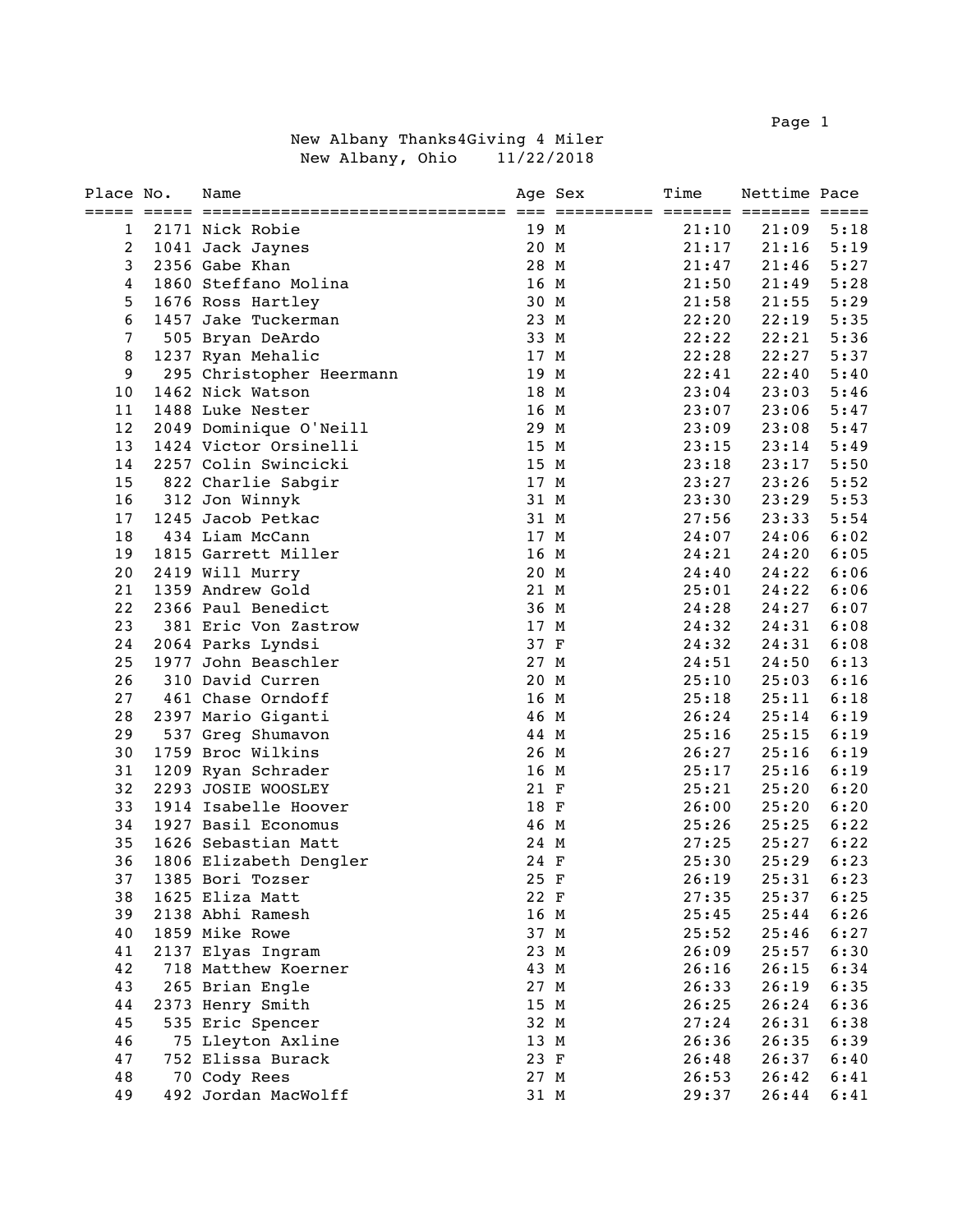Page 2 and 2 and 2 and 2 and 2 and 2 and 2 and 2 and 2 and 2 and 2 and 2 and 2 and 2 and 2 and 2 and 2 and 2

| Place No. |      | Name                      |      | Age Sex<br>=========== ======= ======= ===== | Time  | Nettime Pace |      |
|-----------|------|---------------------------|------|----------------------------------------------|-------|--------------|------|
| 51        |      | 244 Scott Berliner        | 54 M |                                              | 26:57 | 26:46        | 6:42 |
| 52        |      | 1503 Hilary Ritter        | 34 F |                                              | 27:33 | 26:47        | 6:42 |
| 53        |      | 2262 Lemarquis Dezallocco | 17 M |                                              | 27:12 | 26:57        | 6:45 |
| 54        |      | 1492 Dave Parsons         | 47 M |                                              | 27:00 | 26:59        | 6:45 |
| 55        |      | 2424 Mike Ward            | 38 M |                                              | 28:00 | 27:02        | 6:46 |
| 56        |      | 2170 James Kanidris       | 18 M |                                              | 27:04 | 27:03        | 6:46 |
| 57        |      | 2405 Shane Gregg          | 32 M |                                              | 27:08 | 27:07        | 6:47 |
| 58        |      | 1544 Bob Kincaid          | 55 M |                                              | 28:05 | 27:09        | 6:48 |
| 59        |      | 961 Jack Poulos           | 15 M |                                              | 28:21 | 27:15        | 6:49 |
| 60        |      | 339 Annalise Grammel      | 16 F |                                              | 27:38 | 27:30        | 6:53 |
| 61        | 2460 |                           |      |                                              | 27:37 | 27:36        | 6:54 |
| 62        |      | 1255 Haylely Woosley      | 19 F |                                              | 27:41 | 27:40        | 6:55 |
| 63        |      | 74 Jenifer Axline         | 50 F |                                              | 27:48 | 27:47        | 6:57 |
| 64        |      | 2364 Kayla Westbrook      | 26 F |                                              | 28:44 | 27:47        | 6:57 |
| 65        |      | 1903 Randon Russell       |      | 7 M                                          | 27:52 | 27:51        | 6:58 |
| 66        |      | 1131 Michelle Sveda       | 39 F |                                              | 27:54 | 27:53        | 6:59 |
| 67        |      | 2355 Evan Lane            | 19 M |                                              | 28:52 | 28:02        | 7:01 |
| 68        |      | 1886 Joel Anders          | 42 M |                                              | 28:15 | 28:03        | 7:01 |
| 69        |      | 839 Gabriel Weikert       | 16 M |                                              | 28:35 | 28:13        | 7:04 |
| 70        |      | 1864 Aaron Hohenbrink     | 40 M |                                              | 28:21 | 28:16        | 7:04 |
| 71        |      | 2423 Kelli Coch           | 39 F |                                              | 29:01 | 28:17        | 7:05 |
| 72        |      | 1442 Jonathan Holfinger   | 41 M |                                              | 28:38 | 28:18        | 7:05 |
| 73        |      | 2220 Lindsey Neff         | 16 F |                                              | 29:22 | 28:19        | 7:05 |
| 74        |      | 2243 Jeff Washburn        | 50 M |                                              | 29:17 | 28:20        | 7:05 |
| 75        |      | 838 Owen Weikert          | 14 M |                                              | 28:43 | 28:22        | 7:06 |
| 76        |      | 2331 Douglas Collins      | 22 M |                                              | 29:11 | 28:23        | 7:06 |
| 77        |      | 924 Brian Cafarella       | 32 M |                                              | 28:28 | 28:27        | 7:07 |
| 78        |      | 59 Maxwell Matsanoff      | 29 M |                                              | 28:32 | 28:31        | 7:08 |
| 79        |      | 1545 Mark Grose           | 60 M |                                              | 29:29 | 28:33        | 7:09 |
| 80        |      | 1186 Tara Walker          | 25 F |                                              | 28:58 | 28:33        | 7:09 |
| 81        |      | 1713 Dane Chaky           |      | 9 M                                          | 28:41 | 28:40        | 7:10 |
| 82        |      | 769 Mitchell Briggs       | 18 M |                                              | 29:05 | 28:49        | 7:13 |
| 83        |      | 2344 Zach Thurston        | 18 M |                                              | 28:53 | 28:52        | 7:13 |
| 84        |      | 1897 Gabe Giganti         | 11 M |                                              | 30:00 | 28:57        | 7:15 |
| 85        |      | 2404 John Romano          | 34 M |                                              | 29:35 | 28:58        | 7:15 |
| 86        |      | 2089 Morris Jake          | 19 M |                                              | 29:03 | 29:02        | 7:16 |
| 87        |      | 2427 Andy Dunn            | 15 M |                                              | 29:51 | 29:05        | 7:17 |
| 88        |      | 294 Justin Chenetski      | 39 M |                                              | 29:18 | 29:07        | 7:17 |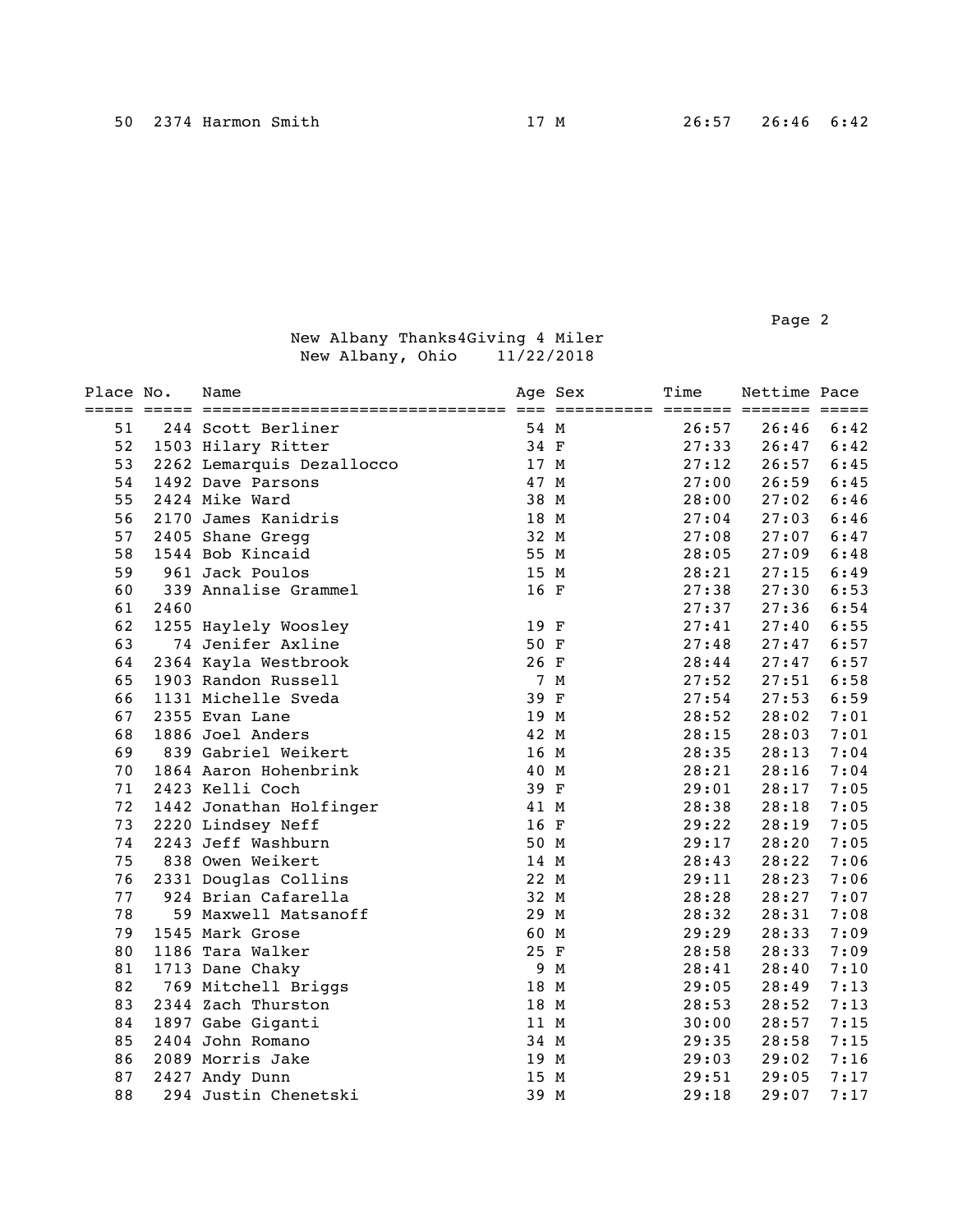| 89  | 1849 Daniel Houser   | 37 M | 29:10 | 29:09 | 7:18 |
|-----|----------------------|------|-------|-------|------|
| 90  | 85 Austin Young      | 12 M | 29:58 | 29:15 | 7:19 |
| 91  | 468 CS Wolf          | 17 M | 29:20 | 29:15 | 7:19 |
| 92  | 692 Mark Lemmon      | 59 M | 29:19 | 29:18 | 7:20 |
| 93  | 2305 Rogan Cornelius | 13 F | 29:36 | 29:20 | 7:20 |
| 94  | 1751 Jack Fischer    | 13 M | 29:22 | 29:21 | 7:21 |
| 95  | 2445 Matt Briggs     | 38 M | 33:12 | 29:23 | 7:21 |
| 96  | 1725 Arjun Kohli     | 17 M | 31:08 | 29:25 | 7:22 |
| 97  | 577 Grant Oehler     | 23 M | 29:26 | 29:25 | 7:22 |
| 98  | 1247 Annie See       | 12 F | 29:28 | 29:27 | 7:22 |
| 99  | 1797 Mitch Given     | 48 F | 29:28 | 29:27 | 7:22 |
| 100 | 780 Michael Cerrato  | 56 M | 29:29 | 29:28 | 7:22 |

Page 3 and the state of the state of the state of the state of the state of the state of the state of the state of the state of the state of the state of the state of the state of the state of the state of the state of the

| Place No. | Name                   |      | Age Sex | Time            | Nettime Pace |      |
|-----------|------------------------|------|---------|-----------------|--------------|------|
|           |                        |      |         | $=$ = = = = = = |              |      |
| 101       | 203 Dan DiCerbo        | 44 M |         | 29:45           | 29:33        | 7:24 |
| 102       | 979 Eric Diehl         | 46 M |         | 31:02           | 29:38        | 7:25 |
| 103       | 440 Chris Hicks        | 43 M |         | 29:40           | 29:39        | 7:25 |
| 104       | 338 Audrey Grammel     | 19 F |         | 29:46           | 29:40        | 7:25 |
| 105       | 1027 Eli Davidson      | 13 M |         | 32:45           | 29:47        | 7:27 |
| 106       | 1163 Claire Kobermann  | 25 F |         | 31:19           | 29:47        | 7:27 |
| 107       | 1419 Luke Haffer       | 12 M |         | 29:52           | 29:51        | 7:28 |
| 108       | 2399 Michael Giganti   | 15 M |         | 31:00           | 29:51        | 7:28 |
| 109       | 2261 Trevor Upp        | 16 M |         | 31:59           | 29:51        | 7:28 |
| 110       | 1272 Patrick Daly      | 16 M |         | 30:03           | 29:53        | 7:29 |
| 111       | 2375 Peter Heemann     | 14 M |         | 30:10           | 29:53        | 7:29 |
| 112       | 1316 Natalie Bronsdon  | 19 F |         | 31:44           | 29:54        | 7:29 |
| 113       | 2260 Matt Upp          | 46 M |         | 32:03           | 29:54        | 7:29 |
| 114       | 2396 Vincent Giganti   | 12 M |         | 30:00           | 29:59        | 7:30 |
| 115       | 1388 Marshal Paz       | 22 M |         | 30:44           | 29:59        | 7:30 |
| 116       | 1483 Jodi Kovach       | 44 F |         | 30:16           | 30:01        | 7:31 |
| 117       | 1289 Liam Allbritton   | 15 M |         | 31:05           | 30:02        | 7:31 |
| 118       | 986 Marcus Grewal      | 17 M |         | 30:36           | 30:04        | 7:31 |
| 119       | 1373 Joe Marotta       | 42 M |         | 30:27           | 30:05        | 7:32 |
| 120       | 478 Eric Coey          | 37 M |         | 30:06           | 30:05        | 7:32 |
| 121       | 1673 Colin Payne       | 16 M |         | 30:44           | 30:05        | 7:32 |
| 122       | 2127 Barbara Grant     | 58 F |         | 30:35           | 30:05        | 7:32 |
| 123       | 1601 Matthew Gilkerson | 15 M |         | 31:23           | 30:06        | 7:32 |
| 124       | 985 Nicholas Grewal    | 23 M |         | 30:13           | 30:07        | 7:32 |
| 125       | 1269 Carolyn Daly      | 14 F |         | 30:18           | 30:09        | 7:33 |
| 126       | 1852 David Bowers      | 54 M |         | 30:47           | 30:10        | 7:33 |
| 127       | 1002 Josh Blanchard    | 29 M |         | 31:07           | 30:11        | 7:33 |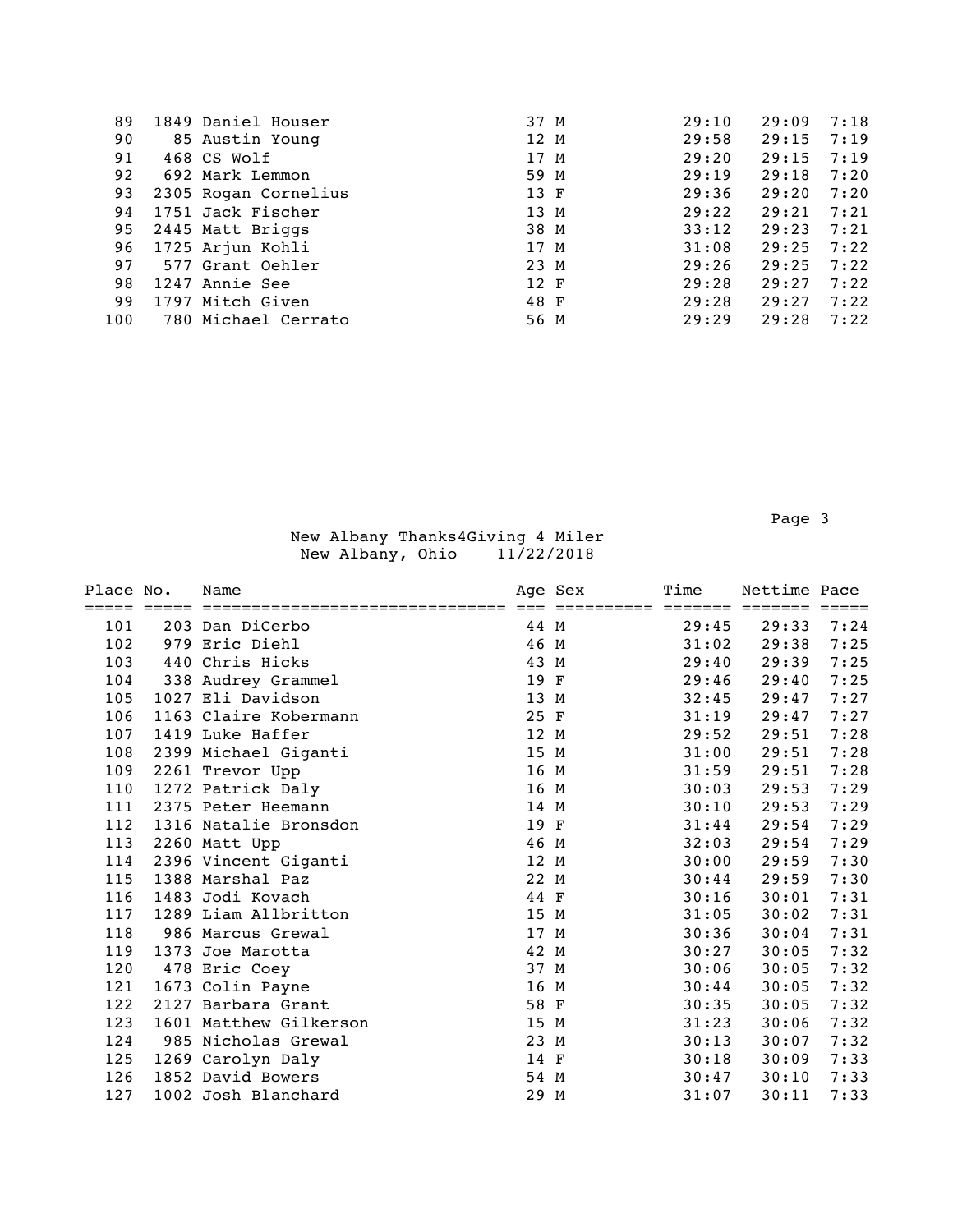| 128 |      | 2155 Grant Spalding     | 16 M | 30:13 | 30:12 | 7:33 |
|-----|------|-------------------------|------|-------|-------|------|
| 129 |      | 1904 Kimberly Schneider | 30 F | 32:36 | 30:15 | 7:34 |
| 130 |      | 1099 Sean McGartland    | 48 M | 32:20 | 30:20 | 7:35 |
| 131 |      | 1899 Pattiann McAdams   | 45 F | 30:27 | 30:26 | 7:37 |
| 132 |      | 2189 Joey Clegg         | 17 M | 32:19 | 30:26 | 7:37 |
| 133 |      | 1576 Anthony Ward       | 29 M | 31:06 | 30:28 | 7:37 |
| 134 |      | 1100 Connor McGartland  | 15 M | 32:19 | 30:29 | 7:38 |
| 135 |      | 1966 Chris Calamari     | 47 M | 34:30 | 30:29 | 7:38 |
| 136 |      | 1236 Traci Mehalic      | 49 F | 31:00 | 30:31 | 7:38 |
| 137 |      | 1778 Brittany Barchalk  | 26 F | 34:21 | 30:33 | 7:39 |
| 138 |      | 1779 Nathan Barchalk    | 25 M | 34:21 | 30:33 | 7:39 |
| 139 |      | 638 Michael Crome       | 41 M | 35:08 | 30:33 | 7:39 |
| 140 |      | 1637 Jon Whittaker      | 33 M | 31:55 | 30:38 | 7:40 |
| 141 |      | 794 Karen Manos         | 59 F | 30:50 | 30:38 | 7:40 |
| 142 |      | 1729 Nowa Thiam         | 29 M | 30:50 | 30:39 | 7:40 |
| 143 |      | 2338 Ashley Carter      | 13 F | 32:57 | 30:39 | 7:40 |
| 144 |      | 1290 Brandon Allbritton | 17 M | 31:41 | 30:40 | 7:40 |
| 145 |      | 2121 Josh Caudill       | 31 M | 31:18 | 30:40 | 7:40 |
| 146 |      | 395 Elia Bouton         | 18 F | 31:42 | 30:41 | 7:41 |
| 147 | 2502 |                         |      | 32:18 | 30:43 | 7:41 |
| 148 |      | 1073 Kevin Martin       | 43 M | 30:44 | 30:43 | 7:41 |
| 149 |      | 2337 Kristi Schimberg   | 47 F | 33:03 | 30:43 | 7:41 |
| 150 |      | 2336 Jake Schimberg     | 41 M | 33:05 | 30:46 | 7:42 |
|     |      |                         |      |       |       |      |

| Place No. | Name                  |      | Age Sex | Time  | Nettime Pace |      |
|-----------|-----------------------|------|---------|-------|--------------|------|
|           |                       |      |         |       |              |      |
| 151       | 1323 Remy Trautner    |      | 8 M     | 30:49 | 30:48        | 7:42 |
| 152       | 1485 Samuel Kovach    | 15 M |         | 31:07 | 30:51        | 7:43 |
| 153       | 595 Jim Herbert       | 56 M |         | 33:43 | 30:52        | 7:43 |
| 154       | 1679 Scott McAfee     | 51 M |         | 31:07 | 30:52        | 7:43 |
| 155       | 302 Josie Dages       | 13 F |         | 30:57 | 30:56        | 7:44 |
| 156       | 1641 Mike Kunstmann   | 51 M |         | 34:10 | 30:56        | 7:44 |
| 157       | 1520 Ryan Amer        | 16 M |         | 31:35 | 31:03        | 7:46 |
| 158       | 55 Kimberly Zavislak  | 42 F |         | 31:50 | 31:09        | 7:48 |
| 159       | 582 Alex Shumavon     | 12 F |         | 31:10 | 31:09        | 7:48 |
| 160       | 2126 Jim Wisler       | 33 M |         | 31:11 | 31:10        | 7:48 |
| 161       | 1092 Ethan Wisler     | 10 M |         | 31:11 | 31:10        | 7:48 |
| 162       | 1246 Shana See        | 42 F |         | 31:17 | 31:11        | 7:48 |
| 163       | 898 Katie McGinn      | 18 F |         | 31:30 | 31:11        | 7:48 |
| 164       | 1730 Jacquelyn Vosler | 28 F |         | 31:13 | 31:12        | 7:48 |
| 165       | 1800 Meredith Given   | 18 F |         | 31:59 | 31:13        | 7:49 |
| 166       | 1248 Molly See        |      | 9 F     | 31:18 | 31:14        | 7:49 |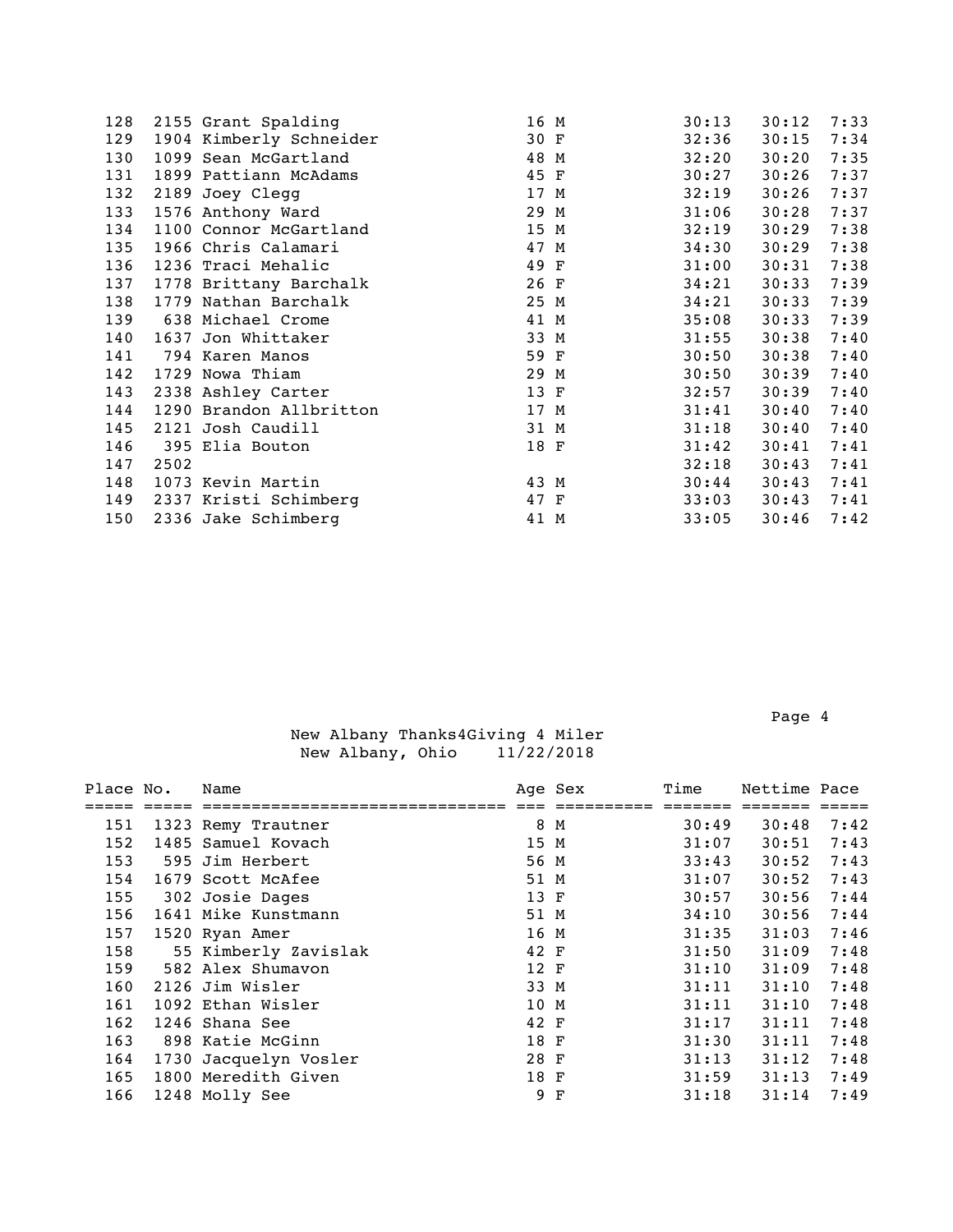| 167 |      | 1194 Jeff Gastineau     | 49 M | 31:46 | 31:16 | 7:49 |
|-----|------|-------------------------|------|-------|-------|------|
| 168 |      | 135 Marisa Akamine      | 42 F | 31:45 | 31:17 | 7:50 |
| 169 |      | 1203 Isabelle Arguelles | 13 F | 31:46 | 31:17 | 7:50 |
| 170 |      | 114 Richard Gonzales    | 21 M | 32:52 | 31:19 | 7:50 |
| 171 |      | 530 Dominic Zappitelli  | 17 M | 33:27 | 31:19 | 7:50 |
| 172 |      | 1643 Jonathan Gaudio    | 32 M | 32:27 | 31:20 | 7:50 |
| 173 |      | 380 Stefan Von Zastrow  | 51 M | 32:41 | 31:22 | 7:51 |
| 174 |      | 1754 Henry Naumoff      | 11 M | 31:23 | 31:22 | 7:51 |
| 175 |      | 1986 Alizza Shulman     | 34 F | 34:56 | 31:25 | 7:52 |
| 176 |      | 1374 Alex Marotta       | 13 M | 31:26 | 31:25 | 7:52 |
| 177 |      | 1862 Nicholas Galiardi  | 30 M | 35:14 | 31:26 | 7:52 |
| 178 |      | 2349 Jack Dryer         | 13 M | 33:48 | 31:27 | 7:52 |
| 179 |      | 2351 Scott Hartley      | 26 M | 31:50 | 31:28 | 7:52 |
| 180 |      | 2350 Kaitlin Hartley    | 26 F | 31:50 | 31:28 | 7:52 |
| 181 |      | 1106 Evan Killilea      | 26 M | 34:26 | 31:30 | 7:53 |
| 182 |      | 1997 Stephen Hielkema   | 56 M | 33:13 | 31:30 | 7:53 |
| 183 |      | 1799 Taylor Given       | 18 F | 31:33 | 31:32 | 7:53 |
| 184 |      | 579 Robert Oehler       | 20 M | 31:33 | 31:32 | 7:53 |
| 185 |      | 205 Loren Klein         | 18 F | 32:38 | 31:34 | 7:54 |
| 186 |      | 1043 Evan Jaynes        | 20 M | 32:13 | 31:36 | 7:54 |
| 187 |      | 1495 Liza Hernandez     | 21 F | 31:38 | 31:37 | 7:55 |
| 188 |      | 1978 Emily Swisher      | 17 F | 31:38 | 31:37 | 7:55 |
| 189 |      | 2378 Liz Leskowyak      | 41 F | 31:50 | 31:39 | 7:55 |
| 190 |      | 2167 Karen Morgan       | 51 F | 33:09 | 31:39 | 7:55 |
| 191 | 2498 |                         |      | 33:26 | 31:40 | 7:55 |
| 192 |      | 693 Jamie Lipp          | 38 F | 32:24 | 31:40 | 7:55 |
| 193 |      | 1896 Jon Giganti        | 42 M | 32:52 | 31:42 | 7:56 |
| 194 |      | 1486 Jennifer Nester    | 48 F | 32:39 | 31:42 | 7:56 |
| 195 |      | 982 John McDonald       | 15 M | 33:29 | 31:43 | 7:56 |
| 196 |      | 1784 Monica Tournoux    | 31 F | 31:44 | 31:43 | 7:56 |
| 197 | 2476 |                         |      | 33:29 | 31:44 | 7:56 |
| 198 |      | 311 Alexis Curren       | 15 F | 32:08 | 31:45 | 7:57 |
| 199 |      | 2339 Amber Carter       | 13 F | 34:05 | 31:46 | 7:57 |
| 200 |      | 176 Janet Conrad        | 53 F | 31:58 | 31:47 | 7:57 |

Page 5 and the state of the state of the state of the state of the state of the state of the state of the state of the state of the state of the state of the state of the state of the state of the state of the state of the

| Place No. | Name                    |      | Age Sex | Time  | Nettime Pace |  |
|-----------|-------------------------|------|---------|-------|--------------|--|
|           |                         |      |         |       |              |  |
|           | 201 2219 Olivia Neff    | 20 F |         | 32:51 | $31:48$ 7:57 |  |
|           | 202 1205 Ali Arquelles  | 24 F |         | 31:51 | $31:50$ 7:58 |  |
| 203       | 2406 Michael DellaFlora | 29 M |         | 33:13 | $31:52$ 7:58 |  |
| 204       | 1102 James Blackmore    | 41 M |         | 32:42 | $31:54$ 7:59 |  |
|           | 205 1197 Jack Gastineau | 13 M |         | 31:56 | $31:55$ 7:59 |  |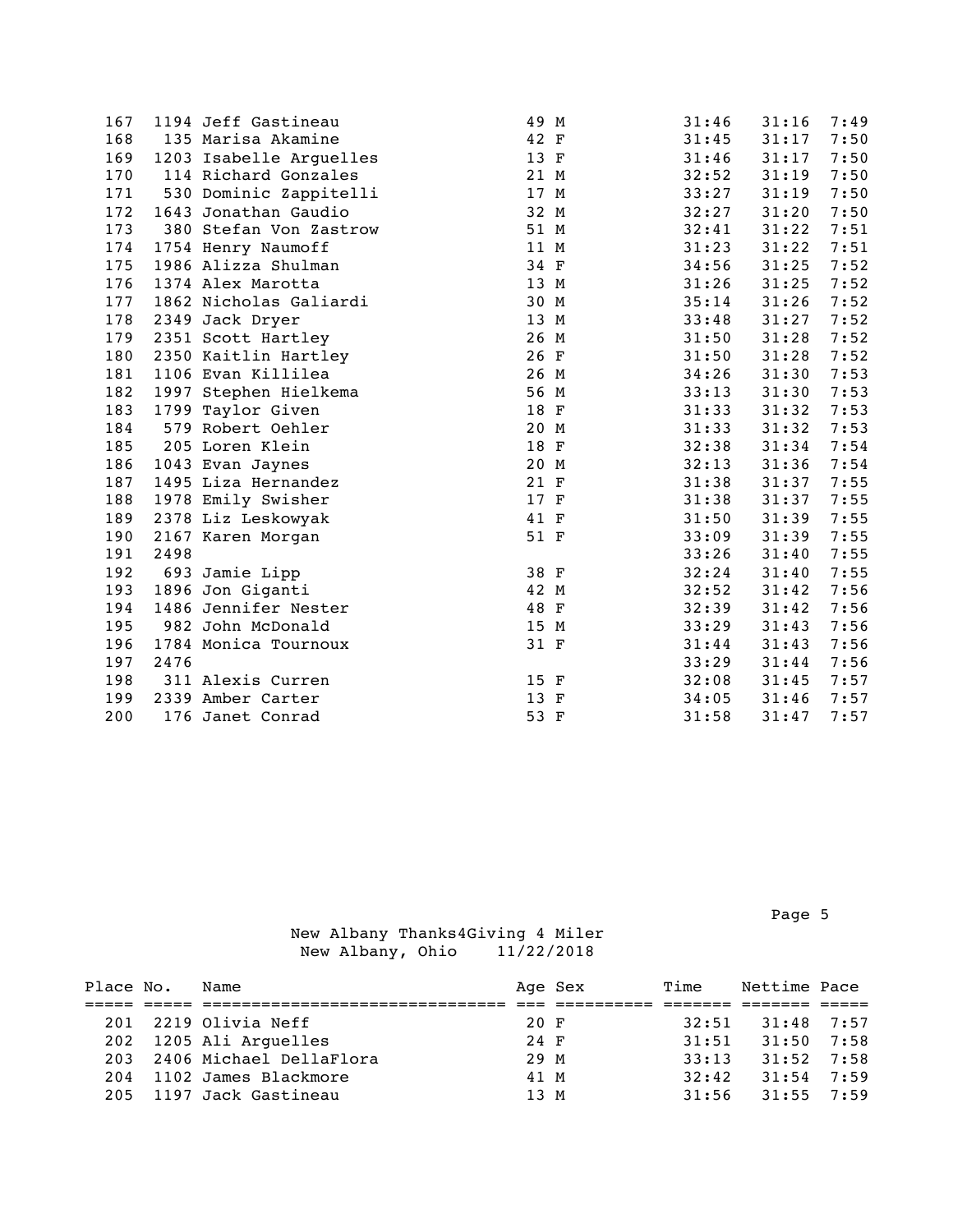| 206 |      | 726 Qi Chen            | 43 M | 34:53 | 31:59 | 8:00 |
|-----|------|------------------------|------|-------|-------|------|
| 207 |      | 1528 Andrew Lunn       | 46 M | 32:03 | 32:02 | 8:01 |
| 208 |      | 655 Eric Desmonts      | 52 M | 32:55 | 32:03 | 8:01 |
| 209 |      | 17 Amanda Whitaker     | 36 F | 32:44 | 32:04 | 8:01 |
| 210 |      | 72 Eric Brassfield     | 29 M | 34:49 | 32:05 | 8:02 |
| 211 |      | 71 Cathryn Brassfield  | 29 F | 34:49 | 32:06 | 8:02 |
| 212 |      | 303 Gabby Dages        | 10 F | 32:14 | 32:13 | 8:04 |
| 213 |      | 2286 Logan Carroll     | 15 M | 34:54 | 32:20 | 8:05 |
| 214 |      | 1219 Matt Selby        | 50 M | 33:47 | 32:21 | 8:06 |
| 215 |      | 1889 Declan Anders     | 16 M | 34:56 | 32:22 | 8:06 |
| 216 |      | 2130 Elizabeth Charney | 28 F | 37:09 | 32:22 | 8:06 |
| 217 |      | 1888 Camille Anders    | 14 F | 34:55 | 32:23 | 8:06 |
| 218 |      | 208 Bill Boyd          | 54 M | 32:42 | 32:32 | 8:08 |
| 219 |      | 2435 Frank Ippiah      | 40 M | 33:27 | 32:32 | 8:08 |
| 220 |      | 1526 Andrew Wilkins    | 37 M | 35:35 | 32:33 | 8:09 |
| 221 |      | 227 Lily Kaufman       | 20 F | 32:48 | 32:33 | 8:09 |
| 222 |      | 480 Adam Hill          | 56 M | 34:05 | 32:33 | 8:09 |
| 223 |      | 2059 Barrett JoAnne    | 60 F | 33:13 | 32:40 | 8:10 |
| 224 |      | 477 Samantha Coey      | 37 F | 32:42 | 32:41 | 8:11 |
| 225 |      | 855 Brian Ebert        | 35 M | 37:03 | 32:41 | 8:11 |
| 226 | 2469 |                        |      | 32:43 | 32:42 | 8:11 |
| 227 | 2488 |                        |      | 34:48 | 32:43 | 8:11 |
| 228 |      | 511 Eric Schuster      | 12 M | 32:46 | 32:45 | 8:12 |
| 229 |      | 512 Nathan Luper       | 23 M | 32:47 | 32:46 | 8:12 |
| 230 |      | 1018 Avery LaJeunesse  | 15 M | 32:47 | 32:46 | 8:12 |
| 231 |      | 1042 Becky Schone      | 33 F | 33:23 | 32:47 | 8:12 |
| 232 |      | 1057 Donnie Cameron    | 20 M | 35:39 | 32:49 | 8:13 |
| 233 |      | 449 Kate Wilcoxon      | 11 F | 33:04 | 32:50 | 8:13 |
| 234 |      | 639 Oliver Kornberg    | 20 M | 32:52 | 32:51 | 8:13 |
| 235 |      | 2270 Clara Doyle       | 14 F | 33:57 | 32:52 | 8:13 |
| 236 |      | 1451 Kellie Fitzgerald | 26 F | 33:12 | 32:54 | 8:14 |
| 237 |      | 2382 Patrick Gurd      | 16 M | 35:04 | 32:57 | 8:15 |
| 238 |      | 1383 Alexander Herman  | 20 M | 33:48 | 32:57 | 8:15 |
| 239 |      | 2224 Amy Harrison      | 37 F | 32:59 | 32:58 | 8:15 |
| 240 |      | 305 Gina Dunham        | 30 F | 34:58 | 32:59 | 8:15 |
| 241 |      | 1674 Georges Daoud     | 22 M | 33:01 | 33:00 | 8:15 |
| 242 |      | 1220 Taylor Selby      | 19 F | 34:27 | 33:00 | 8:15 |
| 243 |      | 739 Sean Murphy        | 28 M | 35:57 | 33:00 | 8:15 |
| 244 |      | 2398 Jadyn Sellars     | 16 F | 34:07 | 33:01 | 8:16 |
| 245 | 2490 |                        |      | 37:13 | 33:03 | 8:16 |
| 246 |      | 875 Eleanor Richardson | 17 F | 33:04 | 33:03 | 8:16 |
| 247 |      | 991 Kaitlin Miller     | 24 F | 36:18 | 33:05 | 8:17 |
| 248 |      | 1771 Joey Schockman    | 16 M | 35:17 | 33:09 | 8:18 |
| 249 |      | 1664 Elise Bennett     | 14 F | 34:31 | 33:10 | 8:18 |
| 250 |      | 2252 Chuck Pursh       | 52 M | 34:06 | 33:10 | 8:18 |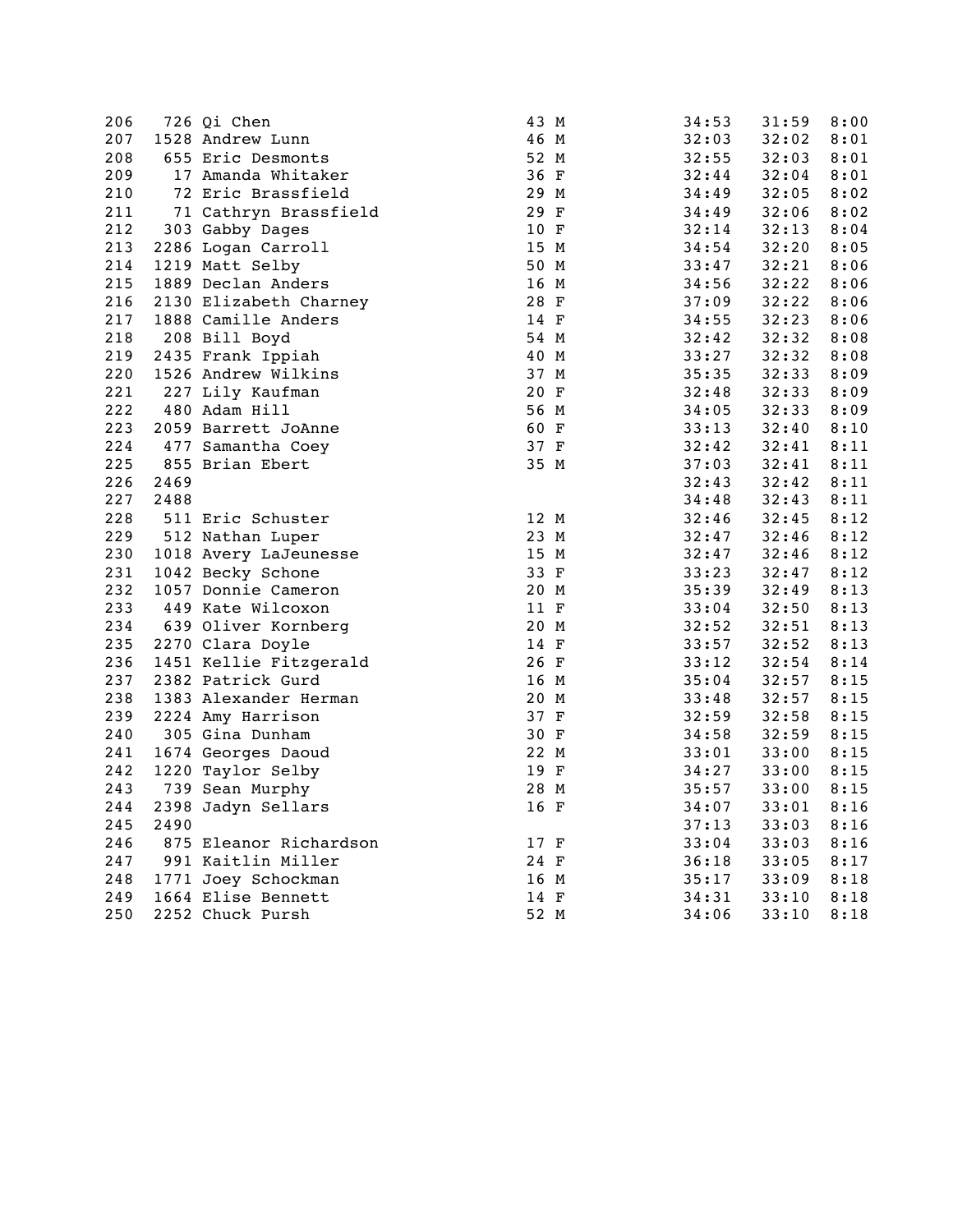Page 6 and the contract of the contract of the contract of the contract of the contract of the contract of the contract of the contract of the contract of the contract of the contract of the contract of the contract of the

|  |                  | New Albany Thanks4Giving 4 Miler |  |            |
|--|------------------|----------------------------------|--|------------|
|  | New Albany, Ohio |                                  |  | 11/22/2018 |

| Place No.  |      | Name                   |              | Age Sex | Time  | Nettime Pace |      |
|------------|------|------------------------|--------------|---------|-------|--------------|------|
|            |      |                        |              |         |       |              |      |
| 251        |      | 166 Adria Troyer       | 27 F         |         | 33:42 | 33:12        | 8:18 |
| 252        |      | 1662 Amy Bennett       | 48 F         |         | 34:41 | 33:20        | 8:20 |
| 253        |      | 1618 Brice Baumgardner | 28 M         |         | 33:38 | 33:20        | 8:20 |
| 254        |      | 2287 Reagan Carroll    | 13 F         |         | 33:33 | 33:20        | 8:20 |
| 255        |      | 2388 Gerrett Milburn   | 17 M         |         | 35:27 | 33:22        | 8:21 |
| 256        |      | 2311 Jameson Dennis    | 28 M         |         | 33:24 | 33:23        | 8:21 |
| 257        |      | 1783 Nicholas Horton   | 23 M         |         | 34:09 | 33:23        | 8:21 |
| 258        |      | 923 Connor Pirkle      | 11 M         |         | 36:46 | 33:25        | 8:22 |
| 259        |      | 1782 Sarah Koch        | 24 F         |         | 34:10 | 33:25        | 8:22 |
| 260        |      | 1250 Kieran Alexander  | 13 M         |         | 35:15 | 33:28        | 8:22 |
| 261<br>262 |      | 1629 Scott Esser       | 41 M         |         | 36:34 | 33:31        | 8:23 |
|            |      | 105 Nick Rotonda       | 23 M         |         | 37:01 | 33:33        | 8:24 |
| 263        |      | 392 Amy Stevenson      | 27 F<br>52 M |         | 35:44 | 33:34        | 8:24 |
| 264        |      | 1437 Todd Hutchinson   |              |         | 36:33 | 33:38        | 8:25 |
| 265        |      | 1324 Ashley Clinger    | 15 F         |         | 35:37 | 33:39        | 8:25 |
| 266        |      | 2411 Brenna Green      | 15 F         |         | 35:38 | 33:39        | 8:25 |
| 267        |      | 684 Laura Stewart      | 30 F         |         | 35:41 | 33:42        | 8:26 |
| 268        |      | 685 Greg Stewart       | 31 M         |         | 35:41 | 33:42        | 8:26 |
| 269        |      | 278 Leslie Turner      | 36 F         |         | 35:51 | 33:42        | 8:26 |
| 270        |      | 791 Joy Mosser         | 49 F         |         | 35:00 | 33:43        | 8:26 |
| 271        |      | 406 Gabe Macis         | 26 M         |         | 35:54 | 33:45        | 8:27 |
| 272        |      | 323 Brian Cline        | 37 M         |         | 33:47 | 33:46        | 8:27 |
| 273        | 2487 |                        |              |         | 37:13 | 33:47        | 8:27 |
| 274        |      | 1583 Billy Sunday      | 36 M         |         | 35:36 | 33:48        | 8:27 |
| 275        |      | 1110 Noah Cordova      | 12 M         |         | 42:52 | 33:48        | 8:27 |
| 276        |      | 322 Mindy Cline        | 38 F         |         | 33:51 | 33:50        | 8:28 |
| 277        |      | 652 Zack Thomas        | 18 M         |         | 35:59 | 33:51        | 8:28 |
| 278        |      | 578 Nathan Oehler      | 20 M         |         | 33:52 | 33:51        | 8:28 |
| 279        |      | 332 Jeff Snyder        | 30 M         |         | 34:10 | 33:51        | 8:28 |
| 280        |      | 1930 Oliver Economus   | 11 M         |         | 33:52 | 33:51        | 8:28 |
| 281        |      | 1322 Adam Trautner     | 38 M         |         | 33:52 | 33:51        | 8:28 |
| 282        |      | 545 Megan Skibiel      | 27 F         |         | 35:59 | 33:52        | 8:28 |
| 283        |      | 522 Joann Cummans      | 58 F         |         | 33:53 | 33:52        | 8:28 |
| 284        |      | 1638 Sarah Whittaker   | 34 F         |         | 35:11 | 33:53        | 8:29 |
| 285        |      | 546 James Stokes       | 34 M         |         | 36:01 | 33:54        | 8:29 |
| 286        |      | 435 Mark McCann        | 54 M         |         | 34:02 | 33:54        | 8:29 |
| 287        |      | 1036 Oliver Albers     | 40 M         |         | 33:56 | 33:55        | 8:29 |
| 288        |      | 2395 Gabbi Weiner      | 14 F         |         | 35:57 | 33:57        | 8:30 |
| 289        | 2494 |                        |              |         | 37:02 | 34:01        | 8:31 |
| 290        |      | 2306 Logan Snyder      |              | 9 F     | 34:13 | 34:01        | 8:31 |
| 291        |      | 552 Tedd Hardesty      | 49 M         |         | 35:46 | 34:02        | 8:31 |
| 292        |      | 2213 Colin Golian      | 31 M         |         | 34:34 | 34:03        | 8:31 |
| 293        |      | 653 Steffie Thomas     | 14 F         |         | 35:58 | 34:04        | 8:31 |
| 294        |      | 1571 Caitlin Smith     | 20 F         |         | 34:08 | 34:07        | 8:32 |
| 295        |      | 2321 Luke Maxeina      | 13 M         |         | 34:57 | 34:09        | 8:33 |
| 296        |      | 984 Kanny Grewal       | 52 M         |         | 34:10 | 34:09        | 8:33 |
| 297        |      | 81 Nanako Norimoto     | 20 F         |         | 34:37 | 34:10        | 8:33 |
| 298        | 2497 |                        |              |         | 36:37 | 34:11        | 8:33 |
| 299        |      | 1901 Rowan Russell     | 10 M         |         | 34:16 | 34:15        | 8:34 |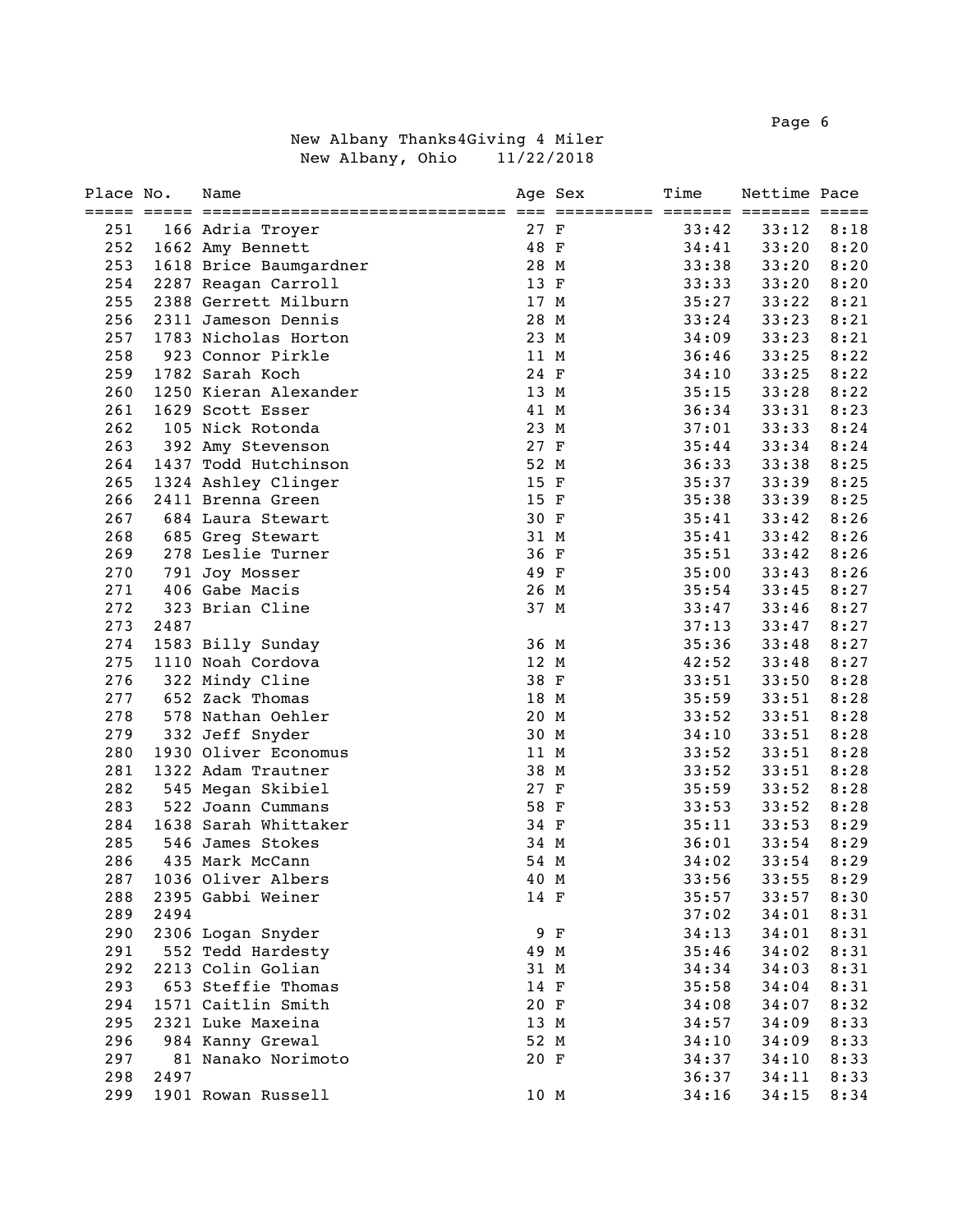Page 7 and 2012 to 2014 and 2012 to 2014 and 2012 to 2014 and 2014 and 2014 and 2014 and 2014 and 2014 and 201

| Place No. | Name                    |      | Age Sex<br>=========== ======= ======= ===== | Time  | Nettime Pace |      |
|-----------|-------------------------|------|----------------------------------------------|-------|--------------|------|
| 301       | 1498 Julie Wilson       | 42 F |                                              | 37:36 | 34:16        | 8:34 |
| 302       | 716 Jillyan Will        | 36 F |                                              | 35:51 | 34:17        | 8:35 |
| 303       | 2169 Kristi Epstein     | 50 F |                                              | 34:19 | 34:18        | 8:35 |
| 304       | 2065 Aaron Hutchison    | 32 M |                                              | 34:19 | 34:18        | 8:35 |
| 305       | 2161 Matt Morgan        | 45 M |                                              | 34:20 | 34:19        | 8:35 |
| 306       | 2211 Amy Golian         | 56 F |                                              | 34:55 | 34:19        | 8:35 |
| 307       | 1105 Kelsie Killilea    | 26 F |                                              | 37:16 | 34:20        | 8:35 |
| 308       | 575 Jeffrey Oehler      | 59 M |                                              | 34:21 | 34:20        | 8:35 |
| 309       | 1473 Kevin Radous       | 53 M |                                              | 35:47 | 34:26        | 8:37 |
| 310       | 2117 Ston Harris        | 54 M |                                              | 37:24 | 34:27        | 8:37 |
| 311       | 1474 Jackie Radous      | 13 F |                                              | 35:48 | 34:27        | 8:37 |
| 312       | 2279 Susan Kolocotronis | 53 F |                                              | 35:23 | 34:29        | 8:38 |
| 313       | 31 Roberto Tempesta     | 44 M |                                              | 36:58 | 34:34        | 8:39 |
| 314       | 2409 Livvy Shilling     | 21 F |                                              | 34:58 | 34:35        | 8:39 |
| 315       | 2160 Tyler Grassman     | 25 M |                                              | 38:52 | 34:35        | 8:39 |
| 316       | 1133 Beau Fixari        | 18 M |                                              | 35:58 | 34:36        | 8:39 |
| 317       | 2343 Aidan Nowalk       | 14 M |                                              | 35:44 | 34:36        | 8:39 |
| 318       | 94 Sandra Barkett       | 36 F |                                              | 34:44 | 34:36        | 8:39 |
| 319       | 76 Brent Axline         | 50 M |                                              | 35:43 | 34:37        | 8:40 |
| 320       | 1132 Madison Fixari     | 22 F |                                              | 35:59 | 34:37        | 8:40 |
| 321       | 2158 Ashley Lukacsko    | 24 F |                                              | 38:53 | 34:37        | 8:40 |
| 322       | 2380 James Williamson   | 31 M |                                              | 34:40 | 34:39        | 8:40 |
| 323       | 2379 Ashley Goglin      | 24 F |                                              | 34:40 | 34:39        | 8:40 |
| 324       | 1026 Kate Davidson      | 18 F |                                              | 37:39 | 34:40        | 8:40 |
| 325       | 1159 Meghan Chokreff    | 26 F |                                              | 40:06 | 34:40        | 8:40 |
| 326       | 210 Lauren Beran        | 30 F |                                              | 35:16 | 34:42        | 8:41 |
| 327       | 95 Brent Barkett        | 36 M |                                              | 34:43 | 34:42        | 8:41 |
| 328       | 1025 Emma Davidson      | 18 F |                                              | 37:38 | 34:42        | 8:41 |
| 329       | 1478 Lyzzette Bullock   | 30 F |                                              | 36:10 | 34:43        | 8:41 |
| 330       | 383 Kristen Groves      | 45 F |                                              | 35:44 | 34:44        | 8:41 |
| 331       | 250 Emma Jobson         | 17 F |                                              | 35:15 | 34:44        | 8:41 |
| 332       | 384 Allison Groves      | 18 F |                                              | 35:44 | 34:44        | 8:41 |
| 333       | 45 Jack Wilson          | 17 M |                                              | 36:32 | 34:44        | 8:41 |
| 334       | 2129 Quinn Charney      | 27 M |                                              | 40:06 | 34:46        | 8:42 |
| 335       | 301 Jamie Dages         | 43 M |                                              | 34:48 | 34:47        | 8:42 |
| 336       | 1602 Scott Gilkerson    | 44 M |                                              | 36:04 | 34:48        | 8:42 |
| 337       | 1695 Erin Hall          | 39 F |                                              | 37:48 | 34:48        | 8:42 |
| 338       | 1160 Rick Chokreff      | 53 M |                                              | 40:14 | 34:49        | 8:43 |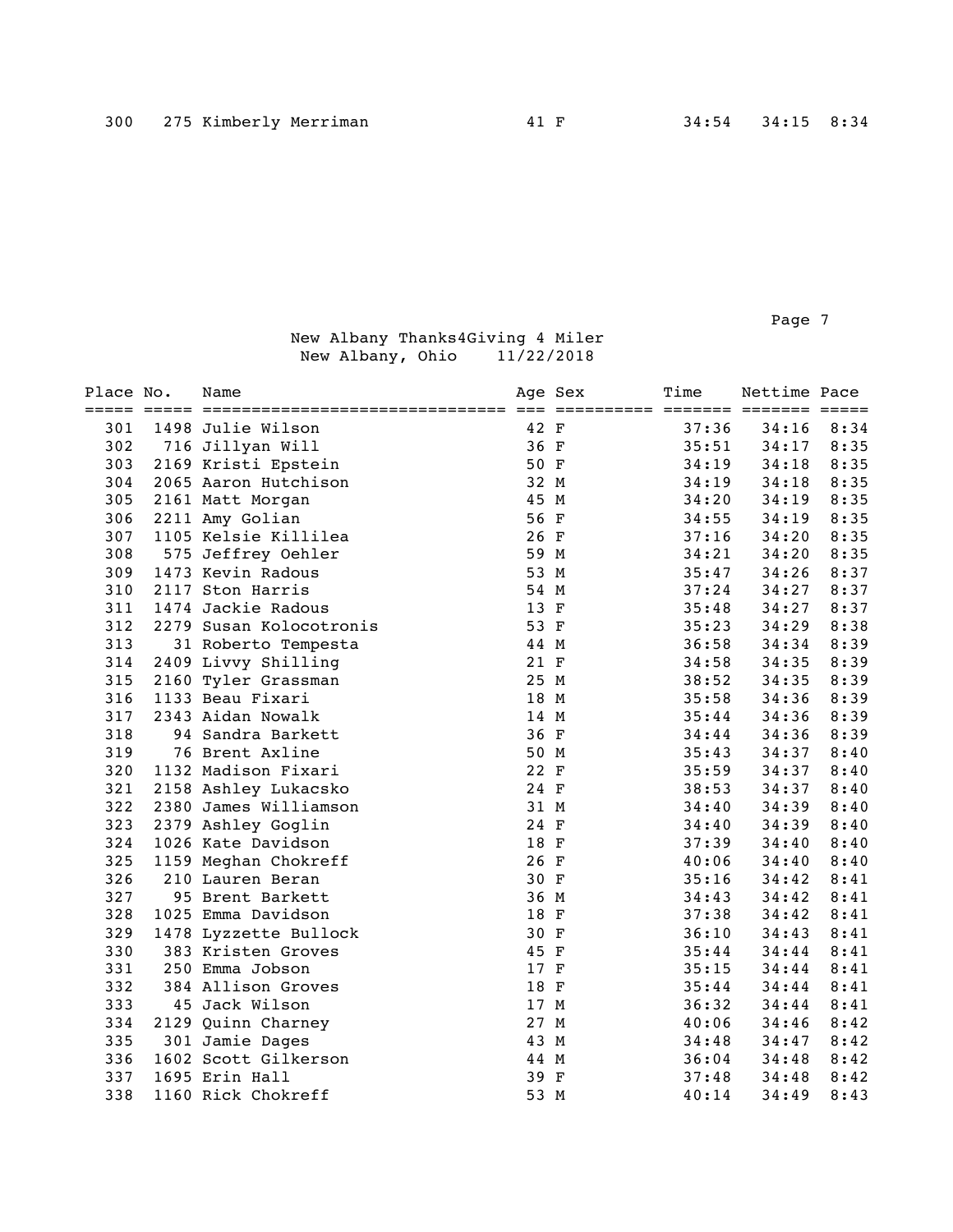| 339 | 1502 Madeline McIntyre  | 26 F | 40:15 | 34:49 | 8:43 |
|-----|-------------------------|------|-------|-------|------|
| 340 | 2329 Brady Carr         | 14 M | 35:34 | 34:50 | 8:43 |
| 341 | 807 Sarah Hacker        | 38 F | 36:15 | 34:50 | 8:43 |
| 342 | 2147 Sean Lahr          | 17 M | 35:48 | 34:50 | 8:43 |
| 343 | 165 Lindsay Rhoads      | 39 F | 34:51 | 34:50 | 8:43 |
| 344 | 1645 George Kalec       | 54 M | 36:45 | 34:51 | 8:43 |
|     | 345 748 Jeff Groezinger | 60 M | 35:21 | 34:51 | 8:43 |
| 346 | 852 Ronan Bussewitz     | 13 M | 36:01 | 34:54 | 8:44 |
| 347 | 2060 Bill Barrett       | 62 M | 37:10 | 34:54 | 8:44 |
| 348 | 376 Noelle Thompson     | 42 F | 36:46 | 34:58 | 8:45 |
| 349 | 484 Chris Ryan          | 33 M | 36:49 | 34:58 | 8:45 |
| 350 | 2310 David Dennis       | 61 M | 35:12 | 34:59 | 8:45 |
|     |                         |      |       |       |      |

Page 8 and 2012 and 2012 and 2012 and 2012 and 2012 and 2012 and 2012 and 2012 and 2012 and 2012 and 2012 and

| Place No. |      | Name                     |      | Age Sex    | Time  | Nettime Pace    |      |
|-----------|------|--------------------------|------|------------|-------|-----------------|------|
|           |      |                          |      | ========== |       | ======= ======= |      |
| 351       |      | 485 Catherine Ryan       | 18 F |            | 36:50 | 34:59           | 8:45 |
| 352       |      | 483 Sarah Ryan           | 51 F |            | 36:50 | 35:00           | 8:45 |
| 353       | 2109 |                          |      |            | 36:25 | 35:01           | 8:46 |
| 354       |      | 1195 Lauren Gastineau    | 16 F |            | 36:44 | 35:01           | 8:46 |
| 355       |      | 1193 Kerry Gastineau     | 46 F |            | 36:44 | 35:01           | 8:46 |
| 356       |      | 902 Nicholas Brink       | 37 M |            | 37:51 | 35:04           | 8:46 |
| 357       |      | 226 Madeline Kaufman     | 23 F |            | 35:06 | 35:05           | 8:47 |
| 358       |      | 187 Stephanie Jacobs     | 42 F |            | 35:46 | 35:08           | 8:47 |
| 359       |      | 2196 Sam Robertson       | 13 M |            | 35:09 | 35:08           | 8:47 |
| 360       |      | 1422 Abigail Orsinelli   | 19 F |            | 37:22 | 35:12           | 8:48 |
| 361       |      | 2274 Kora Dumpert        | 16 F |            | 36:40 | 35:12           | 8:48 |
| 362       | 2474 |                          |      |            | 36:38 | 35:12           | 8:48 |
| 363       |      | 448 Jeff Wilcoxon        | 42 M |            | 38:56 | 35:12           | 8:48 |
| 364       | 2462 |                          |      |            | 37:32 | 35:14           | 8:49 |
| 365       |      | 1017 Margeaux LaJeunesse | 18 F |            | 35:15 | 35:14           | 8:49 |
| 366       | 2468 |                          |      |            | 36:52 | 35:15           | 8:49 |
| 367       |      | 2352 Michael Durik       | 36 M |            | 35:17 | 35:16           | 8:49 |
| 368       |      | 62 Mackenzie Mucci       | 28 F |            | 35:18 | 35:17           | 8:50 |
| 369       |      | 1384 Olivia Herman       | 15 F |            | 36:36 | 35:17           | 8:50 |
| 370       |      | 1382 Rachel Herman       | 22 F |            | 36:38 | 35:18           | 8:50 |
| 371       |      | 64 Garrett Salvucci      | 27 M |            | 35:19 | 35:18           | 8:50 |
| 372       |      | 2013 Scott Hurt          | 51 M |            | 36:48 | 35:18           | 8:50 |
| 373       |      | 1436 Henry Hutchinson    | 14 M |            | 38:16 | 35:19           | 8:50 |
| 374       |      | 63 Caleigh Mucci         | 28 F |            | 35:20 | 35:19           | 8:50 |
| 375       |      | 1016 Shaun LaJeunesse    | 47 M |            | 35:35 | 35:20           | 8:50 |
| 376       |      | 2285 Neomi Allbritton    | 55 F |            | 36:25 | 35:24           | 8:51 |
| 377       |      | 158 Matt Engle           | 28 M |            | 37:30 | 35:25           | 8:52 |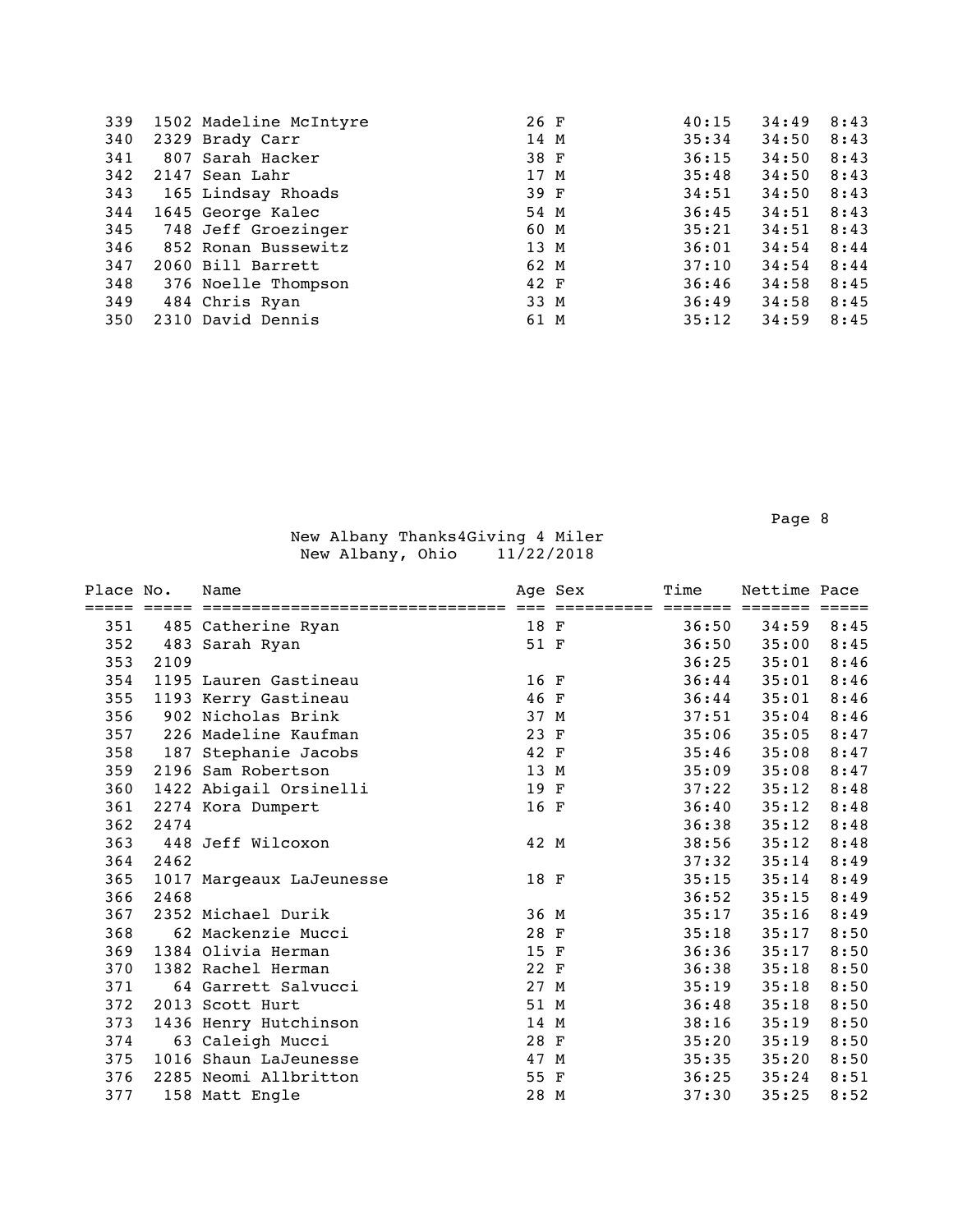| 378 |      | 874 Jennifer Richardson | 46 F |     | 35:26 | 35:25 | 8:52 |
|-----|------|-------------------------|------|-----|-------|-------|------|
| 379 |      | 1314 Kylie Ellison      | 19 F |     | 36:37 | 35:26 | 8:52 |
| 380 |      | 1218 Eric Churches      | 30 M |     | 36:39 | 35:26 | 8:52 |
| 381 |      | 2083 Ryan Korynski      | 35 M |     | 35:27 | 35:26 | 8:52 |
| 382 |      | 628 Thomas Niederpruem  | 17 M |     | 39:32 | 35:29 | 8:53 |
| 383 |      | 804 Irene Molnar        | 53 F |     | 35:32 | 35:31 | 8:53 |
| 384 |      | 1879 Malila Nguyen      | 45 F |     | 38:31 | 35:31 | 8:53 |
| 385 |      | 2136 Leighton Coey      |      | 9 F | 35:32 | 35:31 | 8:53 |
| 386 |      | 262 Michelle Diederich  | 39 F |     | 37:56 | 35:32 | 8:53 |
| 387 |      | 2128 Jim Flaherty       | 60 M |     | 38:51 | 35:32 | 8:53 |
| 388 |      | 2001 EDWARD LUNDBERG    | 39 M |     | 39:24 | 35:33 | 8:54 |
| 389 |      | 1137 Mia Lobel          | 16 F |     | 37:01 | 35:33 | 8:54 |
| 390 |      | 587 Mark Masek          |      | 9 M | 35:43 | 35:34 | 8:54 |
| 391 |      | 1955 Zachary Skofield   | 25 M |     | 35:36 | 35:35 | 8:54 |
| 392 |      | 2291 Russ Mitsud        | 39 M |     | 35:45 | 35:35 | 8:54 |
| 393 |      | 330 Erin Gruenwald      | 35 F |     | 35:38 | 35:37 | 8:55 |
| 394 | 2289 |                         |      |     | 35:46 | 35:37 | 8:55 |
| 395 |      | 506 Cynthia Durbin      | 31 F |     | 35:39 | 35:38 | 8:55 |
| 396 |      | 359 Kevin Smith         | 48 M |     | 36:15 | 35:38 | 8:55 |
| 397 |      | 42 Andrew leaventon     | 16 M |     | 36:13 | 35:39 | 8:55 |
| 398 |      | 1420 Collin Haffer      | 10 M |     | 35:41 | 35:40 | 8:55 |
| 399 |      | 360 Mia Smith           | 15 F |     | 36:16 | 35:40 | 8:55 |
| 400 |      | 1180 Kylie Lewis        | 12 F |     | 35:43 | 35:41 | 8:56 |
|     |      |                         |      |     |       |       |      |

Page 9 and the state of the state of the state of the state of the state of the state of the state of the state of the state of the state of the state of the state of the state of the state of the state of the state of the

| Place No. | Name                  |      | Age Sex | Time  | Nettime Pace |      |
|-----------|-----------------------|------|---------|-------|--------------|------|
|           |                       |      |         |       |              |      |
| 401       | 2019 Terry Mellendorf | 63 M |         | 35:48 | 35:42        | 8:56 |
| 402       | 2327 Nicholas Randall | 14 M |         | 36:01 | 35:42        | 8:56 |
| 403       | 2012 Shelby Cassell   | 27 F |         | 35:49 | 35:42        | 8:56 |
| 404       | 309 Matt Curren       | 59 M |         | 36:16 | 35:43        | 8:56 |
| 405       | 1546 Scott Emerson    | 43 M |         | 38:05 | 35:44        | 8:56 |
| 406       | 1011 Robbie Lucas     | 13 M |         | 35:46 | 35:45        | 8:57 |
| 407       | 41 michael leaventon  | 47 M |         | 36:23 | 35:46        | 8:57 |
| 408       | 1714 Dan Bailey       | 65 M |         | 36:50 | 35:46        | 8:57 |
| 409       | 1477 Elizabeth Cook   | 39 F |         | 37:17 | 35:50        | 8:58 |
| 410       | 2239 Josh Gaudio      | 34 M |         | 37:04 | 35:51        | 8:58 |
| 411       | 927 David Manning     | 51 M |         | 37:19 | 35:52        | 8:58 |
| 412       | 549 Rachael Beller    | 21 F |         | 36:14 | 35:52        | 8:58 |
| 413       | 627 Kevin Niederpruem | 17 M |         | 39:50 | 35:53        | 8:59 |
| 414       | 1548 Lawrence HERER   | 56 M |         | 35:55 | 35:54        | 8:59 |
| 415       | 2333 Aden Weisner     | 17 M |         | 36:29 | 35:54        | 8:59 |
| 416       | 1008 Jon Lucas        | 45 M |         | 36:11 | 35:54        | 8:59 |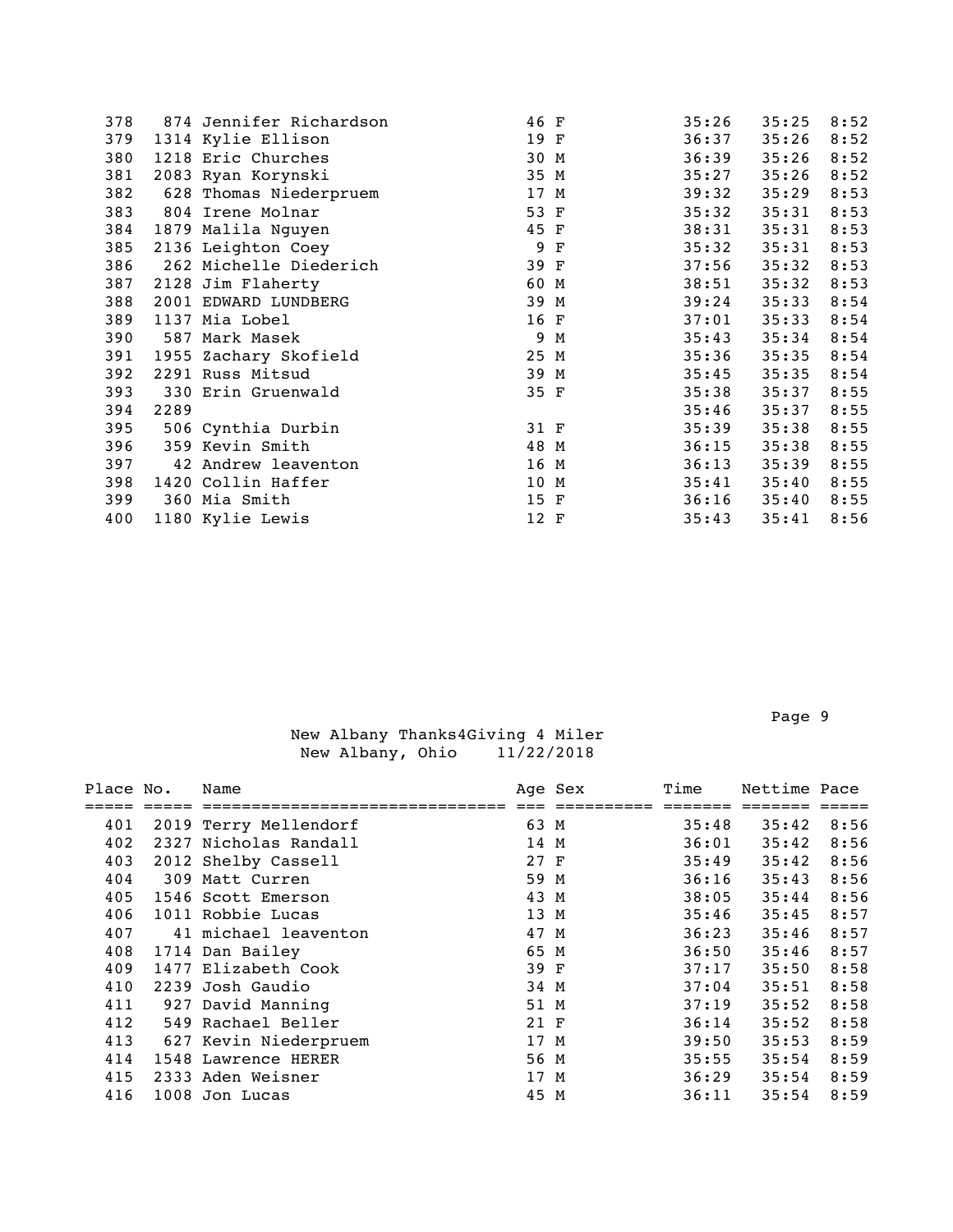| 417 | 2501 |                      |      |             | 37:57 | 35:55 | 8:59 |
|-----|------|----------------------|------|-------------|-------|-------|------|
| 418 |      | 2123 Alex Chattos    | 15 M |             | 37:57 | 35:55 | 8:59 |
| 419 |      | 876 Amy Glenn        | 47 F |             | 37:52 | 35:57 | 9:00 |
| 420 |      | 529 Bud Zappitelli   | 54 M |             | 38:15 | 35:59 | 9:00 |
| 421 |      | 1801 Garrett Given   | 13 M |             | 37:06 | 36:00 | 9:00 |
| 422 |      | 1515 David Lahr      | 50 M |             | 36:58 | 36:01 | 9:01 |
| 423 |      | 2272 Cheryl Johnson  | 50 F |             | 36:04 | 36:03 | 9:01 |
| 424 |      | 523 Scott Cummans    | 61 M |             | 36:57 | 36:03 | 9:01 |
| 425 |      | 1527 Lisa Lunn       | 41 F |             | 36:07 | 36:06 | 9:02 |
| 426 |      | 455 Tracey Mudd      | 41 F |             | 36:42 | 36:06 | 9:02 |
| 427 |      | 348 Mason Telatnik   | 12 M |             | 36:07 | 36:06 | 9:02 |
| 428 |      | 1840 Kevin Murch     | 48 M |             | 38:56 | 36:10 | 9:03 |
| 429 |      | 40 Micheal Seebauer  | 49 M |             | 39:20 | 36:11 | 9:03 |
| 430 |      | 2417 Zach Preist     | 19 M |             | 39:01 | 36:12 | 9:03 |
| 431 |      | 2420 Scott Murry     | 55 M |             | 36:40 | 36:12 | 9:03 |
| 432 |      | 1381 Steve Herman    | 51 M |             | 37:32 | 36:14 | 9:04 |
| 433 |      | 202 Timothy Masturzo | 51 M |             | 38:35 | 36:14 | 9:04 |
| 434 |      | 277 Rodney Smith     | 50 M |             | 38:26 | 36:16 | 9:04 |
| 435 |      | 2418 Zachary Kruesi  | 23 M |             | 36:17 | 36:16 | 9:04 |
| 436 |      | 189 Sarah Kriebel    | 35 F |             | 36:48 | 36:18 | 9:05 |
| 437 |      | 2244 Ashton Dadlani  | 13 M |             | 38:40 | 36:22 | 9:06 |
| 438 |      | 32 Nico Tempesta     | 14 M |             | 38:46 | 36:22 | 9:06 |
| 439 |      | 1794 Marjie Hancock  | 50 F |             | 38:01 | 36:22 | 9:06 |
| 440 |      | 1787 Zach Wedekind   | 23 M |             | 36:26 | 36:25 | 9:07 |
| 441 |      | 1308 Perry Wallinger | 22 F |             | 39:09 | 36:28 | 9:07 |
| 442 |      | 51 Steve Olszewski   | 34 M |             | 37:34 | 36:29 | 9:08 |
| 443 |      | 890 Beth Pratt       | 59 F |             | 37:16 | 36:31 | 9:08 |
| 444 |      | 342 Kasey Kist       | 41 M |             | 36:33 | 36:32 | 9:08 |
| 445 |      | 771 Sherry Rae Wise  | 38 F |             | 40:08 | 36:32 | 9:08 |
| 446 |      | 770 James Miller     | 46 M |             | 40:07 | 36:32 | 9:08 |
| 447 |      | 1900 Aaron Russell   | 46 M |             | 36:34 | 36:33 | 9:09 |
| 448 |      | 1902 Rydan Russell   |      | 9 M         | 36:34 | 36:33 | 9:09 |
| 449 |      | 1698 Kia Khorrami    | 23 M |             | 38:00 | 36:33 | 9:09 |
| 450 |      | 2320 Nissa Towler    |      | $\mathbf F$ | 38:09 | 36:34 | 9:09 |

Page 10

| Place No. | Name                  |        | Age Sex | Time  | Nettime Pace |  |
|-----------|-----------------------|--------|---------|-------|--------------|--|
|           |                       |        |         |       |              |  |
|           | 451 2390 Jeff Bentz   | 50 M   |         | 38:39 | $36:34$ 9:09 |  |
| 452       | 27 Joshua Chavez      | 31 M   |         | 37:03 | $36:34$ 9:09 |  |
| 453       | 2078 Amber Basham     | 42 F   |         | 38:32 | $36:35$ 9:09 |  |
| 454       | 1412 Kelsey Arnold    | $25$ F |         | 41:00 | $36:35$ 9:09 |  |
|           | 455 336 David Grammel | 52 M   |         | 37:51 | $36:36$ 9:09 |  |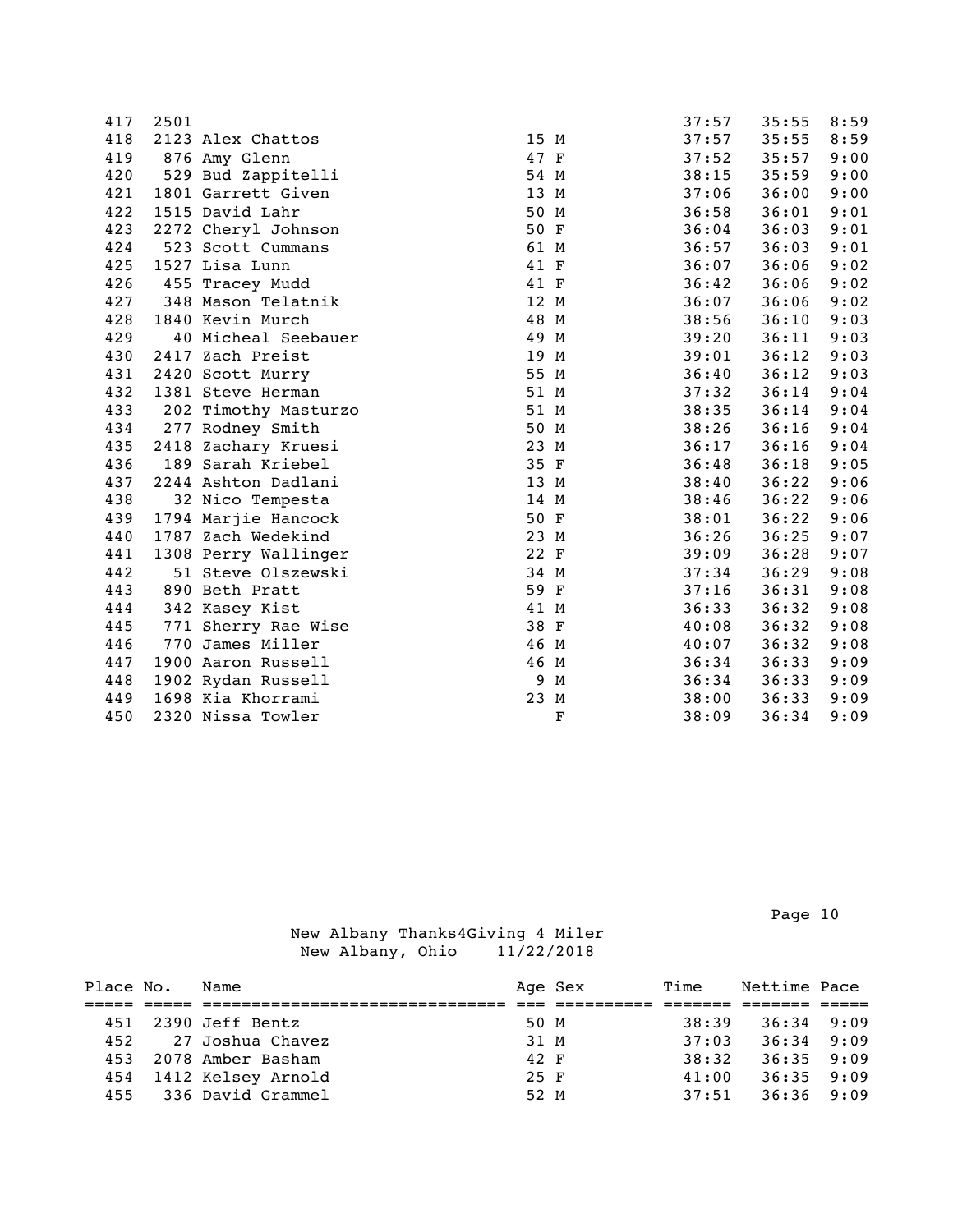| 456 |      | 2319 John Towler       | 49 M | 38:08 | 36:36 | 9:09 |
|-----|------|------------------------|------|-------|-------|------|
| 457 |      | 1148 Samantha Kass     | 18 F | 37:53 | 36:36 | 9:09 |
| 458 |      | 792 Muriel Goldfarb    | 18 F | 37:51 | 36:36 | 9:09 |
| 459 |      | 953 Amy Kallner        | 50 F | 37:53 | 36:37 | 9:10 |
| 460 | 2464 |                        |      | 38:04 | 36:38 | 9:10 |
| 461 |      | 2377 Braydon Cooper    | 14 M | 38:29 | 36:41 | 9:11 |
| 462 |      | 944 Noah Qazi          | 14 M | 38:37 | 36:45 | 9:12 |
| 463 |      | 1684 melanie kopp      | 43 F | 37:41 | 36:46 | 9:12 |
| 464 |      | 1306 Ellis Wallinger   | 25 F | 39:26 | 36:46 | 9:12 |
| 465 |      | 2236 Blane Walter      | 47 M | 39:50 | 36:47 | 9:12 |
| 466 |      | 2115 Mike Bronson      | 39 M | 36:49 | 36:48 | 9:12 |
| 467 |      | 916 Dylan Robertsion   | 12 M | 38:11 | 36:48 | 9:12 |
| 468 |      | 618 Alexis Chenetski   | 39 F | 36:59 | 36:49 | 9:13 |
| 469 |      | 2322 Doug Maxeina      | 48 M | 37:40 | 36:51 | 9:13 |
| 470 |      | 1402 Terry Brennan     | 66 M | 38:01 | 36:52 | 9:13 |
| 471 |      | 719 Heather Koerner    | 42 F | 36:55 | 36:54 | 9:14 |
| 472 |      | 951 Kim Chianese       | 35 F | 36:55 | 36:54 | 9:14 |
| 473 |      | 867 Harper Anderson    | 15 F | 36:56 | 36:55 | 9:14 |
| 474 |      | 174 Bryan Prosek       | 52 M | 39:35 | 36:57 | 9:15 |
| 475 |      | 550 Brian Wilkinson    | 44 M | 40:03 | 36:57 | 9:15 |
| 476 |      | 279 Rachel Leavitt     | 33 F | 38:09 | 36:57 | 9:15 |
| 477 |      | 13 danielle beard      | 26 F | 38:09 | 36:58 | 9:15 |
| 478 |      | 1179 Shannon Lewis     | 43 M | 37:25 | 37:01 | 9:16 |
| 479 |      | 318 Ryan Mallory       | 27 M | 40:35 | 37:05 | 9:17 |
| 480 |      | 524 Caitlin Delaney    | 30 F | 37:07 | 37:06 | 9:17 |
| 481 |      | 317 Sarah Hill         | 30 F | 40:37 | 37:06 | 9:17 |
| 482 |      | 1443 Padraic Arway     | 42 M | 39:17 | 37:11 | 9:18 |
| 483 |      | 2156 Wyatt Spalding    | 14 M | 37:12 | 37:11 | 9:18 |
| 484 |      | 1445 Andrew ARWAY      | 13 M | 39:16 | 37:12 | 9:18 |
| 485 |      | 1728 Vimal Kohli       | 50 M | 42:18 | 37:12 | 9:18 |
| 486 |      | 795 Jason Lee          | 43 M | 37:28 | 37:13 | 9:19 |
| 487 |      | 1591 Courtney Rogers   | 43 F | 37:16 | 37:15 | 9:19 |
| 488 |      | 1593 Colin Rogers      | 14 F | 37:16 | 37:15 | 9:19 |
| 489 |      | 2157 Jennifer Spalding | 46 F | 37:16 | 37:15 | 9:19 |
| 490 |      | 2116 Clint Gillman     | 33 M | 40:31 | 37:17 | 9:20 |
| 491 |      | 1275 Michelle Hutchins | 34 F | 37:47 | 37:17 | 9:20 |
| 492 |      | 2106 Andrew Foley      | 24 M | 37:18 | 37:17 | 9:20 |
| 493 |      | 868 Carla Donev        | 40 F | 37:20 | 37:19 | 9:20 |
| 494 |      | 1299 Brooke Fox        | 27 F | 38:58 | 37:23 | 9:21 |
| 495 |      | 2301 Brandon Via       | 34 M | 38:35 | 37:23 | 9:21 |
| 496 |      | 1623 Kara Cronley      | 27 F | 40:38 | 37:26 | 9:22 |
| 497 |      | 2221 Dylan Neff        | 14 M | 38:34 | 37:28 | 9:22 |
| 498 |      | 481 Jill Beckett-Hill  | 49 F | 39:11 | 37:33 | 9:24 |
| 499 |      | 2024 Callie List       | 20 F | 41:22 | 37:33 | 9:24 |
| 500 |      | 2003 Cara Dovell       | 19 F | 41:28 | 37:34 | 9:24 |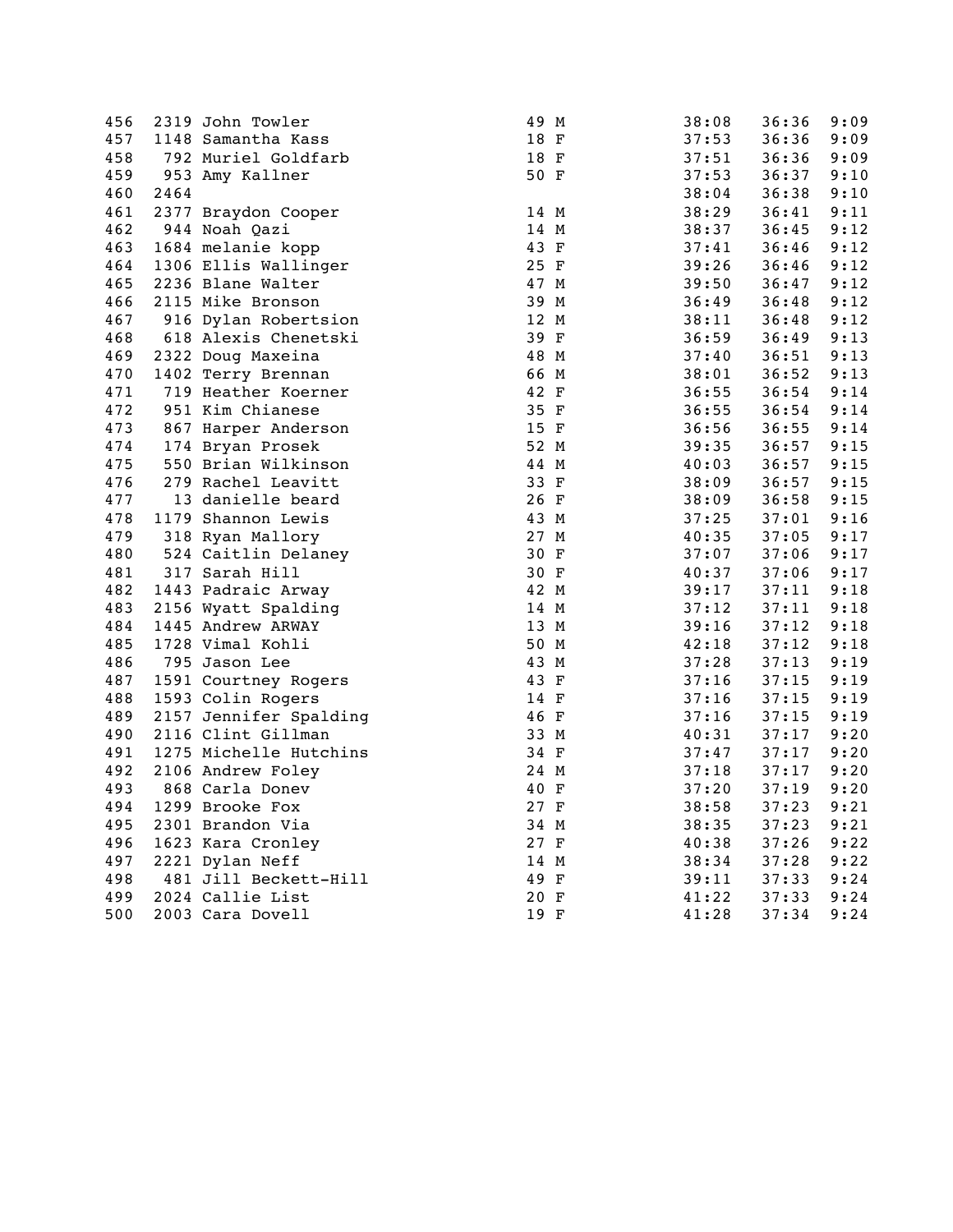Page 11 and the state of the state of the state of the state of the state of the state of the state of the state of the state of the state of the state of the state of the state of the state of the state of the state of th

| Place No.  | Name                                         |              | Age Sex | Time           | Nettime Pace   |              |
|------------|----------------------------------------------|--------------|---------|----------------|----------------|--------------|
|            |                                              | 52 M         |         |                | 37:34          |              |
| 501<br>502 | 2025 Blair List                              | 21 F         |         | 41:26<br>40:25 | 37:36          | 9:24<br>9:24 |
| 503        | 1409 Kelsey Taylor                           | 19 M         |         | 41:31          | 37:36          | 9:24         |
| 504        | 2004 Ben Bohman                              | 48 F         |         |                | 37:37          | 9:25         |
| 505        | 1201 Julie Arguelles                         |              |         | 38:07          |                | 9:25         |
|            | 2403 Andrew Pence                            | 33 M         |         | 38:40          | 37:38          |              |
| 506        | 2227 Ashley Stoner                           | 43 F         |         | 40:14          | 37:40          | 9:25<br>9:25 |
| 507<br>508 | 1735 Staci Thompson Hock                     | 50 F         |         | 40:14          | 37:40<br>37:42 |              |
| 509        | 2066 Katrina Wierzdicki                      | 19 F         |         | 40:45          |                | 9:26         |
|            | 725 Mike Dominic                             | 45 M         |         | 39:45          | 37:43          | 9:26         |
| 510        | 603 Alyssa Fogel                             | 19 F         |         | 40:48          | 37:43          | 9:26         |
| 511<br>512 | 717 Kevin Dominic                            | 48 M<br>45 F |         | 39:45          | 37:44          | 9:26<br>9:27 |
| 513        | 1507 Rachel Mulchaey<br>608 Becca Gavin      | 23 F         |         | 38:05          | 37:46<br>37:46 | 9:27         |
| 514        |                                              | 37 M         |         | 40:02          | 37:46          | 9:27         |
| 515        | 1581 Cary Smith                              | 24 F         |         | 38:31<br>40:02 |                | 9:27         |
|            | 580 Hilary Kleppel<br>848 Colin Carr         |              |         |                | 37:47          |              |
| 516        | 1596 Chad Schwinnen                          | 13 M         |         | 38:31          | 37:47          | 9:27         |
| 517        |                                              | 35 M         |         | 37:49          | 37:48          | 9:27         |
| 518        | 2386 Fabilo Iommbert                         | 40 F         |         | 38:01          | 37:49          | 9:28         |
| 519        | 1595 Valerie Schwinnen                       | 36 F         |         | 37:50          | 37:49          | 9:28         |
| 520        | 851 Dain Bussewitz                           | 49 M         |         | 42:09          | 37:49          | 9:28         |
| 521<br>522 | 1196 Billy Gastineau                         | 15 M         |         | 37:50          | 37:49          | 9:28         |
| 523        | 574 Greg Peddicord                           | 63 M         |         | 38:04          | 37:49          | 9:28         |
|            | 1743 Kalliope Ivari-Johnson                  | 14 F         |         | 41:36          | 37:51          | 9:28         |
| 524<br>525 | 2216 Kate Golian                             | 19 F<br>30 F |         | 38:29          | 37:56          | 9:29<br>9:30 |
| 526        | 2010 Hilary Petrokubi                        | 14 F         |         | 39:15          | 37:57          | 9:30         |
| 527        | 2072 Maggie Krieg                            |              | 9 M     | 41:13<br>39:03 | 37:57<br>37:57 | 9:30         |
| 528        | 967 Ryan Poulos                              | 35 F         |         | 38:38          | 37:58          | 9:30         |
| 529        | 1501 Jennifer Heckler                        | 44 F         |         | 37:59          | 37:58          | 9:30         |
| 530        | 1793 Danielle Vargo                          | 33 M         |         |                | 37:59          | 9:30         |
| 531        | 2376 Aaron Lerg                              | 50 M         |         | 40:21<br>38:00 | 37:59          | 9:30         |
| 532        | 864 Robert Centeno                           |              |         | 38:36          | 38:00          | 9:30         |
| 533        | 2302 Spencer Kowalke<br>2076 Michelle Arnold | 14 M<br>14 F |         | 41:15          | 38:00          | 9:30         |
| 534        | 2437 Andrew Hartman                          | 28 M         |         | 38:42          | 38:01          | 9:31         |
| 535        | 963 Luke Poulos                              |              | 9 M     | 39:09          | 38:05          | 9:32         |
| 536        | 271 Caroline Morris                          | 10 F         |         |                | 38:05          | 9:32         |
| 537        | 2215 Paige Golian                            | 25 F         |         | 38:06<br>41:10 | 38:05          | 9:32         |
| 538        | 889 Ralitsa Petrova King                     | 28 F         |         | 38:06          | 38:05          | 9:32         |
| 539        | 561 Andrew Ruble                             | 31 M         |         | 41:23          | 38:06          | 9:32         |
| 540        |                                              | 40 F         |         |                |                | 9:32         |
| 541        | 562 Stacey Conrad<br>560 Michelle Fuss       | 42 F         |         | 41:24          | 38:08          | 9:32         |
| 542        |                                              | 22 F         |         | 41:24<br>39:05 | 38:08<br>38:08 |              |
| 543        | 324 Caroline Carpenter                       | 29 F         |         | 39:44          | 38:10          | 9:32<br>9:33 |
| 544        | 1329 Sarah Taylor                            | 20 F         |         | 39:09          | 38:10          |              |
|            | 325 Abigail Carpenter                        |              |         |                | 38:11          | 9:33         |
| 545<br>546 | 2391 Eric Vaas<br>2393 Emily Vaas            | 64 M<br>35 F |         | 42:41          |                | 9:33<br>9:33 |
|            | 810 Jenna Fowler                             |              |         | 42:41          | 38:11          |              |
| 547<br>548 |                                              | 31 F<br>43 M |         | 40:10          | 38:13          | 9:34<br>9:34 |
|            | 2381 Michael Papadakas                       |              |         | 38:26          | 38:14          |              |
| 549        | 573 Ryan Miller                              | 37 M         |         | 39:44          | 38:16          | 9:34         |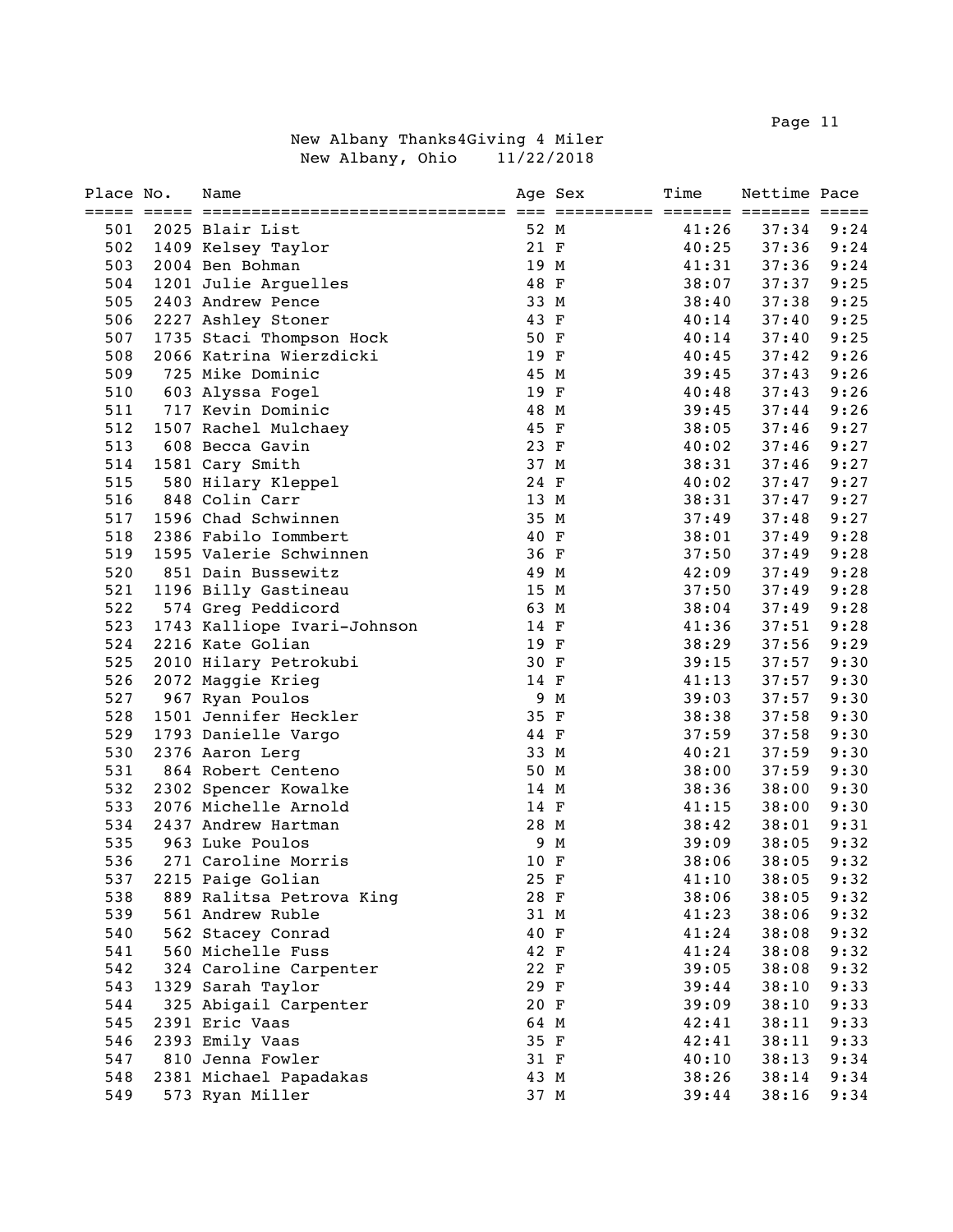| Place No. |      | Name                  |      | Age Sex<br>========== ======= ======= ===== | Time  | Nettime Pace |      |
|-----------|------|-----------------------|------|---------------------------------------------|-------|--------------|------|
| 551       |      | 84 Carolyne Young     | 13 F |                                             | 39:02 | 38:17        | 9:35 |
| 552       |      | 849 Lauren Carr       | 11 F |                                             | 39:01 | 38:19        | 9:35 |
| 553       |      | 660 John VanDenBerge  | 62 M |                                             | 38:46 | 38:19        | 9:35 |
| 554       |      | 340 Eric Lewis        | 47 M |                                             | 42:45 | 38:20        | 9:35 |
| 555       |      | 1585 Braden Payne     | 9    | М                                           | 40:56 | 38:21        | 9:36 |
| 556       |      | 1318 Rachel McNabb    | 25 F |                                             | 42:12 | 38:22        | 9:36 |
| 557       |      | 119 Kim O'Korn        | 42 F |                                             | 40:09 | 38:22        | 9:36 |
| 558       |      | 1882 Isabella Nguyen  | 14 F |                                             | 41:29 | 38:25        | 9:37 |
| 559       |      | 1326 Brent Leslie     | 41 M |                                             | 40:43 | 38:27        | 9:37 |
| 560       |      | 800 Albert Campbell   | 45 M |                                             | 40:21 | 38:29        | 9:38 |
| 561       |      | 1650 Steven Siegel    | 50 M |                                             | 40:15 | 38:29        | 9:38 |
| 562       |      | 1831 Stephanie Ryan   | 51 F |                                             | 39:52 | 38:30        | 9:38 |
| 563       |      | 1818 Nancy Waite      | 51 F |                                             | 39:52 | 38:30        | 9:38 |
| 564       |      | 932 Allison Mason     | 23 F |                                             | 41:43 | 38:30        | 9:38 |
| 565       |      | 2166 Jon Morgan       | 51 M |                                             | 40:02 | 38:31        | 9:38 |
| 566       |      | 1267 Tina Gray        | 43 F |                                             | 41:39 | 38:32        | 9:38 |
| 567       | 2508 |                       |      |                                             | 41:16 | 38:33        | 9:39 |
| 568       |      | 1440 Sam Quackenbush  | 10 M |                                             | 39:58 | 38:34        | 9:39 |
| 569       |      | 1189 Timothy McGue    | 33 M |                                             | 40:34 | 38:34        | 9:39 |
| 570       |      | 599 Jonathon Hammond  | 13 M |                                             | 38:36 | 38:35        | 9:39 |
| 571       |      | 1142 MADDIE MARQUEZ   | 23 F |                                             | 42:19 | 38:35        | 9:39 |
| 572       |      | 871 Claire Richardson | 13 F |                                             | 38:45 | 38:35        | 9:39 |
| 573       |      | 1592 Kevin Rogers     | 48 M |                                             | 39:06 | 38:35        | 9:39 |
| 574       |      | 809 Dante Fowler      | 30 M |                                             | 40:35 | 38:36        | 9:39 |
| 575       |      | 1689 Sophia Saunders  | 21 F |                                             | 39:12 | 38:37        | 9:40 |
| 576       |      | 2362 Sean Ruffner     | 22 M |                                             | 39:39 | 38:37        | 9:40 |
| 577       |      | 350 Lucas Pietro      |      | 9 M                                         | 38:39 | 38:38        | 9:40 |
| 578       |      | 1687 Cece Saunders    | 51 F |                                             | 39:12 | 38:38        | 9:40 |
| 579       |      | 1317 Andrew Keyes     | 31 M |                                             | 38:40 | 38:39        | 9:40 |
| 580       |      | 331 Emily Snyder      | 29 F |                                             | 39:01 | 38:41        | 9:41 |
| 581       |      | 78 Brett Boyce        | 33 M |                                             | 38:43 | 38:42        | 9:41 |
| 582       |      | 2100 Brad Yakam       | 49 M |                                             | 39:57 | 38:42        | 9:41 |
| 583       |      | 156 Sheryl Lehman     | 44 F |                                             | 39:53 | 38:43        | 9:41 |
| 584       |      | 527 Lyndsie Cummans   | 24 F |                                             | 39:37 | 38:44        | 9:41 |
| 585       |      | 526 Jared Cummans     | 28 M |                                             | 39:36 | 38:44        | 9:41 |
| 586       |      | 315 Joanna Royer      | 38 F |                                             | 41:27 | 38:46        | 9:42 |
| 587       |      | 2194 Jeff Robertson   | 48 M |                                             | 38:47 | 38:46        | 9:42 |
| 588       |      | 2197 Jack Robertson   | 11 M |                                             | 38:49 | 38:48        | 9:42 |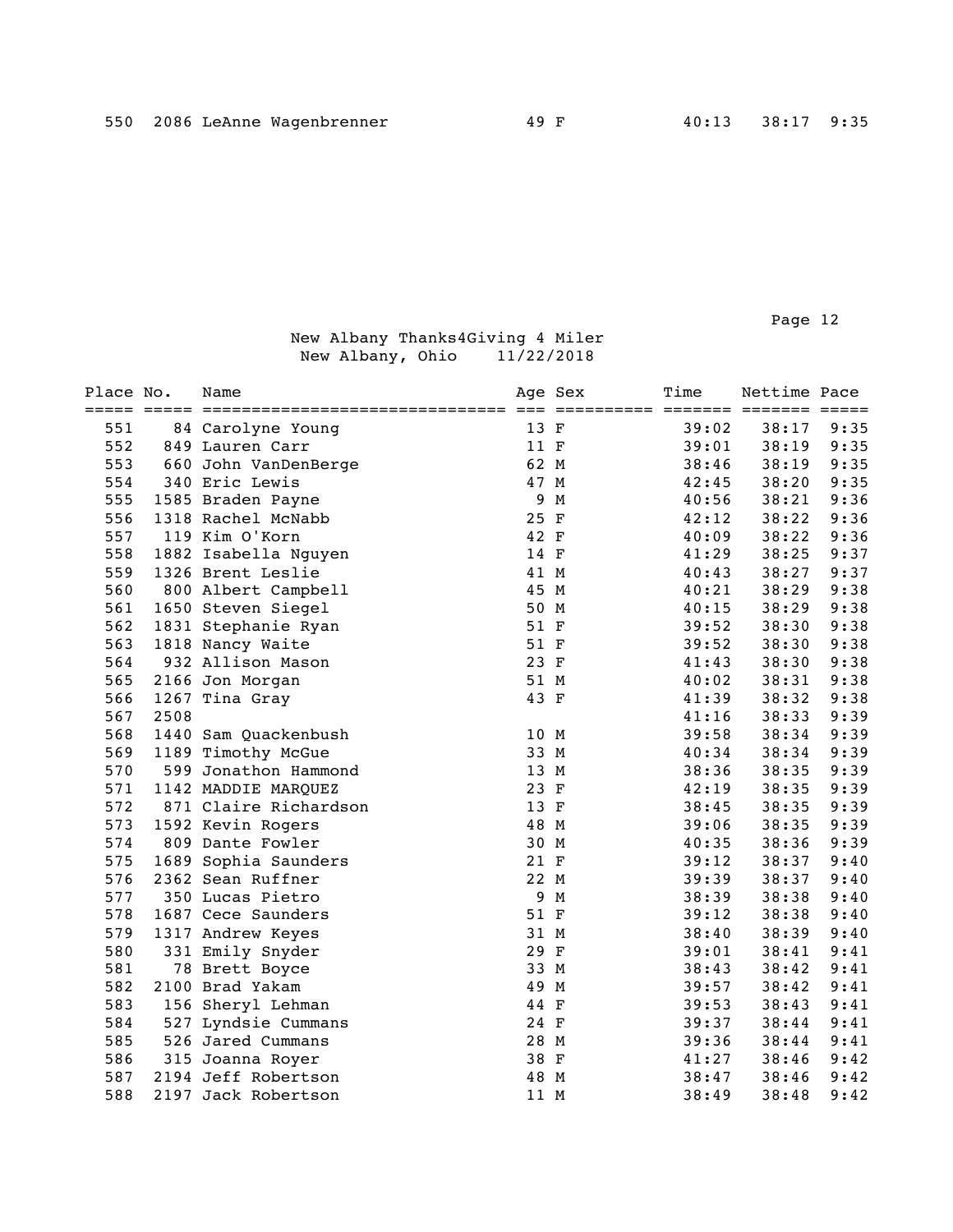| 589 | 2081 Jacob Ebright    | 19 M | 39:04 | 38:49 | 9:43 |
|-----|-----------------------|------|-------|-------|------|
| 590 | 1917 Courtney Bloech  | 33 F | 42:26 | 38:50 | 9:43 |
| 591 | 490 Sarah Malone      | 41 F | 42:25 | 38:51 | 9:43 |
| 592 | 2080 Steve Ebright    | 51 M | 39:07 | 38:51 | 9:43 |
| 593 | 299 Sue Lemmon        | 38 F | 41:23 | 38:52 | 9:43 |
| 594 | 2087 Madonna Barker   | 49 F | 39:18 | 38:52 | 9:43 |
| 595 | 104 John Rotonda      | 59 M | 42:16 | 38:53 | 9:44 |
| 596 | 1126 Becca Calkins    | 32 F | 40:20 | 38:56 | 9:44 |
| 597 | 761 Addison Scharver  | 14 F | 38:59 | 38:58 | 9:45 |
| 598 | 8 Charlotte Alexander | 28 F | 40:34 | 38:58 | 9:45 |
| 599 | 195 Aagam Dalal       | 16 M | 42:29 | 38:58 | 9:45 |
| 600 | 664 Kyle Alford       | 32 M | 40:23 | 38:59 | 9:45 |
|     |                       |      |       |       |      |

| Place No. |      | Name                 |      | Age Sex | Time  | Nettime Pace          |      |
|-----------|------|----------------------|------|---------|-------|-----------------------|------|
|           |      |                      |      |         |       | ======= ======= ===== |      |
| 601       |      | 436 Christine Parey  | 41 F |         | 40:30 | 39:00                 | 9:45 |
| 602       |      | 337 Andrea Grammel   | 48 F |         | 40:15 | 39:00                 | 9:45 |
| 603       |      | 1130 Max Walter      | 17 M |         | 42:26 | 39:00                 | 9:45 |
| 604       |      | 1129 Charlotte Vogel | 16 F |         | 42:26 | 39:02                 | 9:46 |
| 605       |      | 663 Andrea Alford    | 29 F |         | 40:25 | 39:02                 | 9:46 |
| 606       |      | 1868 John Mercurio   | 26 M |         | 42:49 | 39:03                 | 9:46 |
| 607       |      | 375 Christine Stamm  | 47 F |         | 40:51 | 39:03                 | 9:46 |
| 608       |      | 2192 Caleb Cripe     | 18 M |         | 39:08 | 39:07                 | 9:47 |
| 609       |      | 1514 Sheila Menges   | 49 F |         | 39:27 | 39:08                 | 9:47 |
| 610       |      | 2108 Caitlin Hicks   | 28 F |         | 41:52 | 39:09                 | 9:48 |
| 611       |      | 2307 TJ Snyder       | 48 M |         | 40:04 | 39:09                 | 9:48 |
| 612       |      | 2107 Ryan Hicks      | 29 M |         | 41:53 | 39:10                 | 9:48 |
| 613       |      | 705 Ron Mueller      | 51 M |         | 39:11 | 39:10                 | 9:48 |
| 614       |      | 2453 Blake Park      | 23 M |         | 42:10 | 39:10                 | 9:48 |
| 615       |      | 1090 Nikki Galiardi  | 32 F |         | 42:56 | 39:11                 | 9:48 |
| 616       |      | 704 Madison Mueller  |      | 9 F     | 39:13 | 39:12                 | 9:48 |
| 617       |      | 1627 Sophie Matt     | 18 F |         | 40:47 | 39:14                 | 9:49 |
| 618       |      | 1628 William Matt    | 58 M |         | 40:47 | 39:14                 | 9:49 |
| 619       |      | 1360 Amanda Brewer   | 22 F |         | 42:27 | 39:16                 | 9:49 |
| 620       | 2463 |                      |      |         | 40:42 | 39:16                 | 9:49 |
| 621       |      | 2201 Shawn Vadala    | 50 M |         | 39:18 | 39:17                 | 9:50 |
| 622       | 2466 |                      |      |         | 40:42 | 39:17                 | 9:50 |
| 623       |      | 2228 Parker Stoner   | 11 M |         | 41:48 | 39:18                 | 9:50 |
| 624       |      | 1021 Erin Layton     | 35 F |         | 41:59 | 39:19                 | 9:50 |
| 625       |      | 2332 Joe Frericaks   | 41 M |         | 39:22 | 39:20                 | 9:50 |
| 626       |      | 2454 Brent Jackson   | 48 M |         | 42:20 | 39:20                 | 9:50 |
| 627       |      | 1736 Cody Hock       | 11 M |         | 41:50 | 39:21                 | 9:51 |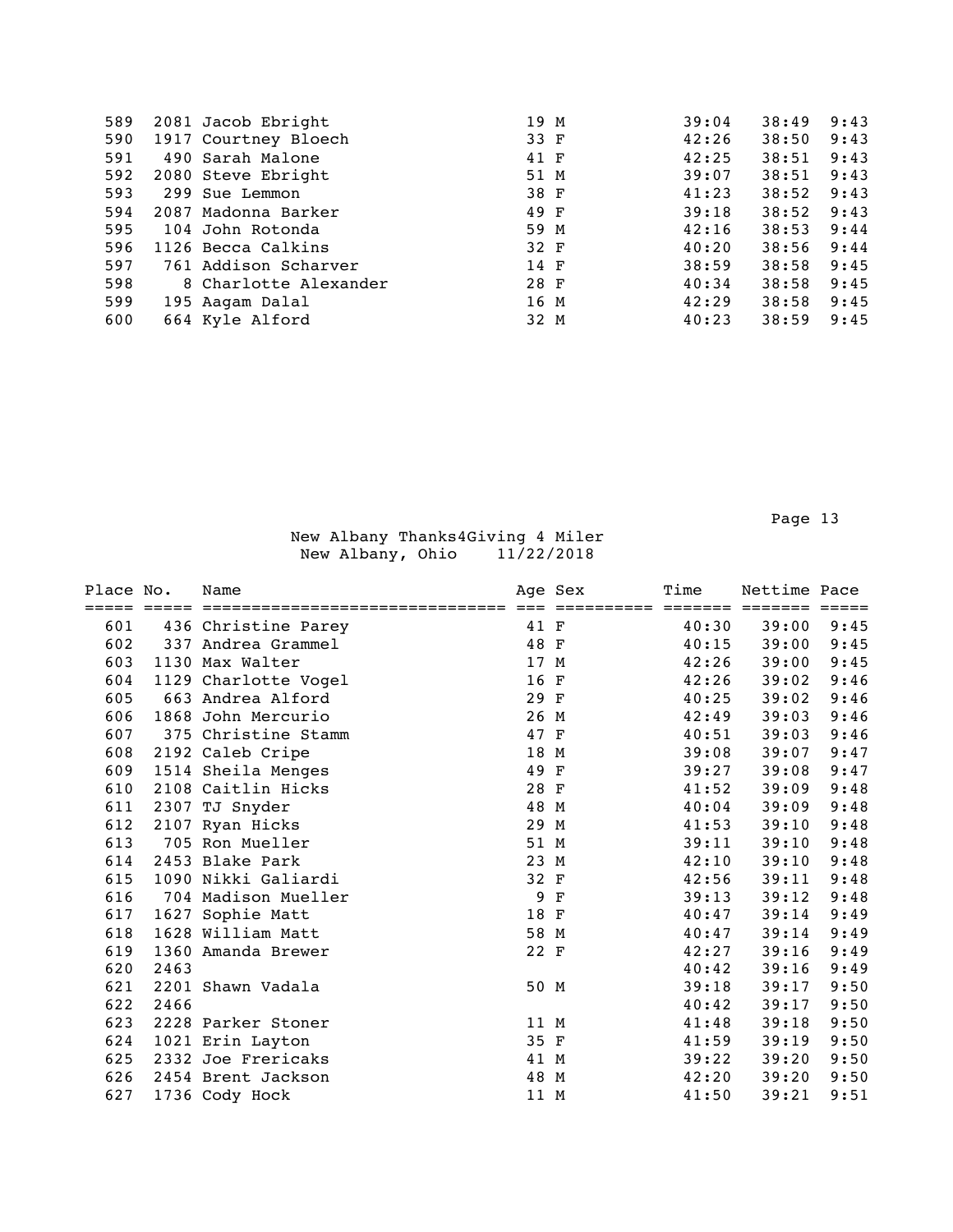| 628 | 1737 Jon Hock          | 49 M | 41:53 | 39:22 | 9:51 |
|-----|------------------------|------|-------|-------|------|
| 629 | 1651 Brandt Siegel     | 10 M | 41:04 | 39:22 | 9:51 |
| 630 | 373 Amanda Bailey      | 44 F | 40:25 | 39:25 | 9:52 |
| 631 | 1439 Amy Quackenbush   | 43 F | 40:52 | 39:26 | 9:52 |
| 632 | 1487 Steve Nester      | 48 M | 40:42 | 39:27 | 9:52 |
| 633 | 617 Beth Morrison      | 42 F | 40:26 | 39:28 | 9:52 |
| 634 | 2096 Craig Arnett      | 35 M | 43:36 | 39:28 | 9:52 |
| 635 | 287 Greg Warren        | 32 M | 39:30 | 39:29 | 9:53 |
| 636 | 2120 Jannette Milligan | 46 F | 40:55 | 39:30 | 9:53 |
| 637 | 1489 Amelia Nester     | 12 F | 40:46 | 39:31 | 9:53 |
| 638 | 138 John Sullivan      | 30 M | 43:43 | 39:33 | 9:54 |
| 639 | 137 Amy Sullivan       | 32 F | 43:45 | 39:33 | 9:54 |
| 640 | 1340 Dan Igel          | 60 M | 43:23 | 39:33 | 9:54 |
| 641 | 1339 John Igel         | 60 M | 43:24 | 39:34 | 9:54 |
| 642 | 547 Susan Treer        | 58 F | 41:46 | 39:41 | 9:56 |
| 643 | 2363 Ryan Coats        | 33 M | 39:44 | 39:43 | 9:56 |
| 644 | 1891 Olivia Wilson     | 24 F | 42:45 | 39:44 | 9:56 |
| 645 | 1885 Steven Wilson     | 24 M | 42:44 | 39:44 | 9:56 |
| 646 | 1976 Logan Clappier    | 12 M | 42:02 | 39:44 | 9:56 |
| 647 | 2372 Rachel Smith      | 44 F | 40:18 | 39:45 | 9:57 |
| 648 | 171 Gabe Lowden        | 15 M | 42:21 | 39:45 | 9:57 |
| 649 | 270 Charlie Morris     | 12 M | 39:46 | 39:45 | 9:57 |
| 650 | 54 Griffin Zavislak    | 11 M | 40:29 | 39:46 | 9:57 |
|     |                        |      |       |       |      |

| Place No. |      | Name                    |      | Age Sex | Time  | Nettime Pace  |      |
|-----------|------|-------------------------|------|---------|-------|---------------|------|
|           |      |                         |      |         |       |               |      |
| 651       |      | 53 Maryn Zavislak       | 13 F |         | 40:29 | 39:46         | 9:57 |
| 652       |      | 366 Katherine Bohn      | 17 F |         | 41:18 | 39:47         | 9:57 |
| 653       |      | 672 Will Carlin         | 44 M |         | 39:48 | 39:47         | 9:57 |
| 654       |      | 1972 Rafaella Caravetta | 10 F |         | 43:39 | 39:48         | 9:57 |
| 655       |      | 1597 Ashley Strausser   | 39 F |         | 39:56 | 39:55         | 9:59 |
| 656       |      | 2246 Michael Bloch      | 36 M |         | 40:30 | 39:55         | 9:59 |
| 657       |      | 1700 Amanda Guzman      | 22 F |         | 40:32 | 39:55         | 9:59 |
| 658       |      | 2018 Annie Slabaugh     | 33 F |         | 39:56 | 39:55         | 9:59 |
| 659       |      | 372 John Friess         | 49 M |         | 42:22 | 39:56         | 9:59 |
| 660       |      | 2247 Amber Bloch        | 35 F |         | 40:32 | 39:57 10:00   |      |
| 661       |      | 1918 KARLA SHAFFER      | 43 F |         | 42:22 | 39:57 10:00   |      |
| 662       |      | 2212 Joey Golian        | 58 M |         | 41:09 | 39:58 10:00   |      |
| 663       |      | 115 Chris Selder        | 26 M |         | 41:31 | $39:59$ 10:00 |      |
| 664       |      | 1229 Leah Gregory       | 19 F |         | 42:52 | 39:59 10:00   |      |
| 665       | 2500 |                         |      |         | 41:03 | 40:01 10:01   |      |
| 666       |      | 1222 Kyle Schaper       | 34 M |         | 42:55 | $40:01$ 10:01 |      |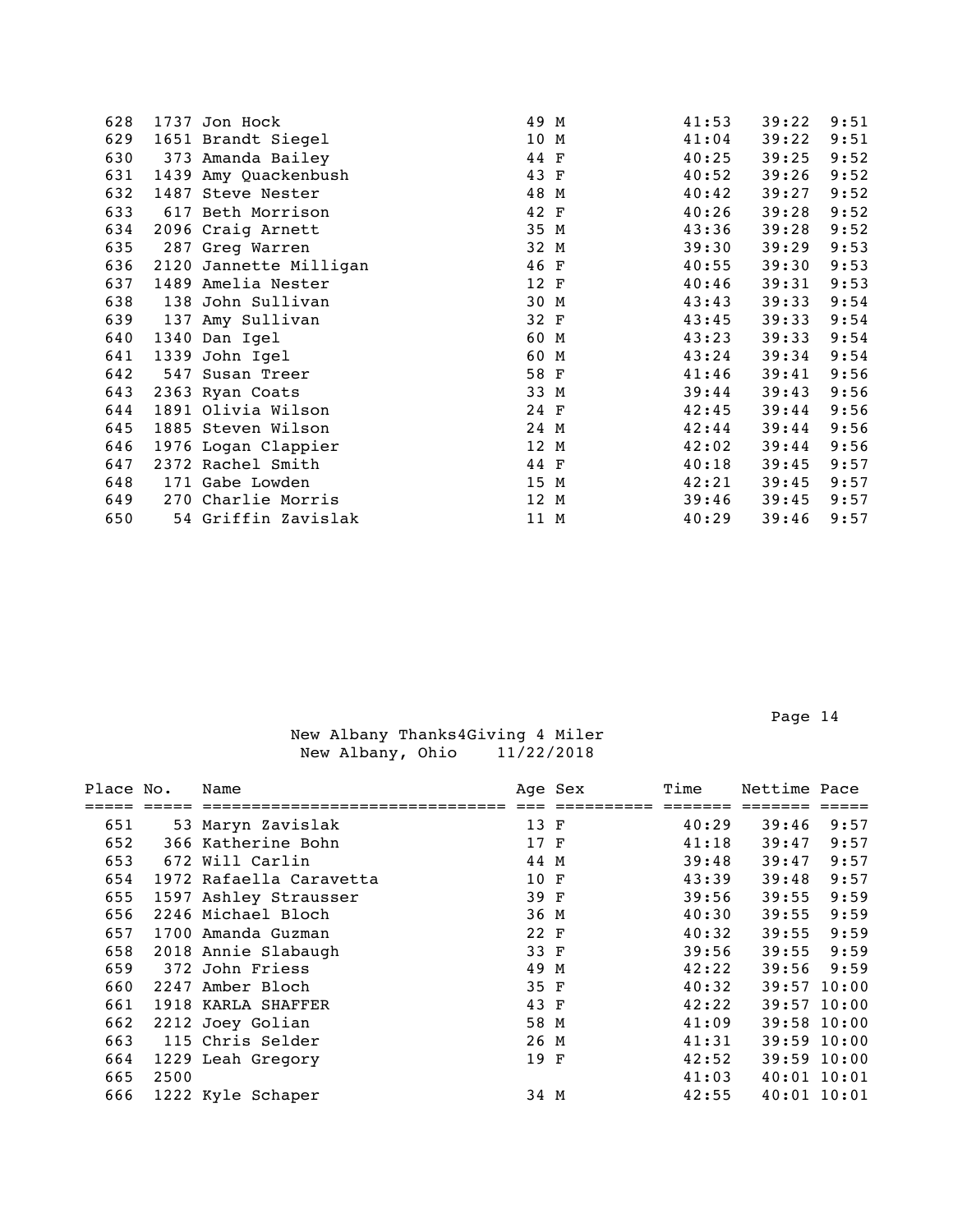| 667   | 1370 Annette McCarthy  | 70 F | 44:36 | 40:02 10:01     |
|-------|------------------------|------|-------|-----------------|
| 668   | 1452 Terri Layman      | 58 F | 43:55 | $40:03$ $10:01$ |
| 669   | 2314 Frank Korth       | 73 M | 40:24 | $40:06$ 10:02   |
| 670   | 1881 Sandrienne Nguyen | 17 F | 43:11 | $40:06$ 10:02   |
| 671   | 2159 Aleece Lukacsko   | 17 F | 44:24 | $40:09$ 10:03   |
| 672   | 2168 Jake Glanzman     | 18 M | 44:26 | 40:10 10:03     |
| 673   | 1586 Dan Payne         | 49 M | 42:43 | 40:10 10:03     |
| 674   | 2038 Emily King        | 37 F | 41:27 | 40:12 10:03     |
| 675   | 1464 Amy Meige         | 32 F | 43:30 | 40:14 10:04     |
| 676   | 2330 Michael Carr      | 47 M | 43:22 | $40:16$ $10:04$ |
| 677   | 172 DeAnne Prosek      | 48 F | 42:56 | 40:17 10:05     |
| 678   | 173 Lucy Prosek        | 16 F | 42:55 | 40:17 10:05     |
| 679   | 1851 Anthony Genochio  | 34 M | 40:19 | 40:18 10:05     |
| 680   | 1040 Jodi Jaynes       | 59 F | 40:56 | 40:18 10:05     |
| 681   | 1155 Kenneth Johansen  | 69 M | 40:22 | 40:21 10:06     |
| 682   | 1685 T $\Theta$ a kopp | 16 F | 41:17 | 40:22           |
| 10:06 |                        |      |       |                 |
| 683   | 1846 Anna Houser       | 37 F | 40:25 | 40:24 10:06     |
| 684   | 503 Tom Murphy         | 65 M | 44:01 | $40:25$ 10:07   |
| 685   | 601 Colin Murphy       | 37 M | 44:01 | 40:25 10:07     |
| 686   | 1127 Ryan Calkins      | 33 M | 40:28 | 40:27 10:07     |
| 687   | 1617 Ann Whisler       | 39 F | 40:32 | 40:31 10:08     |
| 688   | 921 Wesley Pirkle      | 43 M | 43:53 | 40:31 10:08     |
| 689   | 1534 Keri Lewis        | 40 F | 40:32 | 40:31 10:08     |
| 690   | 113 Lois Gonzales      | 23 F | 42:05 | 40:32 10:08     |
| 691   | 1032 Joshua Jennings   | 21 M | 43:46 | 40:33 10:09     |
| 692   | 1369 Daniel McCarthy   | 71 M | 45:11 | 40:34 10:09     |
| 693   | 536 Jennifer Braun     | 31 F | 43:30 | 40:36 10:09     |
| 694   | 729 Nicholas Reeping   | 14 M | 41:32 | 40:36 10:09     |
| 695   | 243 Lisa Berliner      | 53 F | 40:38 | 40:37 10:10     |
| 696   | 405 Kris Peters        | 55 F | 44:05 | 40:38 10:10     |
| 697   | 245 Paige Berliner     | 23 F | 40:40 | 40:39 10:10     |
| 698   | 385 Jessy Sullivan     | 50 F | 42:01 | 40:39 10:10     |
| 699   | 2426 Jenny Joerger     | 33 F | 42:09 | 40:39 10:10     |
| 700   | 386 John Sullivan      | 50 M | 42:01 | 40:39 10:10     |

Page 15

| Place No. | Name                    |      | Age Sex | Time  | Nettime Pace    |  |
|-----------|-------------------------|------|---------|-------|-----------------|--|
|           |                         |      |         |       |                 |  |
| 701       | 2348 Demarcus Williams  | 24 M |         | 41:25 | $40:39$ $10:10$ |  |
| 702       | 735 Jeff White          | 57 M |         | 43:37 | $40:40$ $10:10$ |  |
| 703       | 837 Jane Taylor         | 18 F |         | 42:01 | $40:42$ $10:11$ |  |
| 704       | 382 Jessica Von Zastrow | 19 F |         | 42:02 | $40:43$ 10:11   |  |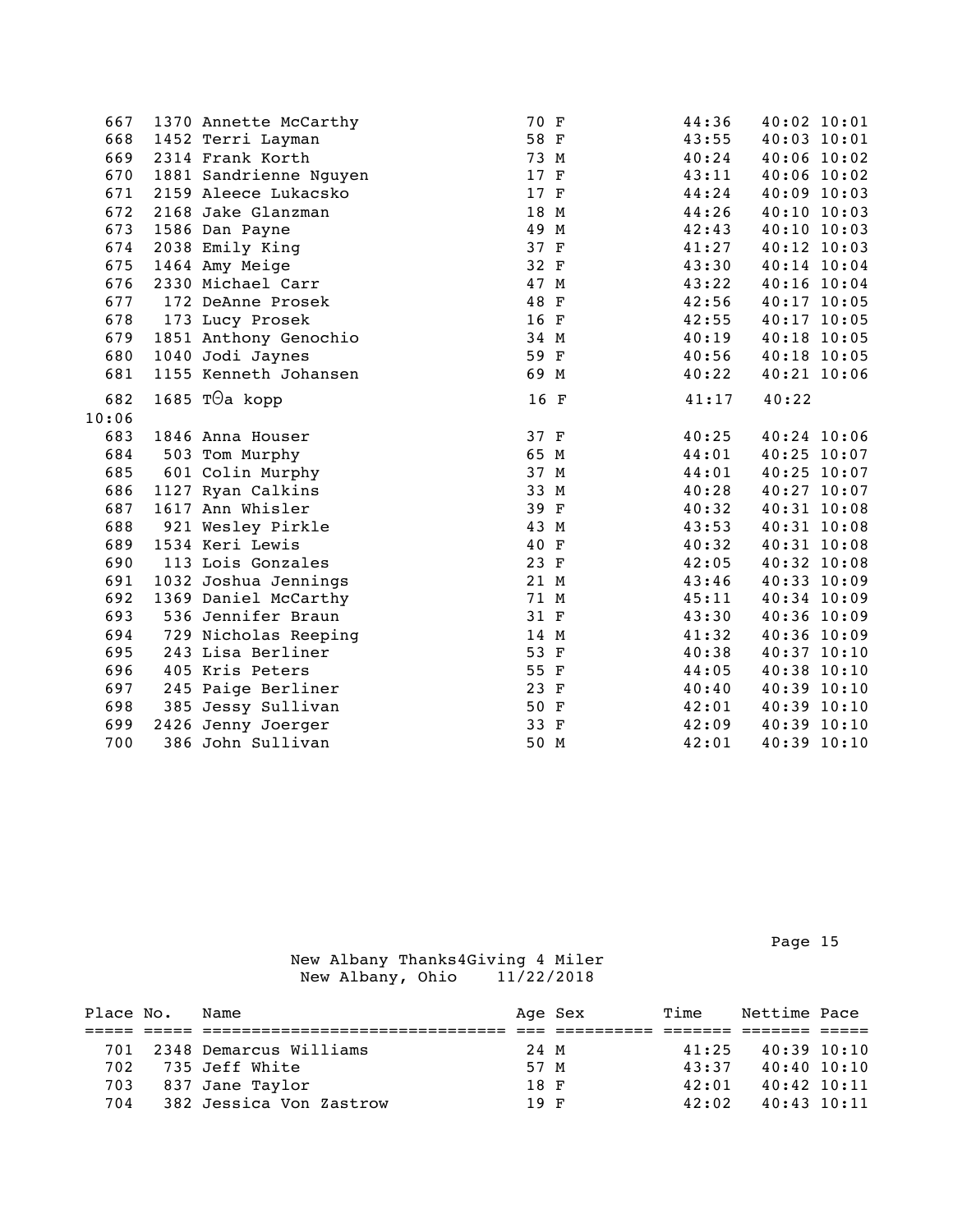| 705 |      | 2181 Carly Jones      | 26 F | 43:28 | 40:45 10:12 |
|-----|------|-----------------------|------|-------|-------------|
| 706 |      | 992 Bob Miller        | 60 M | 44:36 | 40:45 10:12 |
| 707 |      | 2180 Grant Jones      | 27 M | 43:29 | 40:46 10:12 |
| 708 |      | 1305 Holly Wallinger  | 54 F | 44:49 | 40:49 10:13 |
| 709 |      | 5 Sarah DeArdo        | 30 F | 42:25 | 40:50 10:13 |
| 710 |      | 1213 Adam Schrader    | 43 M | 42:24 | 40:50 10:13 |
| 711 |      | 946 Matthew Whitehead | 43 M | 42:45 | 40:51 10:13 |
| 712 |      | 947 Emily Whitehead   | 10 F | 42:47 | 40:52 10:13 |
| 713 |      | 534 Ashleigh Spencer  | 33 F | 41:46 | 40:53 10:14 |
| 714 |      | 1371 Michael McCarthy | 40 M | 45:30 | 40:53 10:14 |
| 715 |      | 989 Greg Melick       | 54 M | 40:56 | 40:55 10:14 |
| 716 |      | 1574 Keely Ann Smith  | 16 F | 41:54 | 40:57 10:15 |
| 717 |      | 1570 Michael Smith    | 54 M | 41:54 | 40:57 10:15 |
| 718 |      | 409 James Wheeler     | 47 M | 41:53 | 40:57 10:15 |
| 719 |      | 1470 Joe Potts        | 50 M | 43:17 | 40:57 10:15 |
| 720 |      | 408 Susan Wheeler     | 43 F | 41:54 | 40:58 10:15 |
| 721 |      | 1389 Rose Chamberlain | 54 F | 42:32 | 41:00 10:15 |
| 722 |      | 892 Quinn Miller      | 24 M | 44:32 | 41:01 10:16 |
| 723 |      | 734 Deana White       | 59 F | 44:08 | 41:01 10:16 |
| 724 |      | 2448 Grant Bowman     | 38 M | 41:54 | 41:01 10:16 |
| 725 |      | 1415 Heath Johnson    | 16 M | 45:34 | 41:02 10:16 |
| 726 |      | 1817 Michele Miller   | 45 F | 45:32 | 41:02 10:16 |
| 727 |      | 1816 John Miller      | 46 M | 45:35 | 41:03 10:16 |
| 728 |      | 1504 Paul Ritter      | 36 M | 44:38 | 41:03 10:16 |
| 729 |      | 2449 Griffin Bowman   | 10 M | 41:56 | 41:04 10:16 |
| 730 |      | 1028 Mark Davidson    | 55 M | 44:04 | 41:04 10:16 |
| 731 |      | 1024 Tracy Davidson   | 49 F | 44:03 | 41:06 10:17 |
| 732 |      | 50 Peter Golato       | 65 M | 41:41 | 41:06 10:17 |
| 733 | 2485 |                       |      | 44:08 | 41:06 10:17 |
| 734 | 2484 |                       |      | 44:09 | 41:07 10:17 |
| 735 |      | 942 Asif Qazi         | 50 M | 42:59 | 41:07 10:17 |
| 736 |      | 983 Jenny Moore       | 38 F | 41:09 | 41:08 10:17 |
| 737 |      | 2254 Michael A.C.     | 57 M | 43:19 | 41:09 10:18 |
| 738 |      | 567 Tim Hobart        | 49 M | 43:16 | 41:09 10:18 |
| 739 |      | 1796 Bryana Ross      | 34 F | 43:55 | 41:10 10:18 |
| 740 |      | 2253 Cathy Taub       | 57 F | 43:20 | 41:10 10:18 |
| 741 |      | 1380 Noah Herman      | 18 M | 42:30 | 41:11 10:18 |
| 742 |      | 1971 Mario Caravetta  | 37 M | 45:02 | 41:11 10:18 |
| 743 |      | 1973 Jojo Caravetta   | 12 F | 45:01 | 41:12 10:18 |
| 744 |      | 1760 Kahley Thompson  | 26 F | 42:23 | 41:13 10:19 |
| 745 |      | 1128 Melinda Parsons  | 60 F | 44:41 | 41:17 10:20 |
| 746 |      | 1837 Kirby Lantz      | 50 M | 45:04 | 41:18 10:20 |
| 747 |      | 1745 James Shively    | 64 M | 44:29 | 41:18 10:20 |
| 748 |      | 1049 Chad Stucke      | 49 M | 43:50 | 41:19 10:20 |
| 749 |      | 1746 Claire Shively   | 27 F | 44:29 | 41:20 10:20 |
| 750 | 2489 |                       |      | 45:31 | 41:20 10:20 |
|     |      |                       |      |       |             |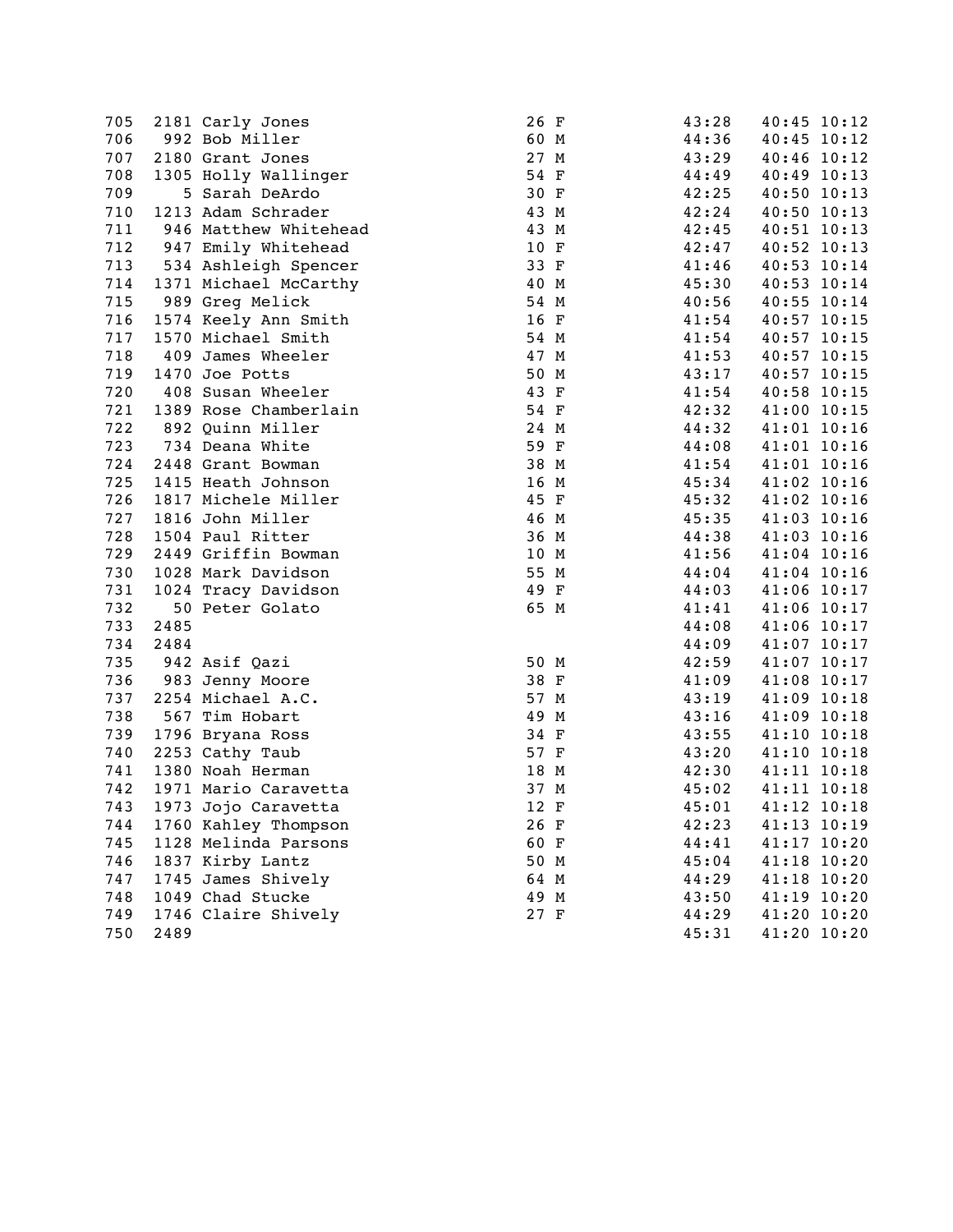| Place No. |      | Name                   |      | Age Sex | Time  | Nettime Pace |             |
|-----------|------|------------------------|------|---------|-------|--------------|-------------|
| 751       |      | 853 Brennan Bussewitz  | 11 M |         | 45:41 |              | 41:21 10:21 |
| 752       |      | 1071 Ella Martin       | 11 F |         | 41:24 |              | 41:23 10:21 |
| 753       |      | 1093 Elaine Wisler     | 8 F  |         | 41:25 |              | 41:24 10:21 |
| 754       |      | 1693 Olivia Zerick     | 20 F |         | 44:58 |              | 41:24 10:21 |
| 755       |      | 96 Lisa Newport        | 56 F |         | 43:01 |              | 41:24 10:21 |
| 756       |      | 1616 Eli Costello      | 10 M |         | 41:25 |              | 41:24 10:21 |
| 757       |      | 1101 Ryan McGartland   | 12 M |         | 43:47 | 41:24 10:21  |             |
| 758       |      | 97 Alan Newport        | 56 M |         | 43:02 |              | 41:24 10:21 |
| 759       | 2509 |                        |      |         | 43:46 | 41:25 10:22  |             |
| 760       |      | 1145 CODY LOVEJOY      | 25 M |         | 45:08 |              | 41:25 10:22 |
| 761       |      | 629 Brian Niederpruem  | 11 M |         | 45:23 |              | 41:25 10:22 |
| 762       |      | 1691 Leslie Cron       | 39 F |         | 44:58 | 41:26 10:22  |             |
| 763       |      | 1694 Joslyn Jones      | 37 F |         | 45:00 |              | 41:26 10:22 |
| 764       |      | 2235 Alex Avery        | 42 M |         | 45:03 |              | 41:26 10:22 |
| 765       |      | 398 Liz Hammond        | 38 F |         | 41:28 |              | 41:27 10:22 |
| 766       |      | 1004 Alexandra Boffo   | 16 F |         | 43:42 |              | 41:27 10:22 |
| 767       |      | 1508 Nicole Martin     | 39 F |         | 41:30 |              | 41:29 10:23 |
| 768       |      | 2412 Brett Cisler      | 41 M |         | 43:27 |              | 41:31 10:23 |
| 769       |      | 1720 Rob Dingman       | 52 M |         | 45:31 |              | 41:31 10:23 |
| 770       |      | 2413 Sarah Cicler      | 42 F |         | 43:28 | 41:31 10:23  |             |
| 771       |      | 1506 Caitlin Payne     | 14 F |         | 44:11 | 41:34 10:24  |             |
| 772       | 2503 |                        |      |         | 44:07 | 41:35 10:24  |             |
| 773       |      | 1119 Andrea Stone      | 43 F |         | 44:25 | 41:37 10:25  |             |
| 774       |      | 1988 Susie Wallace     | 32 F |         | 44:32 | 41:38 10:25  |             |
| 775       |      | 2101 Grace Yakam       | 18 F |         | 42:55 | 41:39 10:25  |             |
| 776       |      | 467 Jessica Jenkins    | 35 F |         | 44:14 |              | 41:39 10:25 |
| 777       |      | 1987 Jon Wallace       | 31 M |         | 44:33 |              | 41:40 10:25 |
| 778       |      | 540 Brooke Mascio      | 34 F |         | 41:41 |              | 41:40 10:25 |
| 779       |      | 541 Scott Mascio       | 33 M |         | 41:42 |              | 41:41 10:26 |
| 780       |      | 1386 Pete Tarnapoll    | 61 M |         | 42:32 |              | 41:42 10:26 |
| 781       |      | 1143 MORGAN MARQUEZ    | 20 F |         | 45:24 |              | 41:42 10:26 |
| 782       |      | 2294 Mike Tarnapull    | 25 M |         | 42:33 |              | 41:43 10:26 |
| 783       |      | 1733 Paul MacKenzie    | 51 M |         | 44:22 |              | 41:46 10:27 |
| 784       |      | 1622 Abby Cronley      | 21 F |         | 45:01 |              | 41:49 10:28 |
| 785       |      | 136 Melissa Marshall   | 38 F |         | 42:14 |              | 41:50 10:28 |
| 786       |      | 1587 Maddie Payne      | 14 F |         | 44:29 |              | 41:52 10:28 |
| 787       |      | 720 Alissa Koerner     | 41 F |         | 42:00 |              | 41:59 10:30 |
| 788       |      | 2345 Mark Inman        | 49 M |         | 42:45 |              | 42:00 10:30 |
| 789       |      | 2369 Taylor Sole       | 23 F |         | 43:43 |              | 42:01 10:31 |
| 790       |      | 1959 Courtney Spangler | 42 F |         | 42:06 |              | 42:05 10:32 |
| 791       |      | 2370 Rene' Sole        | 54 F |         | 43:46 |              | 42:05 10:32 |
| 792       |      | 1962 Junie Spangler    | 10 F |         | 42:07 |              | 42:06 10:32 |
| 793       |      | 1076 Bryn Martin       |      | 8 F     | 42:12 |              | 42:11 10:33 |
| 794       |      | 931 Bobby Koteles      | 50 M |         | 46:02 |              | 42:12 10:33 |
| 795       |      | 1183 Abby Jeffers      | 19 F |         | 47:30 |              | 42:13 10:34 |
| 796       |      | 473 Billy Sunday       | 14 M |         | 44:06 |              | 42:14 10:34 |
| 797       |      | 6 Stacey Bernth        | 42 F |         | 44:03 |              | 42:15 10:34 |
| 798       |      | 146 Nicole Lucignoli   | 46 F |         | 44:33 |              | 42:21 10:36 |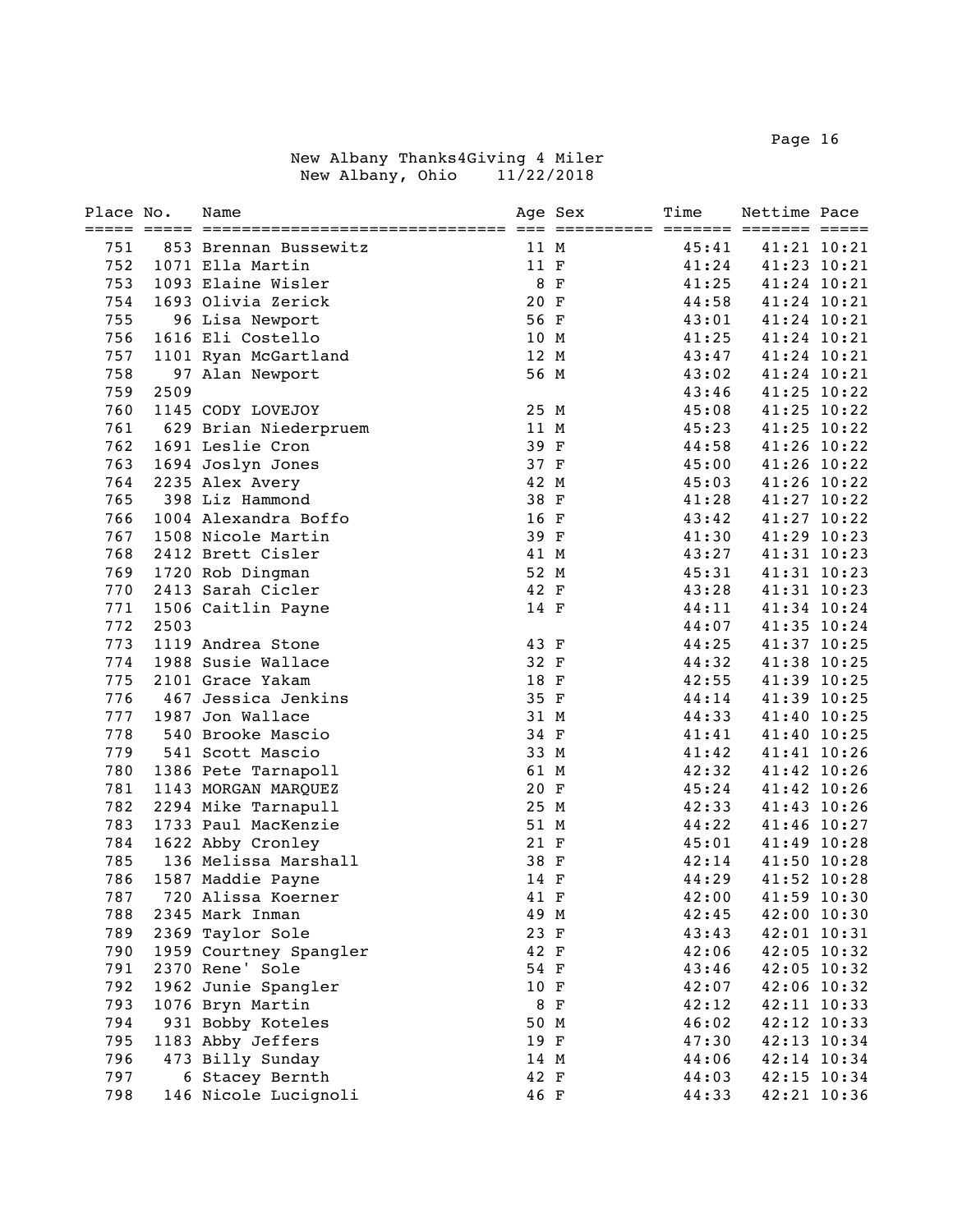| Place No. |      | Name                     |      | Age Sex | Time  | Nettime Pace |             |
|-----------|------|--------------------------|------|---------|-------|--------------|-------------|
| 801       |      | 2054 Amelia Hoover       | 20 F |         | 45:20 | 42:23 10:36  |             |
| 802       |      | 1791 Noah Mason          | 10 M |         | 43:20 | 42:23 10:36  |             |
| 803       |      | 2269 Carman Caughcan     | 49 F |         | 43:54 | 42:25 10:37  |             |
| 804       |      | 1789 Mike Mason          | 39 M |         | 43:19 | 42:25 10:37  |             |
| 805       |      | 2273 Dwight Dumpert      | 57 M |         | 43:56 | 42:26 10:37  |             |
| 806       |      | 1916 ALAN ALBRECHT       | 37 M |         | 42:29 | 42:28 10:37  |             |
| 807       |      | 2346 Jordan Inman        | 20 F |         | 43:14 | 42:29 10:38  |             |
| 808       |      | 1974 Roman Krylov        | 43 M |         | 42:59 | 42:33 10:39  |             |
| 809       |      | 1349 Chloe Dankow        | 16 F |         | 44:18 | 42:34 10:39  |             |
| 810       |      | 1311 Leanne Clinger      | 17 F |         | 44:18 | 42:35 10:39  |             |
| 811       |      | 1827 Jack Christopher    | 13 M |         | 44:23 | 42:35 10:39  |             |
| 812       |      | 731 Andrea Baker         | 46 F |         | 44:27 | 42:36 10:39  |             |
| 813       |      | 2431 Payton Gorsrch      | 11 M |         | 42:45 | 42:38 10:40  |             |
| 814       |      | 654 Hallie Desmonts      | 44 F |         | 43:32 | 42:39 10:40  |             |
| 815       |      | 2113 James Benseler      | 50 M |         | 44:29 | 42:40 10:40  |             |
| 816       |      | 1863 Jennifer Hohenbrink | 37 F |         | 43:19 | 42:41 10:41  |             |
| 817       |      | 2385 Kannia Papadakas    | 46 F |         | 42:56 | 42:44 10:41  |             |
| 818       |      | 1961 Kinsey Spangler     | 12 F |         | 42:46 | 42:45 10:42  |             |
| 819       |      | 2384 Aphrodite Papadakas | 46 F |         | 42:56 | 42:45 10:42  |             |
| 820       |      | 112 Jennifer Gonzales    | 26 F |         | 44:22 | 42:49 10:43  |             |
| 821       |      | 2014 Janet Hurt          | 51 F |         | 44:29 | 42:51 10:43  |             |
| 822       | 2467 |                          |      |         | 44:32 | 42:53 10:44  |             |
| 823       |      | 1942 Scott Logan         | 44 M |         | 42:54 | 42:53 10:44  |             |
| 824       |      | 980 Elizabeth Diehl      | 17 F |         | 44:13 | 42:55 10:44  |             |
| 825       |      | 4 Milan Patel            | 34 M |         | 45:54 | 42:59 10:45  |             |
| 826       |      | 1344 Camille Shirey      | 13 F |         | 43:13 | 43:00 10:45  |             |
| 827       |      | 307 Brittany Burt        | 24 F |         | 45:18 | 43:00 10:45  |             |
| 828       |      | 1957 Nicholas Lenahan    | 25 M |         | 43:23 | 43:02 10:46  |             |
| 829       |      | 3 Liz Patel              | 32 F |         | 45:56 |              | 43:02 10:46 |
| 830       |      | 793 Liesel Goldfarb      | 14 F |         | 44:16 |              | 43:03 10:46 |
| 831       |      | 2258 Emily Moore         | 25 F |         | 43:21 |              | 43:03 10:46 |
| 832       |      | 721 Alex Hardt           | 52 M |         | 43:07 |              | 43:06 10:47 |
| 833       |      | 722 Kim Cole             | 56 F |         | 43:08 | 43:07 10:47  |             |
| 834       |      | 1362 Nicole Brewer       | 26 F |         | 46:20 | 43:09 10:48  |             |
| 835       |      | 1980 Hannah Swisher      | 18 F |         | 43:13 | 43:12 10:48  |             |
| 836       |      | 454 James Tyo            | 43 M |         | 46:22 | 43:15 10:49  |             |
| 837       |      | 1981 Margaret Jackson    | 16 F |         | 43:17 | 43:16 10:49  |             |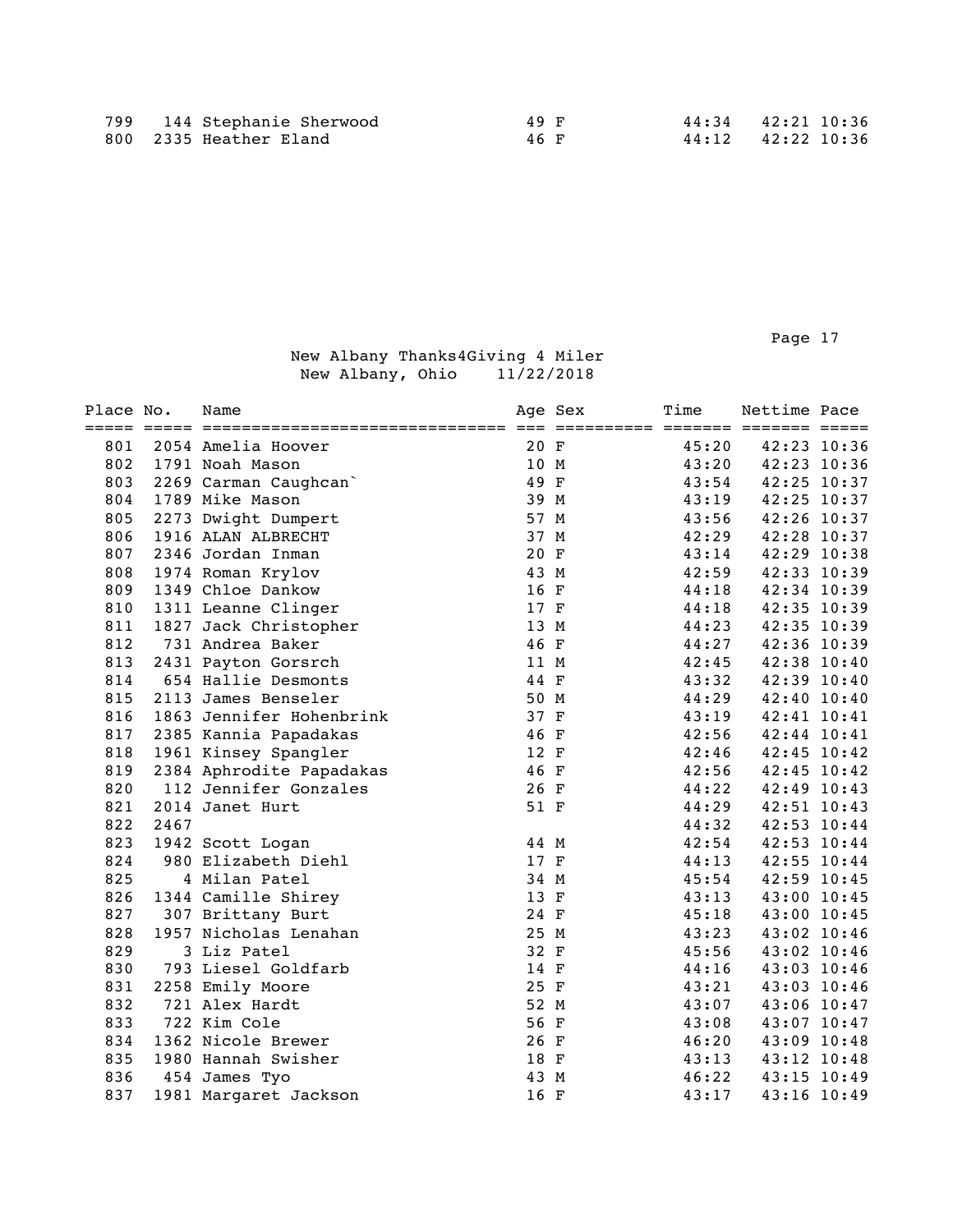| 838 |      | 1960 Kyle Spangler        | 42 M |     | 43:18 | $43:17$ 10:50 |  |
|-----|------|---------------------------|------|-----|-------|---------------|--|
| 839 |      | 1963 Beau Spangler        |      | 7 M | 43:18 | $43:17$ 10:50 |  |
| 840 |      | 142 Robert Alexander      | 32 M |     | 44:48 | 43:18 10:50   |  |
| 841 |      | 671 Molly Carlin          | 44 F |     | 44:34 | 43:18 10:50   |  |
| 842 |      | 1947 Alexandria Caravetta | 46 F |     | 47:07 | 43:18 10:50   |  |
| 843 |      | 538 Alan Herrmann         | 58 M |     | 44:02 | $43:20$ 10:50 |  |
| 844 |      | 1747 Colleen Sauer        | 34 F |     | 43:21 | 43:20 10:50   |  |
| 845 |      | 2099 Jane Yakam           | 50 F |     | 44:36 | 43:20 10:50   |  |
| 846 |      | 453 Kendra Tyo            | 43 F |     | 46:23 | $43:20$ 10:50 |  |
| 847 |      | 539 Amanda Herrmann       | 24 F |     | 44:00 | 43:20 10:50   |  |
| 848 | 2491 |                           |      |     | 47:13 | $43:20$ 10:50 |  |
| 849 |      | 1453 Kathryn Remer        | 54 F |     | 45:23 | 43:21 10:51   |  |
| 850 |      | 1387 Angela Paz           | 43 F |     | 46:04 | 43:22 10:51   |  |
|     |      |                           |      |     |       |               |  |

| Place No. | Name                  |      | Age Sex     | Time    | Nettime Pace  |  |
|-----------|-----------------------|------|-------------|---------|---------------|--|
|           |                       |      |             | $=====$ |               |  |
| 851       | 964 John Poulos       | 44 M |             | 44:27   | 43:23 10:51   |  |
| 852       | 1984 Steve Ayers      | 47 M |             | 47:00   | 43:29 10:53   |  |
| 853       | 1212 Austin Schrader  | 8    | M           | 45:05   | $43:29$ 10:53 |  |
| 854       | 1983 Ronica Ayers     | 46 F |             | 47:01   | 43:30 10:53   |  |
| 855       | 1210 Ashlyn Schrader  | 13 F |             | 45:08   | 43:30 10:53   |  |
| 856       | 1052 Paul Wallace     | 70 M |             | 46:25   | 43:31 10:53   |  |
| 857       | 1465 Megan Meige      | 31 F |             | 46:47   | 43:33 10:54   |  |
| 858       | 2097 Sara Arnett      | 34 F |             | 43:37   | 43:36 10:54   |  |
| 859       | 2062 Drew Kline       | 41 M |             | 47:10   | 43:37 10:55   |  |
| 860       | 2063 Nicki Kline      | 43 F |             | 47:11   | 43:37 10:55   |  |
| 861       | 819 Kristin Sabgir    | 48 F |             | 44:18   | 43:40 10:55   |  |
| 862       | 821 Ally Sabgir       | 19 F |             | 44:17   | 43:42 10:56   |  |
| 863       | 1624 John Sexton      | 42 M |             | 49:26   | 43:45 10:57   |  |
| 864       | 1875 SARAH KAHLER     | 24 F |             | 47:56   | 43:49 10:58   |  |
| 865       | 1663 Steve Bennett    | 49 M |             | 47:26   | 43:50 10:58   |  |
| 866       | 161 Carence Bennett   | 41 M |             | 44:55   | 43:50 10:58   |  |
| 867       | 576 Mary Oehler       | 58 F |             | 43:52   | 43:51 10:58   |  |
| 868       | 2457 Emily Hough      | 8    | $\mathbf F$ | 46:02   | 43:52 10:58   |  |
| 869       | 175 Luke Prosek       | 20 M |             | 46:31   | 43:52 10:58   |  |
| 870       | 2124 Abigail Chattos  | 14 F |             | 44:45   | 43:53 10:59   |  |
| 871       | 491 Andrew Malone     | 43 M |             | 47:37   | 43:54 10:59   |  |
| 872       | 940 Emily Fu          | 34 F |             | 47:57   | 43:56 10:59   |  |
| 873       | 1423 Sophia Orsinelli | 18 F |             | 46:06   | 43:57 11:00   |  |
| 874       | 369 Bruce Stanley     | 70 M |             | 43:58   | 43:57 11:00   |  |
| 875       | 1491 Wendy Gibbs      | 34 F |             | 44:23   | 43:57 11:00   |  |
| 876       | 368 Laura Stanley     | 39 F |             | 43:59   | 43:58 11:00   |  |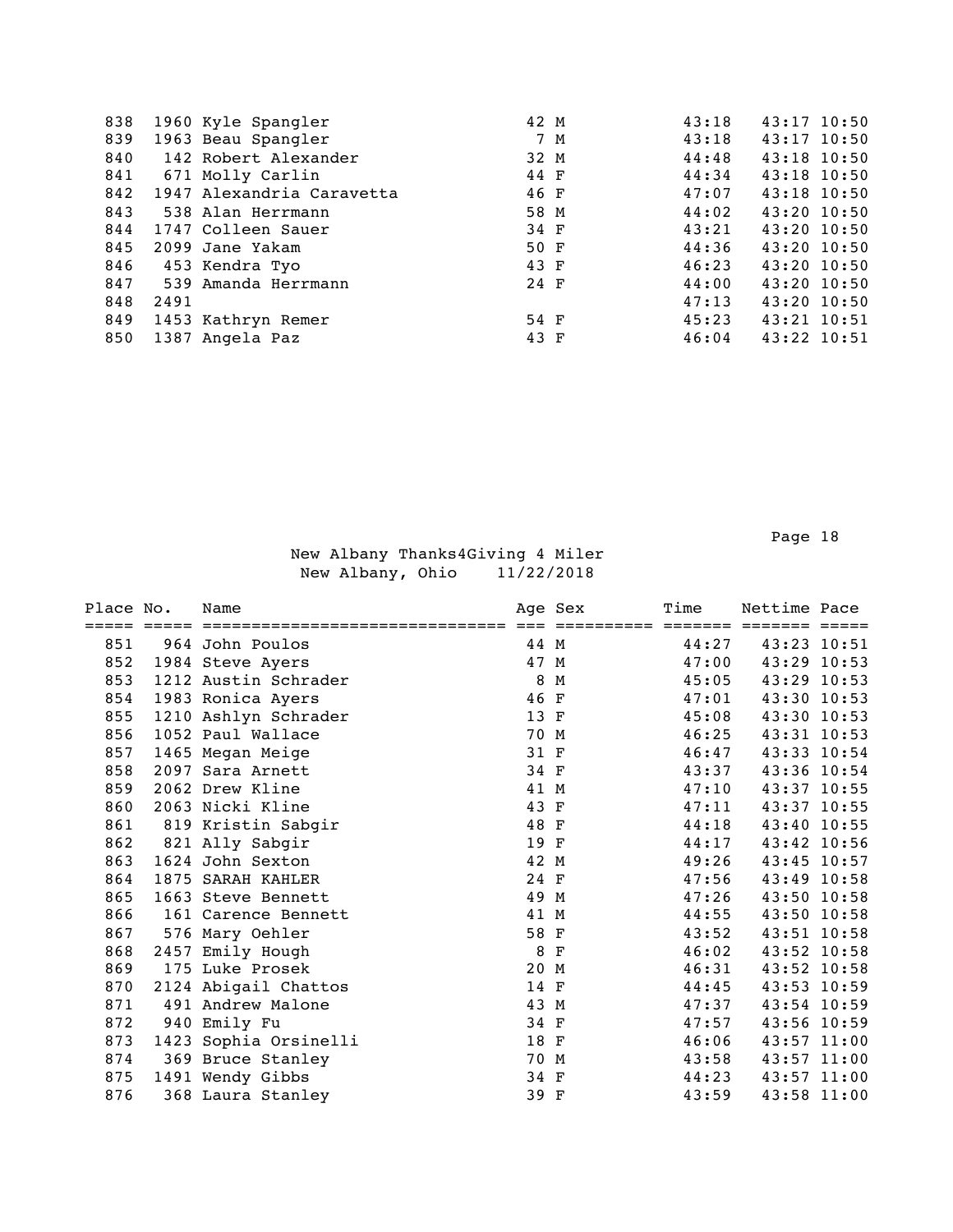| 877 |      | 2347 Hannah Inman        | 23 F | 44:43 | 43:59 11:00 |
|-----|------|--------------------------|------|-------|-------------|
| 878 |      | 1015 Cheryl LaJeunesse   | 57 F | 47:50 | 44:00 11:00 |
| 879 |      | 1931 Olivia Harris       | 21 F | 44:02 | 44:01 11:01 |
| 880 | 2493 |                          |      | 46:49 | 44:04 11:01 |
| 881 |      | 2056 Ruth Friedman       | 40 F | 47:17 | 44:06 11:02 |
| 882 |      | 2055 Michael Leymaster   | 46 M | 47:18 | 44:06 11:02 |
| 883 |      | 168 Melissa Grimes       | 26 F | 47:42 | 44:08 11:02 |
| 884 |      | 169 David Grimes         | 26 M | 47:43 | 44:08 11:02 |
| 885 |      | 897 Honora Browne-McGinn | 51 F | 44:31 | 44:08 11:02 |
| 886 |      | 1529 Sophie Noe          | 25 F | 44:52 | 44:13 11:04 |
| 887 |      | 206 Maya Klein           | 16 F | 46:22 | 44:20 11:05 |
| 888 |      | 56 Kerry Stewart         | 68 M | 44:56 | 44:26 11:07 |
| 889 |      | 132 David VanBlaircom    | 27 M | 45:49 | 44:28 11:07 |
| 890 |      | 131 Laura VanBlaircom    | 27 F | 45:50 | 44:28 11:07 |
| 891 |      | 1033 Jennifer Jennings   | 49 F | 47:53 | 44:29 11:08 |
| 892 |      | 167 Jared Humphreys      | 32 M | 45:29 | 44:29 11:08 |
| 893 |      | 2208 Andy Mason          | 52 M | 45:53 | 44:30 11:08 |
| 894 |      | 2207 Rebecca Mason       | 51 F | 45:53 | 44:31 11:08 |
| 895 |      | 1170 Ryan Wiet           | 24 M | 48:46 | 44:31 11:08 |
| 896 |      | 1518 HiYon Cox           | 46 M | 44:48 | 44:32 11:08 |
| 897 |      | 1375 Christopher Jensen  | 35 M | 45:57 | 44:34 11:09 |
| 898 |      | 201 Bruce Anderson       | 56 M | 48:37 | 44:35 11:09 |
| 899 |      | 347 Brian Telatnik       | 43 M | 44:37 | 44:36 11:09 |
| 900 |      | 1079 Carly Whipple       | 23 F | 46:41 | 44:37 11:10 |
|     |      |                          |      |       |             |

| Place No. |      | Name                   |      | Age Sex | Time  | Nettime Pace |  |
|-----------|------|------------------------|------|---------|-------|--------------|--|
|           |      |                        |      |         |       |              |  |
| 901       | 2472 |                        |      |         | 48:54 | 44:38 11:10  |  |
| 902       |      | 866 Shelby Anderson    | 18 F |         | 44:41 | 44:40 11:10  |  |
| 903       |      | 109 Samantha Kilbane   | 21 F |         | 47:21 | 44:42 11:11  |  |
| 904       |      | 141 Valentina Lorek    | 23 F |         | 44:43 | 44:42 11:11  |  |
| 905       |      | 1497 Corbin Holliday   | 29 M |         | 47:46 | 44:42 11:11  |  |
| 906       |      | 145 Michael Sherwood   | 64 M |         | 46:56 | 44:43 11:11  |  |
| 907       |      | 1338 Katie Hernandez   | 23 F |         | 44:44 | 44:43 11:11  |  |
| 908       |      | 1496 Olivia Holliday   | 28 F |         | 47:47 | 44:43 11:11  |  |
| 909       |      | 688 Liam Harper        | 13 M |         | 48:28 | 44:48 11:12  |  |
| 910       |      | 894 Peter Browne       | 47 M |         | 45:17 | 44:51 11:13  |  |
| 911       |      | 531 Michelle Gusmus    | 36 F |         | 45:26 | 44:51 11:13  |  |
| 912       |      | 532 Bryan Gusmus       | 36 M |         | 45:26 | 44:51 11:13  |  |
| 913       |      | 533 Quinn Gusmus       |      | 3 F     | 45:27 | 44:51 11:13  |  |
| 914       |      | 1031 Payton Siebenaler | 21 F |         | 45:31 | 44:52 11:13  |  |
| 915       |      | 1039 Jeremy Fisher     | 34 M |         | 48:30 | 44:53 11:14  |  |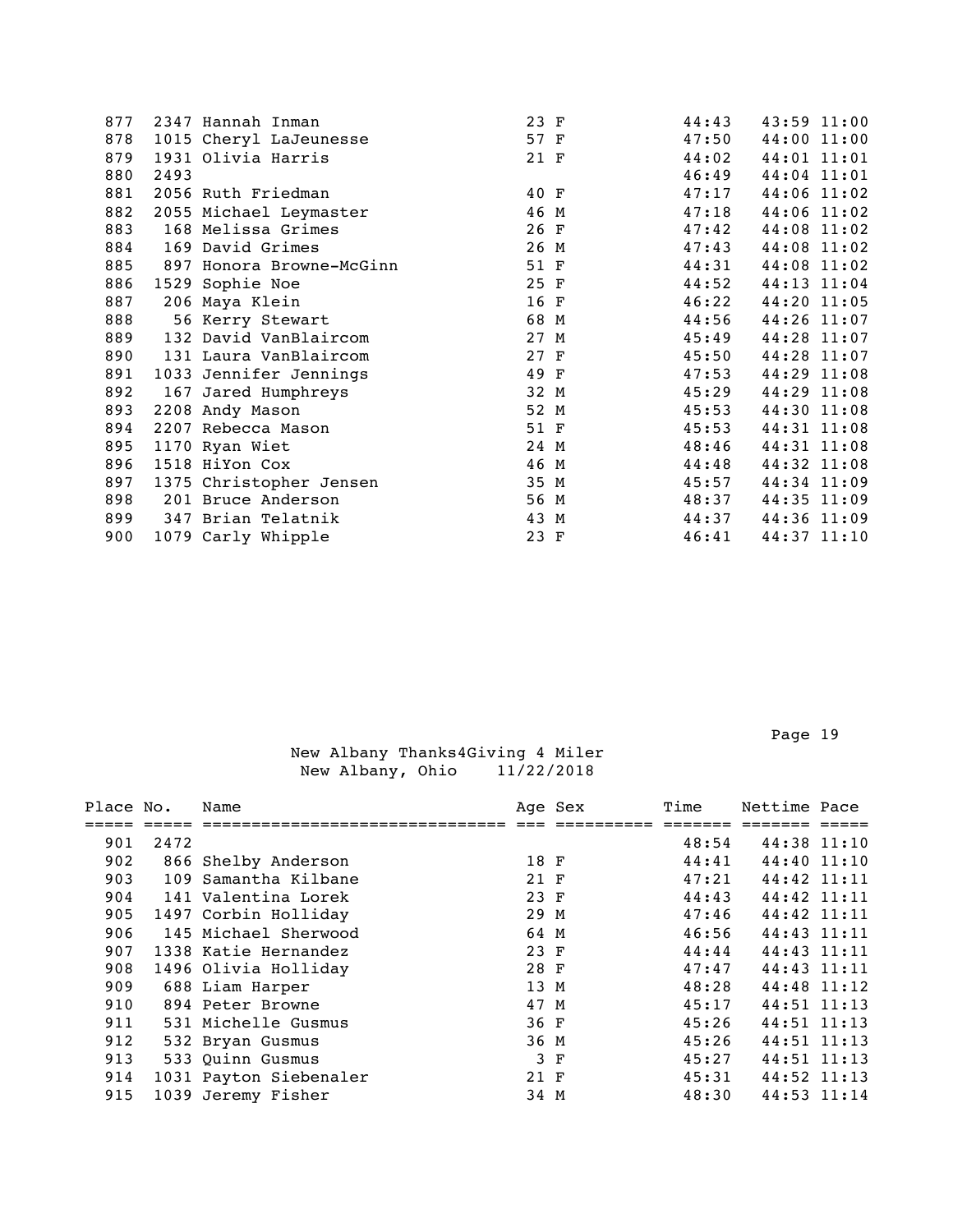| 916 | 2434 Merideth Croy     | 34 F |     | 48:30 |             | 44:53 11:14 |
|-----|------------------------|------|-----|-------|-------------|-------------|
| 917 | 162 Courtney Guss      | 36 F |     | 44:55 |             | 44:54 11:14 |
| 918 | 1038 Meghan Fisher     | 33 F |     | 48:31 |             | 44:55 11:14 |
| 919 | 184 Ashley Coury       | 42 F |     | 45:26 |             | 44:56 11:14 |
| 920 | 1182 Maddie Jeffers    | 14 F |     | 50:18 |             | 45:01 11:16 |
| 921 | 1850 Julianne Genochio | 32 F |     | 45:02 |             | 45:01 11:16 |
| 922 | 1228 Kristen Gregory   | 23 F |     | 47:43 |             | 45:02 11:16 |
| 923 | 1406 Dennis King       | 62 M |     | 47:44 | 45:02 11:16 |             |
| 924 | 1874 Joe LAROCHE       | 28 M |     | 45:03 |             | 45:02 11:16 |
| 925 | 1792 Paige MASON       |      | 8 F | 46:02 |             | 45:07 11:17 |
| 926 | 1790 ELIZABETH MASON   | 41 F |     | 46:02 | 45:07 11:17 |             |
| 927 | 1998 Susan Hielkema    | 55 F |     | 48:25 |             | 45:09 11:18 |
| 928 | 370 Julie Borm         | 32 F |     | 45:11 |             | 45:10 11:18 |
| 929 | 1999 Jennifer Hielkema | 27 F |     | 48:26 |             | 45:11 11:18 |
| 930 | 1117 Trevor Moffitt    | 29 M |     | 45:15 | 45:14 11:19 |             |
| 931 | 232 Lisa Garner        | 52 F |     | 49:09 |             | 45:18 11:20 |
| 932 | 806 Colleen Cloyd      | 35 F |     | 45:19 | 45:18 11:20 |             |
| 933 | 1158 SHAUN Chokreff    | 52 F |     | 51:33 | 45:19 11:20 |             |
| 934 | 1173 Kaley Kahoun      | 27 F |     | 49:36 | 45:22 11:21 |             |
| 935 | 1925 Conner Nelson     | 23 M |     | 46:12 |             | 45:23 11:21 |
| 936 | 626 Gary Niederpruem   | 48 M |     | 49:20 |             | 45:23 11:21 |
| 937 | 1171 Greg Wiet         | 57 M |     | 49:37 | 45:24 11:21 |             |
| 938 | 107 Lisa Kilbane       | 53 F |     | 48:00 | 45:24 11:21 |             |
| 939 | 1924 Cherie Nelson     | 55 F |     | 46:13 | 45:25 11:22 |             |
| 940 | 1172 Matt Wiet         | 27 M |     | 49:39 |             | 45:26 11:22 |
| 941 | 46 Jennie Wilson       | 55 F |     | 47:15 |             | 45:29 11:23 |
| 942 | 2407 John Schmeling    | 60 M |     | 49:42 |             | 45:29 11:23 |
| 943 | 1029 Scott Siebenaler  | 51 M |     | 45:32 |             | 45:31 11:23 |
| 944 | 2408 Anna Schmeling    | 21 F |     | 49:43 |             | 45:31 11:23 |
| 945 | 1820 Brent Stark       | 46 M |     | 47:22 |             | 45:31 11:23 |
| 946 | 1821 Lily Stark        | 14 F |     | 47:22 |             | 45:31 11:23 |
| 947 | 466 Austin Rowswell    | 12 M |     | 46:45 |             | 45:32 11:23 |
| 948 | 479 Nathan Smith       | 33 M |     | 46:16 |             | 45:33 11:24 |
| 949 | 1284 Heather Lehman    | 45 F |     | 46:19 |             | 45:33 11:24 |
| 950 | 1944 Shannon McBurney  | 46 F |     | 46:58 | 45:38 11:25 |             |

Page 20 and the contract of the contract of the contract of the contract of the contract of the contract of the contract of the contract of the contract of the contract of the contract of the contract of the contract of th

| Place No. | Name                |      | Age Sex | Time  | Nettime Pace |  |
|-----------|---------------------|------|---------|-------|--------------|--|
|           |                     |      |         |       |              |  |
| 951       | 559 Robert Beller   | 56 M |         | 46:00 | 45:39 11:25  |  |
| 952       | 20 Diana Robertson  | 36 F |         | 46:23 | 45:46 11:27  |  |
| 953       | 19 Joshua Robertson | 36 M |         | 46:28 | 45:47 11:27  |  |
| 954       | 1525 Nancy Wilkins  | 38 F |         | 48:51 | 45:48 11:27  |  |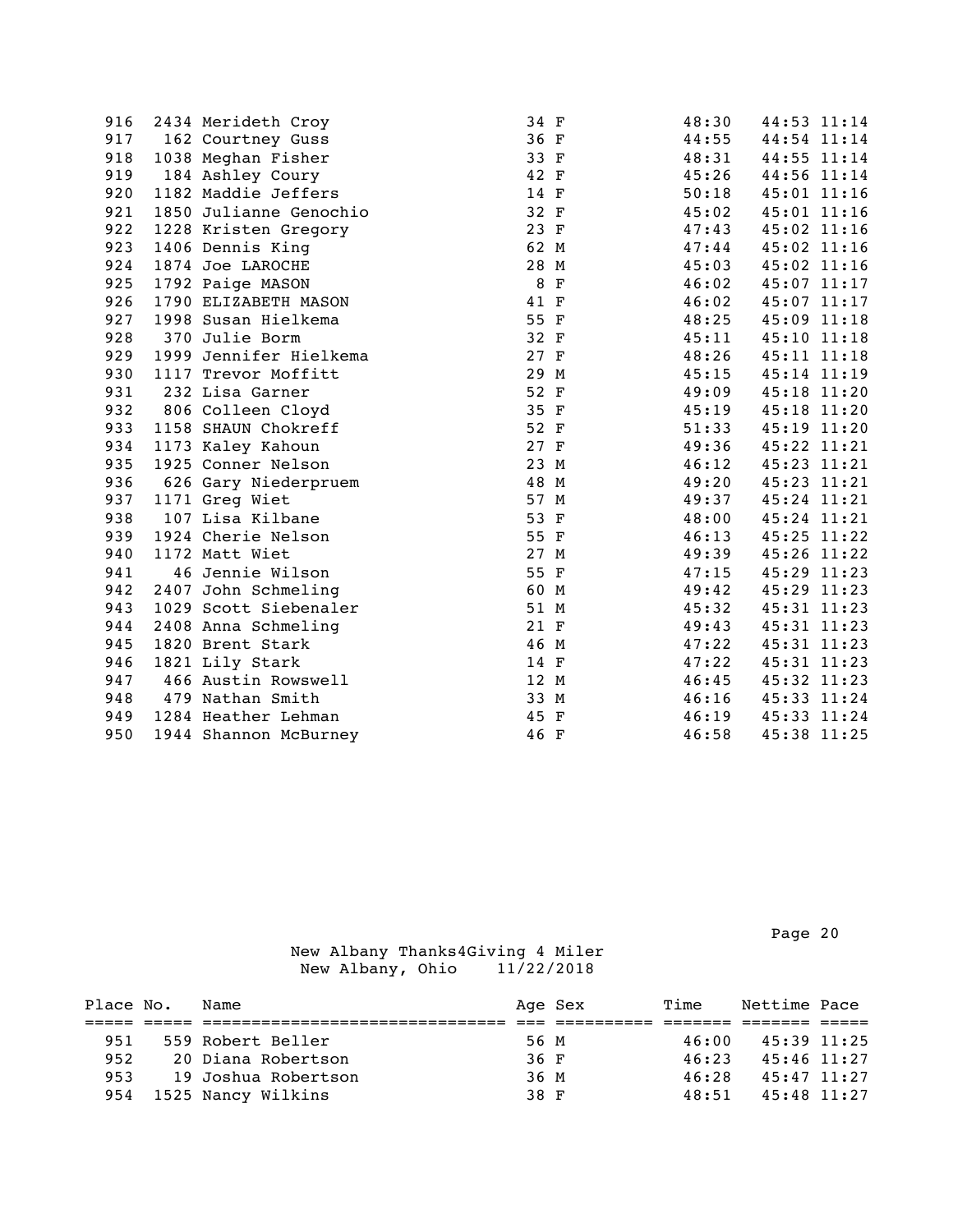| 955  | 1867 Dina Levi            | 38 F |     | 53:53 |             | 45:50 11:28 |
|------|---------------------------|------|-----|-------|-------------|-------------|
| 956  | 1866 Allie Robbins        | 40 F |     | 53:53 |             | 45:50 11:28 |
| 957  | 1287 Christian Lehman     | 13 M |     | 45:51 |             | 45:50 11:28 |
| 958  | 566 Ronda Hobart          | 50 F |     | 47:57 |             | 45:50 11:28 |
| 959  | 1281 Ashley Maloney       | 11 F |     | 45:52 |             | 45:51 11:28 |
| 960  | 865 Julie Anderson        | 49 F |     | 45:52 |             | 45:51 11:28 |
| 961  | 903 Heather Brink         | 44 F |     | 48:41 |             | 45:51 11:28 |
| 962  | 959 Tracy Turner          | 45 F |     | 47:01 |             | 45:52 11:28 |
| 963  | 965 Carrie Poulos         | 44 F |     | 47:01 |             | 45:52 11:28 |
| 964  | 1757 Madeleine Naumoff    | 13 F |     | 45:55 |             | 45:54 11:29 |
| 965  | 1755 Lucy Naumoff         | 11 F |     | 45:56 |             | 45:55 11:29 |
| 966  | 2447 Yan Liu              | 44 F |     | 48:50 |             | 45:57 11:30 |
| 967  | 2163 Claire Morgan        | 13 F |     | 47:17 | 45:58 11:30 |             |
| 968  | 1946 Sophia McBurney      | 12 F |     | 47:17 | 45:58 11:30 |             |
| 969  | 1044 Whitney Gray         | 31 F |     | 50:37 |             | 46:04 11:31 |
| 970  | 2245 Alaina Dadlani       | 10 F |     | 46:07 |             | 46:06 11:32 |
| 971  | 832 Mike Watts            | 36 M |     | 46:24 |             | 46:07 11:32 |
| 972  | 586 Maria Masek           | 12 F |     | 46:09 |             | 46:08 11:32 |
| 973  | 831 Aubrey Martin         | 39 F |     | 46:25 |             | 46:09 11:33 |
| 974  | 1301 Kathryn Miller       | 45 F |     | 47:58 |             | 46:13 11:34 |
| 975  | 2288 Aubree Mitsud        | 10 F |     | 46:16 |             | 46:15 11:34 |
| 976  | 519 Clara Tadros          | 23 F |     | 47:48 |             | 46:15 11:34 |
| 977  | 604 Tammy Fogel           | 47 F |     | 49:17 |             | 46:16 11:34 |
| 978  | 783 Jon Reeg              | 26 M |     | 49:03 |             | 46:22 11:36 |
| 979  | 787 Kate Arnold           | 27 F |     | 49:03 |             | 46:23 11:36 |
| 980  | 1411 Cindy Arnold         | 59 F |     | 50:47 |             | 46:23 11:36 |
| 981  | 2058 Christina Senciboy   | 29 F |     | 48:53 |             | 46:25 11:37 |
| 982  | 2057 Ryan Senciboy        | 30 M |     | 48:52 | 46:26 11:37 |             |
| 983  | 159 Andrea Engle          | 27 F |     | 48:30 |             | 46:26 11:37 |
| 984  | 891 Lori Miller           | 58 F |     | 50:02 |             | 46:31 11:38 |
| 985  | 1332 Big Ames Sucharski   | 30 F |     | 49:29 |             | 46:31 11:38 |
| 986  | 1334 Lil Court Hessenauer | 29 F |     | 49:30 |             | 46:32 11:38 |
| 987  | 1333 Pap Ya King          | 29 F |     | 49:30 |             | 46:32 11:38 |
| 988  | 2430 Sienna Gorsrch       |      | 9 F | 46:44 |             | 46:34 11:39 |
| 989  | 2000 Lerie Fleming        | 36 F |     | 49:00 |             | 46:37 11:40 |
| 990  | 1718 Jason Weaver         | 45 M |     | 50:39 |             | 46:38 11:40 |
| 991  | 1887 Kathryn Anders       | 41 F |     | 49:00 |             | 46:38 11:40 |
| 992  | 583 Kate Shumavon         | 12 F |     | 46:40 |             | 46:39 11:40 |
| 993  | 1538 Tom Della Flora      | 60 M |     | 48:02 |             | 46:39 11:40 |
| 994  | 1722 Alex Weaver          | 10 F |     | 50:40 |             | 46:39 11:40 |
| 995  | 584 Tricia Shumavon       | 46 F |     | 47:38 | 46:41 11:41 |             |
| 996  | 1749 Leah Ryzenman        | 16 F |     | 47:21 |             | 46:42 11:41 |
| 997  | 276 Cindy Smith           | 55 F |     | 48:54 |             | 46:44 11:41 |
| 998  | 1278 Nancy Maloney        | 44 F |     | 46:47 |             | 46:46 11:42 |
| 999  | 1277 Jim Maloney          | 44 M |     | 46:47 |             | 46:46 11:42 |
| 1000 | 1425 Laura Payne          | 20 F |     | 49:26 |             | 46:48 11:42 |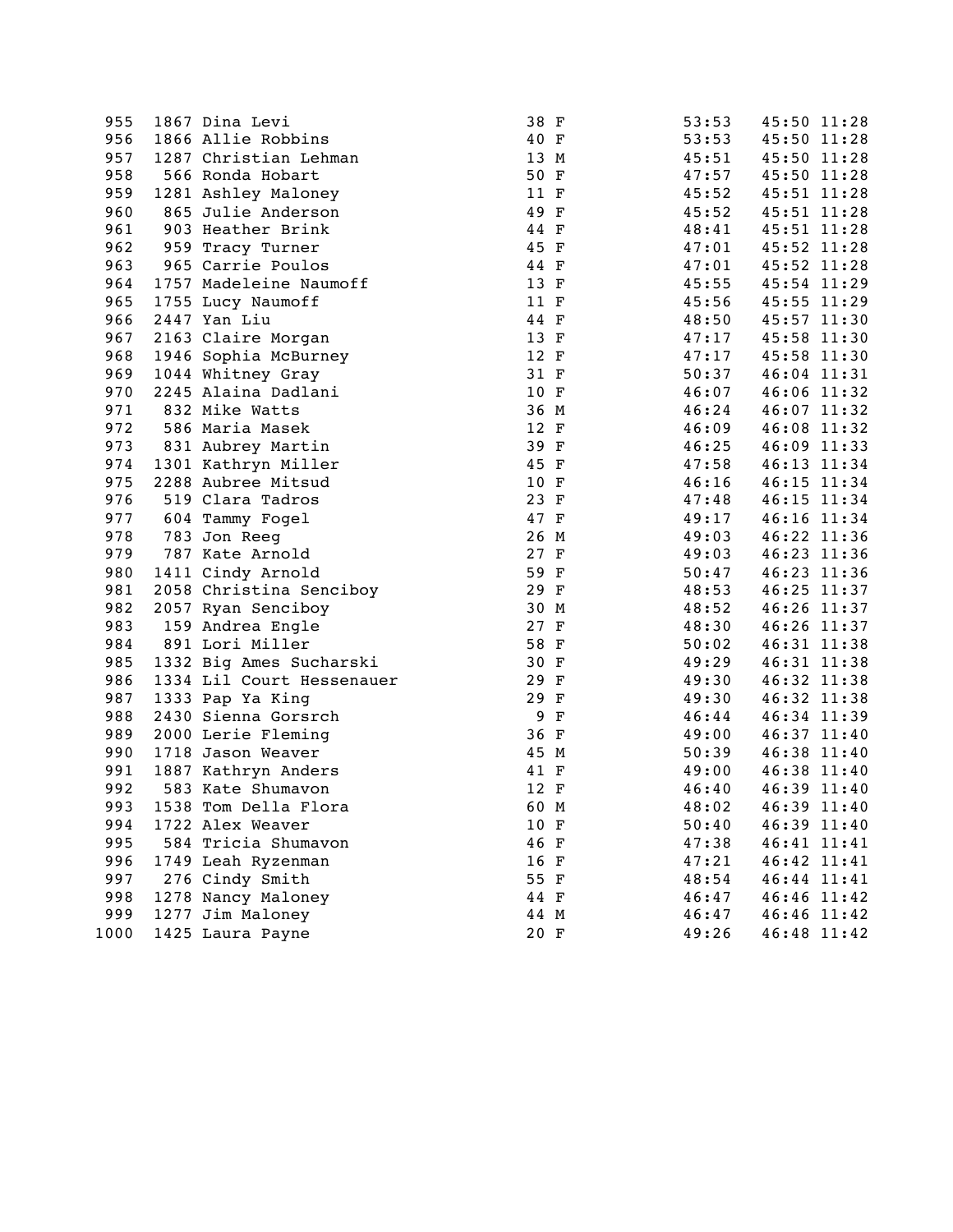| Place No. |      | Name                    |      | Age Sex | Time  | Nettime Pace |             |
|-----------|------|-------------------------|------|---------|-------|--------------|-------------|
| 1001      |      | 1270 Liz Daly           | 50 F |         | 47:30 |              | 46:48 11:42 |
| 1002      |      | 1834 Amy Moran          | 41 F |         | 46:50 |              | 46:49 11:43 |
| 1003      |      | 1719 Ella Dingman       | 14 F |         | 50:49 |              | 46:50 11:43 |
| 1004      |      | 1721 Elizabeth Weaver   | 14 F |         | 50:49 |              | 46:50 11:43 |
| 1005      | 2510 |                         |      |         | 51:09 |              | 46:51 11:43 |
| 1006      |      | 1678 Ted Loper          | 22 M |         | 50:22 |              | 46:54 11:44 |
| 1007      |      | 123 Jake Eckes          | 10 M |         | 46:58 |              | 46:57 11:45 |
| 1008      |      | 1404 Regann Nowalk      | 35 F |         | 46:59 |              | 46:58 11:45 |
| 1009      |      | 1405 Kieran Nowalk      |      | 9 M     | 46:59 |              | 46:58 11:45 |
| 1010      |      | 2328 Julie Bernard      | 53 F |         | 46:59 |              | 46:58 11:45 |
| 1011      |      | 962 Keira Poulos        | 12 F |         | 48:10 |              | 46:59 11:45 |
| 1012      |      | 1078 Caylee Whipple     | 27 F |         | 49:02 |              | 46:59 11:45 |
| 1013      |      | 966 Audrey Poulos       | 12 F |         | 48:10 |              | 47:00 11:45 |
| 1014      |      | 2432 Leigh Gorsrch      | 46 F |         | 47:04 |              | 47:03 11:46 |
| 1015      |      | 1392 Ryan King          | 42 M |         | 47:06 |              | 47:05 11:47 |
| 1016      |      | 160 Chuck Engle         | 56 M |         | 49:23 |              | 47:05 11:47 |
| 1017      |      | 1935 Tom Breunig        | 55 M |         | 51:56 |              | 47:08 11:47 |
| 1018      |      | 572 Jess Miller         | 37 F |         | 47:10 |              | 47:09 11:48 |
| 1019      |      | 952 Julie Gay           | 60 F |         | 48:00 |              | 47:13 11:49 |
| 1020      |      | 424 Sherri Kingrea      | 47 F |         | 52:56 |              | 47:15 11:49 |
| 1021      |      | 426 Josiah Grant        |      | 6 M     | 52:55 |              | 47:16 11:49 |
| 1022      |      | 2422 Ana Marinov        | 19 F |         | 50:41 |              | 47:17 11:50 |
| 1023      |      | 2421 Vickie Marinov     | 51 F |         | 50:39 |              | 47:17 11:50 |
| 1024      |      | 1994 Tyler Fu           | 13 M |         | 51:23 |              | 47:20 11:50 |
| 1025      |      | 880 Sutton Sykes        | 10 M |         | 48:52 |              | 47:21 11:51 |
| 1026      |      | 879 Ben Sykes           | 37 M |         | 48:52 |              | 47:22 11:51 |
| 1027      |      | 2131 Peggy Charney      | 54 F |         | 52:09 |              | 47:22 11:51 |
| 1028      |      | 2452 Todd Park          | 53 M |         | 50:26 |              | 47:27 11:52 |
| 1029      |      | 361 Allison Criger      | 44 F |         | 49:24 | 47:28 11:52  |             |
| 1030      |      | 1993 Jack Fu            | 13 M |         | 51:33 |              | 47:30 11:53 |
| 1031      |      | 2387 Seth Bentz         | 14 M |         | 49:36 |              | 47:30 11:53 |
| 1032      |      | 460 Gavin Wright        | 14 M |         | 49:38 |              | 47:31 11:53 |
| 1033      |      | 1630 Olivia Neal        |      | 9 F     | 48:40 |              | 47:32 11:53 |
| 1034      |      | 1062 Nathan Stebleton   | 37 M |         | 48:41 |              | 47:33 11:54 |
| 1035      |      | 2110 Chistina Benseler  | 49 F |         | 49:26 |              | 47:33 11:54 |
| 1036      |      | 2308 Rhonda Wamsley     | 44 F |         | 50:43 |              | 47:34 11:54 |
| 1037      |      | 39 Jennifer Seebauer    | 44 F |         | 50:43 |              | 47:36 11:54 |
| 1038      |      | 1706 Lindsey Kegler     | 39 F |         | 50:12 |              | 47:36 11:54 |
| 1039      |      | 877 Jenn Sutton         | 36 F |         | 49:17 |              | 47:46 11:57 |
| 1040      |      | 878 Susan Sykes         | 36 F |         | 49:17 | 47:46 11:57  |             |
| 1041      |      | 1293 Laura Maves        | 57 F |         | 47:47 | 47:46 11:57  |             |
| 1042      |      | 1391 Laura King         | 37 F |         | 47:51 | 47:50 11:58  |             |
| 1043      |      | 128 Emilie Wetzel       | 25 F |         | 49:45 |              | 47:56 11:59 |
| 1044      |      | 2070 Austin Grandstaff  | 13 M |         | 51:31 | 47:56 11:59  |             |
| 1045      |      | 1744 Hugh Ivari-Johnson | 11 M |         | 51:42 |              | 47:57 12:00 |
| 1046      |      | 1741 Daniel Johnson     | 45 M |         | 51:45 |              | 47:57 12:00 |
| 1047      |      | 740 Benjamin Willard    | 32 M |         | 49:58 |              | 48:01 12:01 |
| 1048      |      | 1539 Azam Shah          | 39 M |         | 48:48 |              | 48:02 12:01 |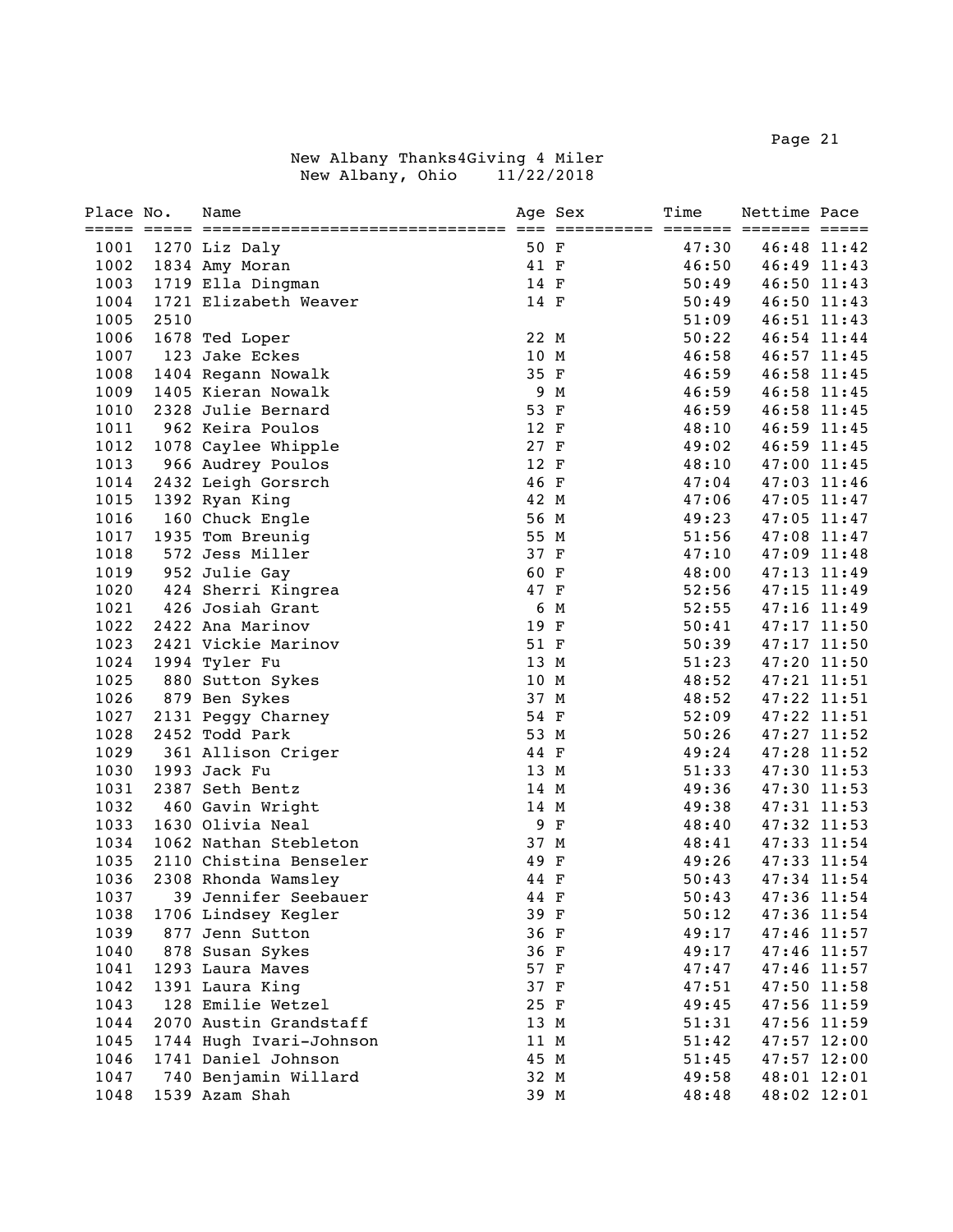Page 22 and the contract of the contract of the contract of the contract of the contract of the contract of the contract of the contract of the contract of the contract of the contract of the contract of the contract of th

| Place No. | Name                   | Age Sex | Time  | Nettime Pace |  |
|-----------|------------------------|---------|-------|--------------|--|
| 1051      | 1540 Danielle Miller   | 36 F    | 48:51 | 48:05 12:02  |  |
| 1052      | 611 Mary Hartzler      | 69 F    | 50:18 | 48:07 12:02  |  |
| 1053      | 887 Rachael Habash     | 37 F    | 48:09 | 48:08 12:02  |  |
| 1054      | 888 Justin Habash      | 38 M    | 48:10 | 48:09 12:03  |  |
| 1055      | 2223 Bethany Gomez     | 33 F    | 51:45 | 48:09 12:03  |  |
| 1056      | 1230 Mya Gregory       | 15 F    | 51:20 | 48:10 12:03  |  |
| 1057      | 1135 Owen Wilcox       | 16 M    | 49:25 | 48:10 12:03  |  |
| 1058      | 1136 Abby Wilcox       | 18 M    | 49:25 | 48:12 12:03  |  |
| 1059      | 1037 Stacy Hannan      | 42 F    | 50:01 | 48:12 12:03  |  |
| 1060      | 2222 Guillermo Gomez   | 34 M    | 51:48 | 48:13 12:04  |  |
| 1061      | 1321 Kathleen McKee    | 36 F    | 50:02 | 48:13 12:04  |  |
| 1062      | 127 Erin Wetzel        | 22 F    | 50:11 | 48:20 12:05  |  |
| 1063      | 1086 Mary Robinson     | 76 F    | 50:31 | 48:21 12:06  |  |
| 1064      | 2241 Judy Gaudio       | 62 F    | 49:28 | 48:23 12:06  |  |
| 1065      | 2154 Brianna Bowden    | 16 F    | 50:46 | 48:24 12:06  |  |
| 1066      | 1884 Emily Harness     | 15 F    | 50:46 | 48:25 12:07  |  |
| 1067      | 1162 Katie Chokreff    | 27 F    | 54:02 | 48:34 12:09  |  |
| 1068      | 157 Corinne Engle      | 59 F    | 50:50 | 48:35 12:09  |  |
| 1069      | 1932 Emily Swanson     | 28 F    | 53:21 | 48:36 12:09  |  |
| 1070      | 1933 Dan Swanson       | 29 M    | 53:23 | 48:38 12:10  |  |
| 1071      | 1707 Bayley Griffith   | 22 F    | 50:41 | 48:39 12:10  |  |
| 1072      | 1708 Bryanna Griffith  | 26 F    | 50:43 | 48:41 12:11  |  |
| 1073      | 1053 Sherry Mercurio   | 52 F    | 52:32 | 48:45 12:12  |  |
| 1074      | 612 Deb Hudson         | 61 F    | 51:17 | 48:48 12:12  |  |
| 1075      | 2210 Joshua Essman     | 12 M    | 48:52 | 48:49 12:13  |  |
| 1076      | 52 Jonathon Zavislak   | 42 M    | 49:40 | 48:54 12:14  |  |
| 1077      | 750 James Mcvay        | 66 M    | 51:15 | 48:55 12:14  |  |
| 1078      | 1795 Tom Hancock       | 50 M    | 49:00 | 48:59 12:15  |  |
| 1079      | 458 Tracy Wright       | 47 F    | 50:56 | 48:59 12:15  |  |
| 1080      | 459 Alaina Wright      | 18 F    | 50:56 | 48:59 12:15  |  |
| 1081      | 779 Lisa Cerrato       | 52 F    | 51:04 | 49:00 12:15  |  |
| 1082      | 2283 Moni Carroll      | 43 F    | 49:01 | 49:00 12:15  |  |
| 1083      | 377 Brad Martin        | 35 M    | 49:06 | 49:05 12:17  |  |
| 1084      | 926 Greta Manning      | 51 F    | 50:28 | 49:05 12:17  |  |
| 1085      | 803 Elizabeth Campbell | 14 F    | 50:57 | 49:07 12:17  |  |
| 1086      | 1819 David Schafer     | 48 M    | 50:33 | 49:11 12:18  |  |
| 1087      | 260 Beth Bodwell       | 30 F    | 49:13 | 49:12 12:18  |  |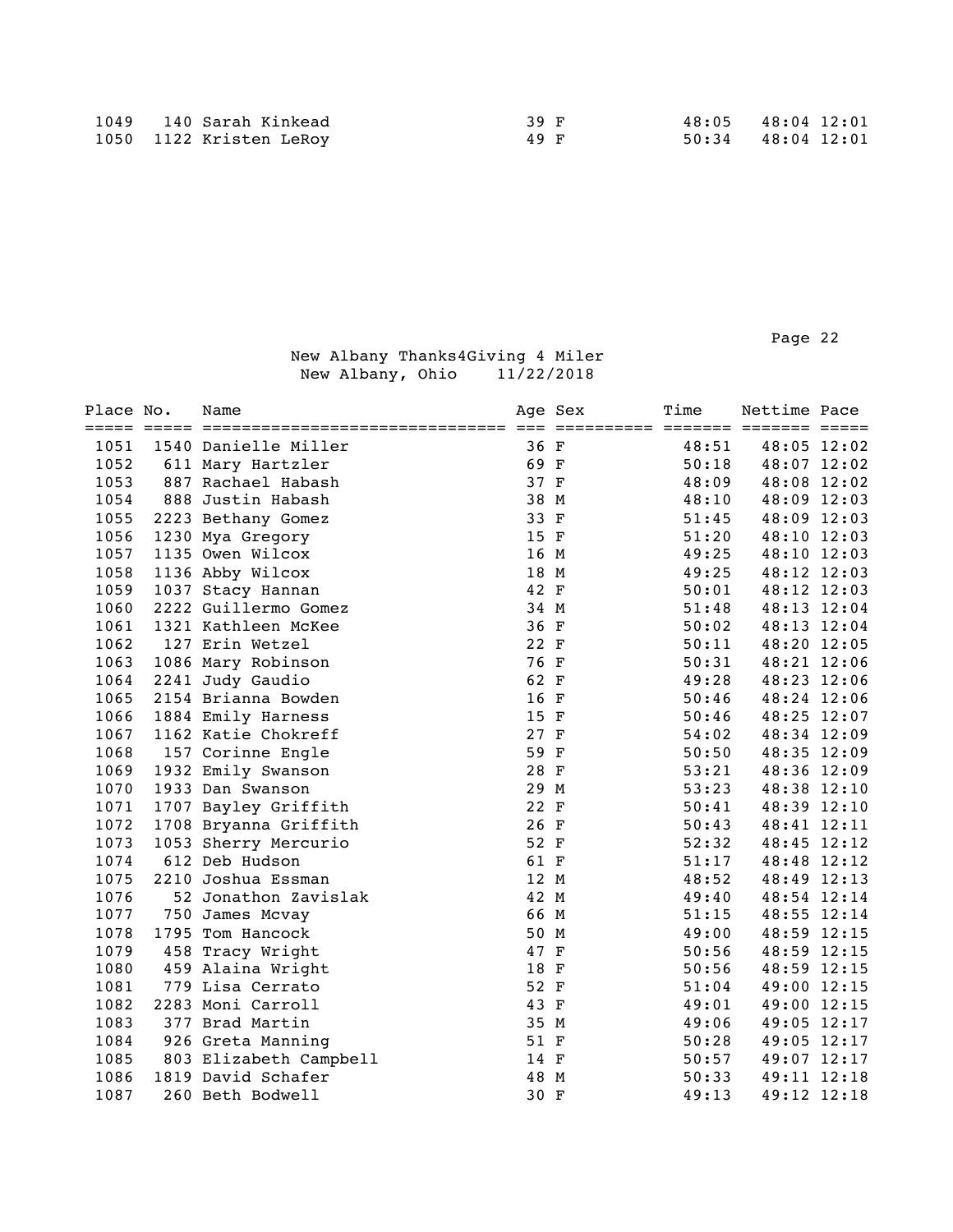| 1088 | 2325 Alex Randall       | 19 M | 49:22 | 49:13 12:19     |  |
|------|-------------------------|------|-------|-----------------|--|
| 1089 | 261 Jordan Bodwell      | 32 M | 49:14 | $49:13$ $12:19$ |  |
| 1090 | 407 Melissa Rumer       | 36 F | 51:03 | $49:13$ $12:19$ |  |
| 1091 | 393 Amanda Ripke        | 37 F | 51:02 | $49:14$ 12:19   |  |
| 1092 | 1116 Megan Moffitt      | 27 F | 51:37 | 49:18 12:20     |  |
| 1093 | 1549 Micah Middleton    | 37 M | 49:20 | $49:19$ $12:20$ |  |
| 1094 | 306 Zachary Burt        | 28 M | 51:37 | 49:20 12:20     |  |
|      | 1095 698 Shannon Temple | 37 F | 51:05 | 49:30 12:23     |  |
| 1096 | 1727 Bhawana Kohli      | 48 F | 54:38 | 49:31 12:23     |  |
| 1097 | 429 Jeff Horton         | 55 M | 51:20 | $49:37$ 12:25   |  |
| 1098 | 1447 Elizabeth Perez    | 30 F | 50:40 | $49:37$ 12:25   |  |
| 1099 | 1717 Matthew Toledo     | 43 M | 51:04 | $49:37$ 12:25   |  |
| 1100 | 281 Trisha Jensen       | 37 F | 51:01 | 49:38 12:25     |  |

Page 23 and the contract of the contract of the contract of the contract of the contract of the contract of the contract of the contract of the contract of the contract of the contract of the contract of the contract of th

| Place No. |     | Name                  |      | Age Sex  | Time                    | Nettime Pace    |  |
|-----------|-----|-----------------------|------|----------|-------------------------|-----------------|--|
|           |     |                       |      | ======== | $=$ $=$ $=$ $=$ $=$ $=$ |                 |  |
| 1101      |     | 428 Laura Horton      | 55 F |          | 51:21                   | 49:39 12:25     |  |
| 1102      |     | 1923 Willa Murfield   | 12 F |          | 52:54                   | 49:43 12:26     |  |
| 1103      |     | 1922 Alyssa Hicks     | 42 F |          | 52:57                   | 49:47 12:27     |  |
| 1104      |     | 2438 Alex Wright      | 26 F |          | 52:33                   | 49:47 12:27     |  |
| 1105      |     | 977 Eryn Grady        | 42 F |          | 53:52                   | 49:49 12:28     |  |
| 1106      |     | 909 Mark Casper       | 39 M |          | 53:53                   | 49:51 12:28     |  |
| 1107      |     | 910 Michelle Casper   | 39 F |          | 53:51                   | 49:54 12:29     |  |
| 1108      |     | 1692 Bill Zerick      | 57 M |          | 53:31                   | 49:56 12:29     |  |
| 1109      |     | 1970 Parker Zerick    | 18 M |          | 53:31                   | 49:56 12:29     |  |
| 1110      |     | 378 Chad Martin       | 32 M |          | 50:12                   | $50:00$ 12:30   |  |
| 1111      |     | 2365 Eli Grandstaff   | 15 M |          | 53:40                   | $50:03$ $12:31$ |  |
| 1112      |     | 1672 Jake Van Roekel  | 27 M |          | 53:00                   | 50:03 12:31     |  |
| 1113      |     | 106 Caitie Fackler    | 26 F |          | 52:47                   | $50:12$ 12:33   |  |
| 1114      |     | 83 Steve Young        | 43 M |          | 53:30                   | 50:12 12:33     |  |
| 1115      | 170 | Jamie Lowden          | 44 F |          | 52:53                   | 50:13 12:34     |  |
| 1116      |     | 249 Olivia Jobson     | 24 F |          | 52:53                   | $50:14$ 12:34   |  |
| 1117      |     | 1666 Kirk Richardson  | 32 M |          | 53:12                   | 50:14 12:34     |  |
| 1118      |     | 82 Megan Young        | 45 F |          | 53:33                   | 50:15 12:34     |  |
| 1119      |     | 847 Brian Carr        | 43 M |          | 53:35                   | $50:17$ 12:35   |  |
| 1120      |     | 846 Trasee Carr       | 42 F |          | 53:34                   | $50:17$ 12:35   |  |
| 1121      |     | 1671 Emily Van Roekel | 26 F |          | 53:18                   | $50:21$ $12:36$ |  |
| 1122      |     | 110 John Gonzales     | 56 M |          | 51:56                   | $50:22$ 12:36   |  |
| 1123      |     | 1519 Aimee Amer       | 45 F |          | 51:55                   | 50:30 12:38     |  |
| 1124      |     | 1635 Matthew Wykoff   | 35 M |          | 53:14                   | 50:34 12:39     |  |
| 1125      |     | 1251 Jennifer Drabek  | 37 F |          | 51:50                   | $50:34$ 12:39   |  |
| 1126      |     | 1516 Stephanie Lozano | 32 F |          | 51:51                   | 50:34 12:39     |  |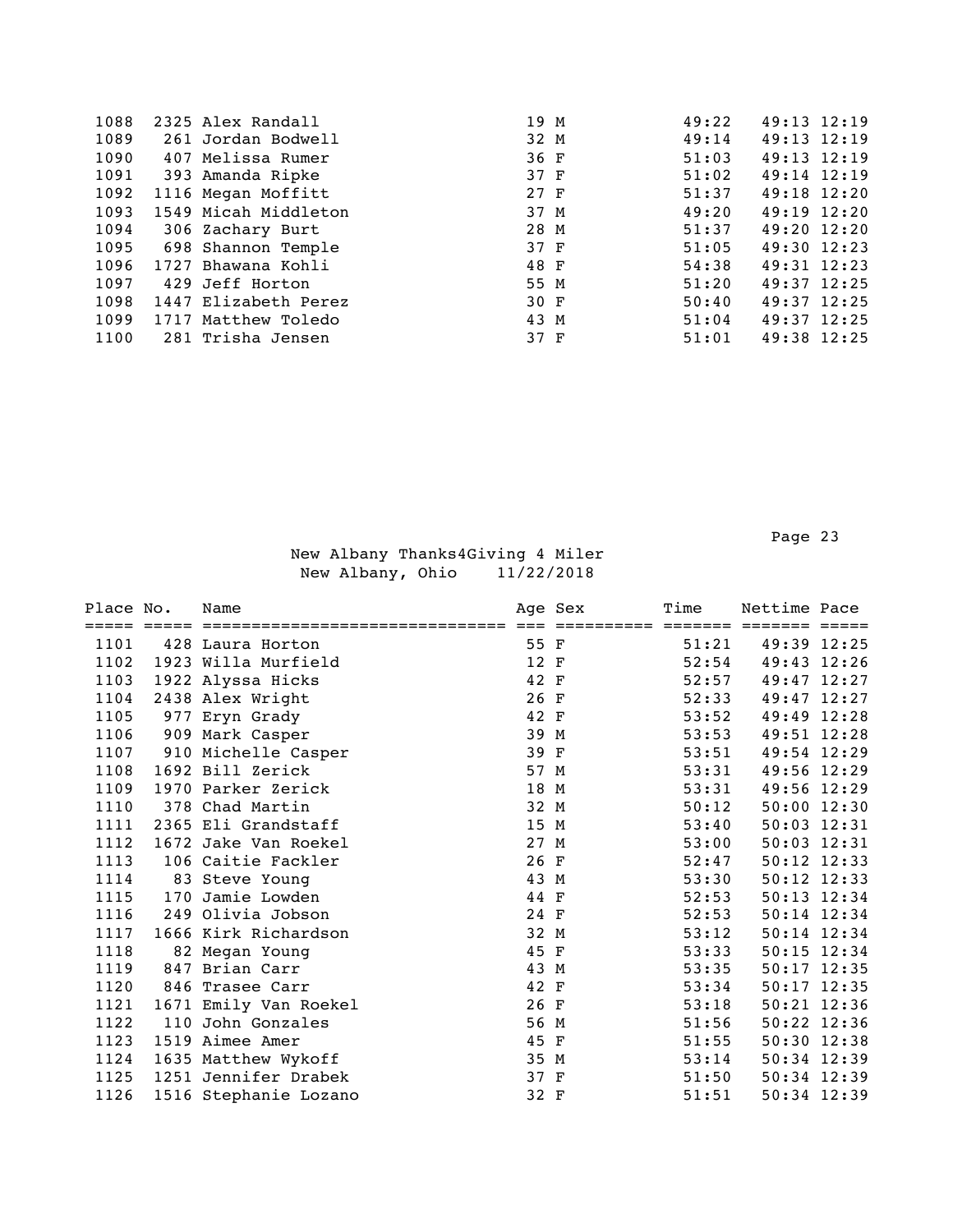| 1127 |      | 2036 Jenni Kusma      | 30 F |     | 53:30 | 50:34 12:39     |  |
|------|------|-----------------------|------|-----|-------|-----------------|--|
| 1128 |      | 624 Natalie Johnson   | 10 F |     | 52:19 | 50:34 12:39     |  |
| 1129 |      | 21 Pam Kusma          | 56 F |     | 53:32 | $50:36$ 12:39   |  |
| 1130 |      | 129 Kimberly Howard   | 58 F |     | 53:31 | 50:36 12:39     |  |
| 1131 |      | 23 Molly Kusma        | 25 F |     | 53:33 | $50:37$ 12:40   |  |
| 1132 |      | 1883 Tristan Nguyen   | 8    | М   | 53:37 | $50:37$ $12:40$ |  |
| 1133 |      | 427 Elizabeth Horton  | 27 F |     | 52:20 | 50:38 12:40     |  |
| 1134 |      | 1880 Jay Nguyen       | 48 M |     | 53:39 | 50:38 12:40     |  |
| 1135 |      | 621 Amy Johnson       | 38 F |     | 52:21 | 50:38 12:40     |  |
| 1136 |      | 2354 Quincy Day       |      | 9 F | 50:54 | $50:39$ $12:40$ |  |
| 1137 |      | 2353 Tucker Day       | 43 M |     | 50:55 | 50:39 12:40     |  |
| 1138 |      | 1421 Ryan Abel        | 42 M |     | 53:16 | $50:42$ $12:41$ |  |
| 1139 |      | 308 Victoria Curren   | 59 F |     | 51:19 | $50:46$ 12:42   |  |
| 1140 | 2492 |                       |      |     | 54:39 | $50:46$ 12:42   |  |
| 1141 |      | 2217 Sam Golian       | 26 M |     | 53:55 | $50:49$ 12:43   |  |
| 1142 |      | 1582 Susan Payne      | 46 F |     | 53:33 | 50:56 12:44     |  |
| 1143 |      | 200 Gail Anderson     | 55 F |     | 55:07 | $51:06$ 12:47   |  |
| 1144 |      | 2442 Kimberly Toronto | 28 F |     | 54:40 | 51:08 12:47     |  |
| 1145 |      | 2122 Madison Krebs    | 12 F |     | 54:34 | 51:10 12:48     |  |
| 1146 |      | 2414 Deborah Duffy    | 55 F |     | 51:29 | 51:11 12:48     |  |
| 1147 |      | 797 Emily Baker       | 12 F |     | 54:36 | 51:14 12:49     |  |
| 1148 |      | 2125 Jody Chattos     | 38 F |     | 52:06 | 51:14 12:49     |  |
| 1149 |      | 390 John Campbell     | 37 M |     | 51:58 | $51:15$ $12:49$ |  |
| 1150 |      | 48 Trevor Williard    | 25 M |     | 54:27 | $51:15$ $12:49$ |  |
|      |      |                       |      |     |       |                 |  |

| Place No. | Name                         |      | Age Sex | Time  | Nettime Pace    |  |
|-----------|------------------------------|------|---------|-------|-----------------|--|
|           |                              |      |         |       |                 |  |
| 1151      | 774 Pia Charlton             | 12 F |         | 51:17 | $51:16$ $12:49$ |  |
| 1152      | 47 Cassady Killilea          | 25 F |         | 54:27 | 51:18 12:50     |  |
| 1153      | 548 Randy Treer              | 60 M |         | 53:24 | 51:19 12:50     |  |
| 1154      | 824 Jerrin Wofford           | 18 M |         | 53:43 | $51:21$ $12:51$ |  |
| 1155      | 823 STEPHANIE LADSON-WOFFORD | 58 F |         | 53:42 | 51:22 12:51     |  |
| 1156      | 1482 Linda Romanoff          | 57 F |         | 53:43 | $51:22$ $12:51$ |  |
| 1157      | 1563 Dave Cherry             | 47 M |         | 59:19 | $51:26$ 12:52   |  |
| 1158      | 1559 Niall Klyn              | 38 M |         | 51:29 | 51:28 12:52     |  |
| 1159      | 773 Amy Charlton             | 40 F |         | 51:30 | 51:29 12:52     |  |
| 1160      | 388 Kaileigh Sansom          | 31 F |         | 52:11 | $51:29$ 12:53   |  |
| 1161      | 772 Mark Charlton            | 45 M |         | 51:30 | $51:29$ 12:53   |  |
| 1162      | 391 Katie Craig-Conkle       | 36 F |         | 52:12 | $51:29$ 12:53   |  |
| 1163      | 1565 Anikha Cherry           | 13 F |         | 59:23 | $51:30$ 12:53   |  |
| 1164      | 775 Freddie Charlton         | 8 M  |         | 51:31 | $51:30$ $12:53$ |  |
| 1165      | 298 Noah Wickline            | 10 M |         | 54:57 | $51:30$ $12:53$ |  |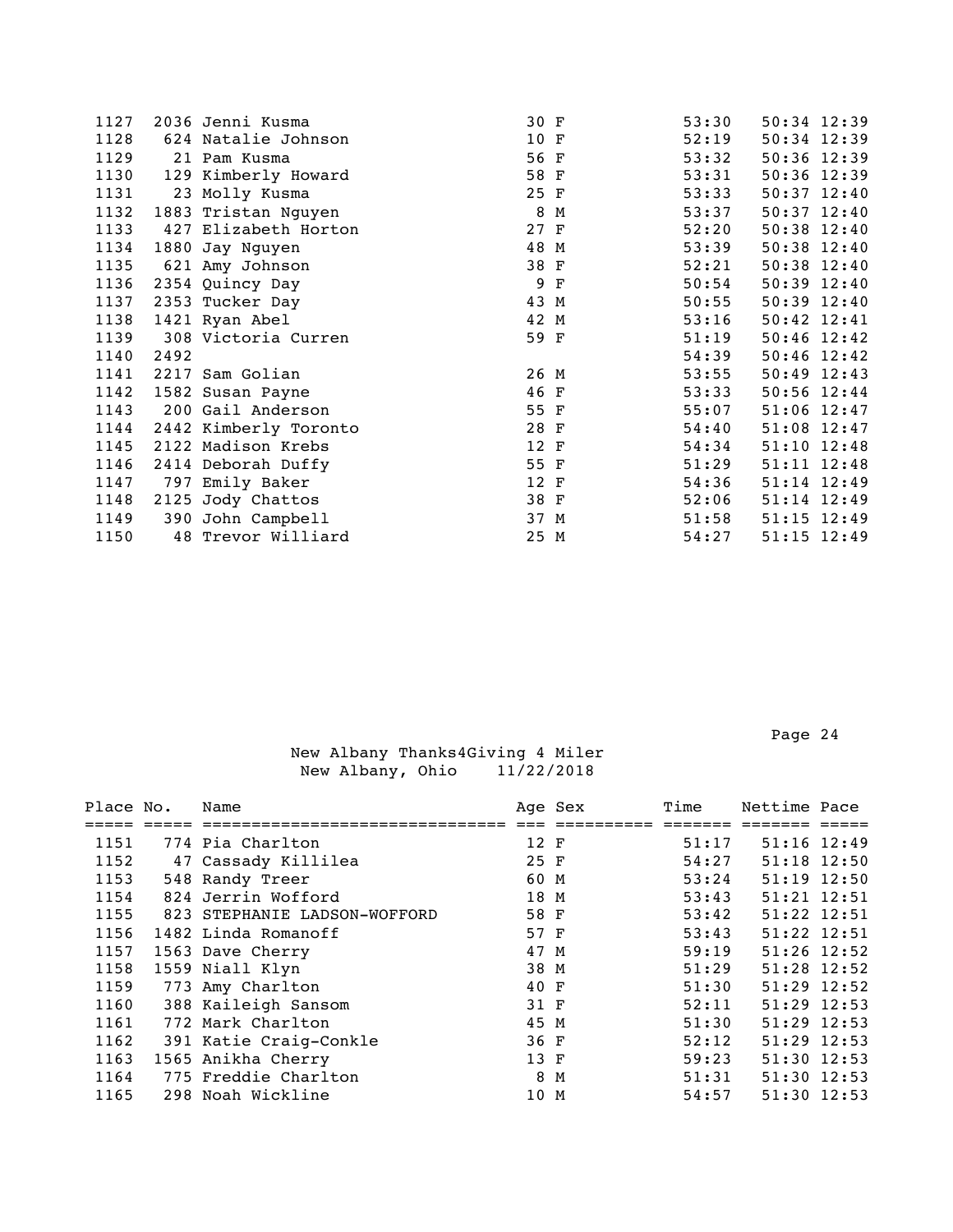| 1166 |      | 389 Louise Sansom      | 62 F             |             | 52:13 | 51:30 12:53     |  |
|------|------|------------------------|------------------|-------------|-------|-----------------|--|
| 1167 |      | 139 Jenifer Alexander  | 64 F             |             | 53:13 | 51:31 12:53     |  |
| 1168 |      | 1561 Reijer Klyn       | $\boldsymbol{6}$ | M           | 51:32 | 51:31 12:53     |  |
| 1169 |      | 2218 Catherine Neff    | 49 F             |             | 52:38 | 51:31 12:53     |  |
| 1170 |      | 1569 Sarah Smith       | 47 F             |             | 53:02 | 51:32 12:53     |  |
| 1171 |      | 266 Kristen Mann       | 39 F             |             | 51:35 | 51:34 12:54     |  |
| 1172 |      | 1009 Suzanne Lucas     | 44 F             |             | 51:49 | 51:34 12:54     |  |
| 1173 |      | 998 John Johansen      | 40 M             |             | 54:53 | 51:37 12:55     |  |
| 1174 |      | 2240 Emilee Gaudio     | 29 F             |             | 51:40 | 51:39 12:55     |  |
| 1175 |      | 1550 Liz Martin        | 40 F             |             | 51:42 | 51:41 12:56     |  |
| 1176 |      | 1294 Joe Oelke         | 39 M             |             | 53:49 | 51:46 12:57     |  |
| 1177 |      | 904 Amy Richardson     | 37 F             |             | 54:23 | 51:46 12:57     |  |
| 1178 |      | 1295 Gwen Oelke        | 9                | $\mathbf F$ | 53:50 | 51:48 12:57     |  |
| 1179 |      | 1010 Owen Lucas        | 10 M             |             | 51:49 | 51:48 12:57     |  |
| 1180 |      | 905 Kelly Jones        | 36 F             |             | 54:25 | 51:49 12:58     |  |
| 1181 |      | 387 Iris Sumatra       | 39 F             |             | 53:36 | 51:53 12:59     |  |
| 1182 |      | 2433 Grant Naw         | 32 M             |             | 56:12 | 51:54 12:59     |  |
| 1183 |      | 2436 Megan Grassman    | 32 F             |             | 56:12 | 51:54 12:59     |  |
| 1184 |      | 812 Ali Koenig         | 23 F             |             | 53:47 | 51:55 12:59     |  |
| 1185 | 2477 |                        |                  |             | 54:45 | 51:59 13:00     |  |
| 1186 |      | 1471 Jeri Potts        | 48 F             |             | 54:17 | 51:59 13:00     |  |
| 1187 |      | 1336 Staci Morrow      | 41 F             |             | 55:10 | 52:00 13:00     |  |
| 1188 | 2515 |                        |                  |             | 57:18 | 52:00 13:00     |  |
| 1189 |      | 297 Becky Wickline     | 41 F             |             | 55:27 | 52:01 13:01     |  |
| 1190 |      | 1337 Brent Morrow      | 45 M             |             | 55:13 | $52:02$ $13:01$ |  |
| 1191 | 2513 |                        |                  |             | 57:20 | $52:03$ $13:01$ |  |
| 1192 |      | 1238 Abby Griffiths    | 11 F             |             | 54:49 | $52:03$ $13:01$ |  |
| 1193 |      | 1890 Bo Anders         | 10 M             |             | 54:35 | $52:05$ 13:02   |  |
| 1194 |      | 1712 Lewis Justen, III | 11 M             |             | 54:37 | 52:08 13:02     |  |
| 1195 |      | 1517 Kim Kuster        | 44 F             |             | 54:02 | 52:11 13:03     |  |
| 1196 |      | 2035 Cathy Herron      | 50 F             |             | 54:03 | 52:13 13:04     |  |
| 1197 |      | 1166 Jessica Williams  | 31 F             |             | 55:09 | $52:16$ $13:04$ |  |
| 1198 |      | 1161 Mollie Chokreff   | 23 F             |             | 52:21 | 52:20 13:05     |  |
| 1199 |      | 108 Kelsey Kilbane     | 23 F             |             | 54:58 | 52:21 13:06     |  |
| 1200 |      | 33 Mirabella Tempesta  | 11 F             |             | 54:49 | 52:24 13:06     |  |

Page 25 and the contract of the contract of the contract of the contract of the contract of the contract of the contract of the contract of the contract of the contract of the contract of the contract of the contract of th

| Place No. |      | Name               |      | Age Sex | Time  | Nettime Pace    |  |
|-----------|------|--------------------|------|---------|-------|-----------------|--|
|           |      |                    |      |         |       |                 |  |
| 1201      |      | 814 Madison Koenig | 18 F |         | 54:17 | $52:25$ 13:07   |  |
| 1202      |      | 30 Alla Tempesta   | 44 F |         | 54:50 | $52:26$ 13:07   |  |
| 1203      | 2481 |                    |      |         | 56:36 | $52:33$ $13:09$ |  |
| 1204      | 2482 |                    |      |         | 56:39 | $52:38$ $13:10$ |  |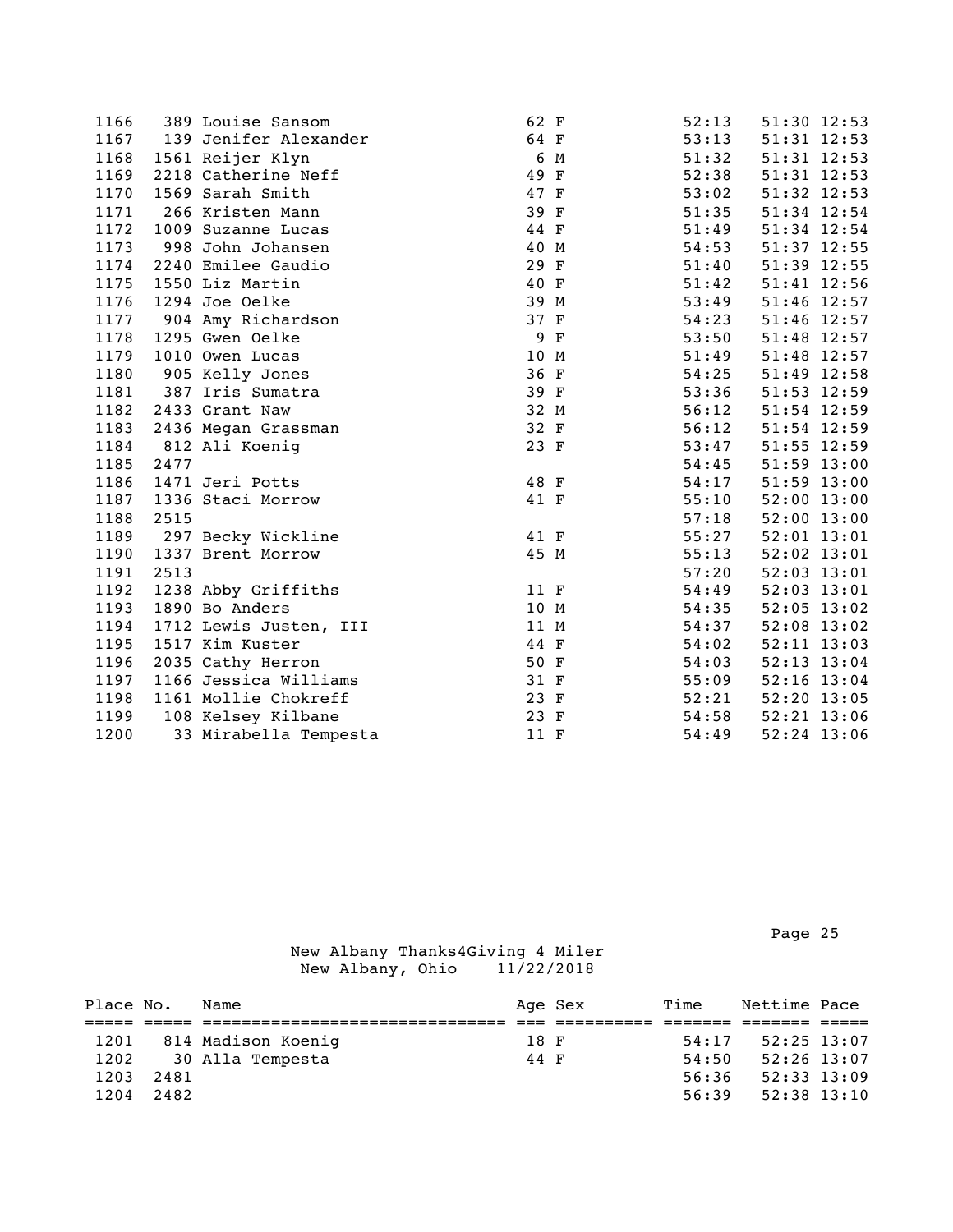| 1205 |      | 1803 Adam Saville         | 43 M |              | 52:41   | 52:40 13:10     |             |
|------|------|---------------------------|------|--------------|---------|-----------------|-------------|
| 1206 |      | 1191 Therese Butz         | 57 F |              | 53:15   | 52:43 13:11     |             |
| 1207 |      | 2359 Ana Bretscher        | 15 F |              | 55:06   | 52:53 13:14     |             |
| 1208 |      | 1291 Ronald Allbritton    | 65 M |              | 53:52   | 52:53 13:14     |             |
| 1209 | 2478 |                           |      |              | 55:40   | 52:54 13:14     |             |
| 1210 |      | 929 Joshua Berzow         | 14 M |              | 52:56   | 52:55 13:14     |             |
| 1211 | 2483 |                           |      |              | 55:41   | 52:55 13:14     |             |
| 1212 |      | 186 Lyndon Harris         | 49 M |              | 55:04   | 52:58 13:15     |             |
| 1213 |      | 1572 Kennedy Smith        | 18 F |              | 53:00   | 52:59 13:15     |             |
| 1214 |      | 185 Kelly Harris          | 45 F |              | 55:05   | 52:59 13:15     |             |
| 1215 |      | 346 Sandy Homan           | 44 F |              | 53:01   | 53:00 13:15     |             |
| 1216 |      | 1157 Toby Haun            | 46 M |              | 56:04   | $53:01$ $13:16$ |             |
| 1217 |      | 1240 Noah Griffiths       | 13 M |              | 55:54   | $53:02$ 13:16   |             |
| 1218 |      | 1156 Julie Haun           | 46 F |              | 56:04   | 53:02 13:16     |             |
| 1219 |      | 1830 Alexsandra Klemann   | 33 F |              | 53:04   | $53:03$ $13:16$ |             |
| 1220 |      | 1950 Jolie Parmentar      |      | 7 F          | 53:08   | 53:07 13:17     |             |
| 1221 |      | 1949 Chris Parmentar      | 40 M |              | 53:08   | 53:07 13:17     |             |
| 1222 |      | 1654 Levi Starinsky       | 11 M |              | 55:21   | $53:07$ 13:17   |             |
| 1223 |      | 2074 Beth Arnold          | 51 F |              | 56:24   | 53:08 13:17     |             |
| 1224 |      | 1253 Charlie Stoughton    | 12 M |              | 56:02   | $53:10$ $13:18$ |             |
| 1225 |      | 1653 Jonah Starinsky      | 13 M |              | 55:25   | 53:11 13:18     |             |
| 1226 |      | 674 Kyle Carlin           | 15 M |              | 54:31   | $53:13$ $13:19$ |             |
| 1227 |      | 220 Diane Eplin           | 51 F |              | 54:54   | $53:16$ $13:19$ |             |
| 1228 |      | 1430 Lyndon Spalding      |      | 8 M          | 57:34   | 53:22 13:21     |             |
| 1229 |      | 1429 Morgan Spalding      | 9    | $\mathbf{F}$ | 57:33   | 53:23 13:21     |             |
| 1230 |      | 2392 Rebecca Vaas         | 67 F |              | 57:59   | 53:30 13:23     |             |
| 1231 |      | 1640 Dennis Loy           | 69 M |              | 53:37   | 53:36 13:24     |             |
| 1232 |      | 1146 Stacey Higgins       | 44 F |              | 53:56   | 53:37 13:25     |             |
| 1233 |      | 1063 Carly Wilson         | 24 F |              | 53:57   | 53:38 13:25     |             |
| 1234 |      | 1109 Samuel II Cordova    | 14 M |              | 1:02:44 | 53:41 13:26     |             |
| 1235 |      | 886 Ryan Lane             | 10 M |              | 55:23   | 53:41 13:26     |             |
| 1236 |      | 283 Prapti Dalal          | 19 F |              | 57:09   | 53:42 13:26     |             |
| 1237 |      | 101 Christopher Wedebrook | 46 M |              | 57:35   | 53:43 13:26     |             |
| 1238 |      | 102 Cadance Wedebrook     | 11 F |              | 57:36   | 53:44 13:26     |             |
| 1239 |      | 884 John Lane             | 63 M |              | 55:24   | 53:44 13:26     |             |
| 1240 |      | 609 Seth Enderby          | 35 M |              | 54:16   | 53:48 13:27     |             |
| 1241 |      | 196 Pratik Dalal          | 48 M |              | 57:16   | 53:48 13:27     |             |
| 1242 |      | 2276 Bella Vinciguerra    | 16 F |              | 54:48   | 53:48 13:27     |             |
| 1243 |      | 610 Andrea Enderby        | 36 F |              | 54:15   |                 | 53:48 13:27 |
| 1244 |      | 2282 Katie Reca           | 17 F |              | 54:50   | 53:50 13:28     |             |
| 1245 |      | 1968 Olivia Calamari      | 10 F |              | 57:54   | 53:51 13:28     |             |
| 1246 |      | 1967 Lucy Calamari        | 12 F |              | 57:55   | 53:53 13:29     |             |
| 1247 |      | 1233 Kenneth Okine        | 44 M |              | 56:29   | 53:54 13:29     |             |
| 1248 |      | 1802 Yve Saville          | 43 F |              | 53:55   | 53:54 13:29     |             |
| 1249 |      | 622 Dan Johnson           | 38 M |              | 55:36   | 53:54 13:29     |             |
| 1250 |      | 1235 Gabriel Okine        |      | 8 M          | 56:29   | 53:54 13:29     |             |
|      |      |                           |      |              |         |                 |             |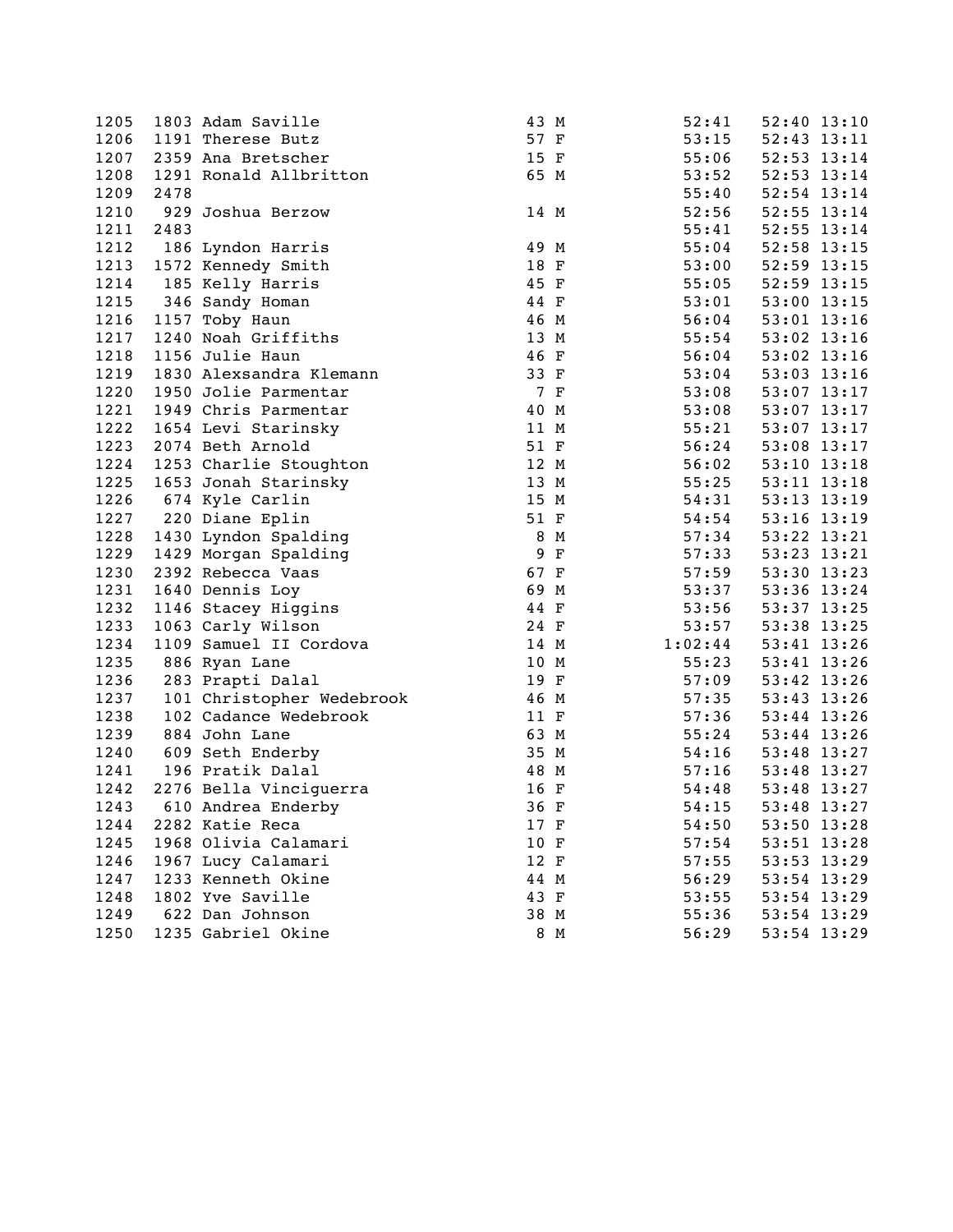| Place No. | Name                     |      | Age Sex | Time  | Nettime Pace    |               |
|-----------|--------------------------|------|---------|-------|-----------------|---------------|
|           |                          |      |         |       |                 |               |
| 1251      | 623 Ian Johnson          | 12 M |         | 55:38 |                 | 53:54 13:29   |
| 1252      | 1965 Heather Calamari    | 49 F |         | 58:03 | 54:00 13:30     |               |
| 1253      | 1878 Rhonda Zak          | 56 F |         | 57:00 |                 | 54:01 13:31   |
| 1254      | 930 Gabriella Berzow     | 12 F |         | 57:48 |                 | 54:03 13:31   |
| 1255      | 124 Lauren Eckes         | 12 F |         | 57:51 |                 | 54:04 13:31   |
| 1256      | 437 Jody Zitsman         | 63 F |         | 54:27 |                 | 54:09 13:33   |
| 1257      | 816 Lisa Beck            | 47 F |         | 54:10 | 54:09 13:33     |               |
| 1258      | 2304 Mindy Snyder        | 43 F |         | 56:02 | 54:14 13:34     |               |
| 1259      | 2295 Jackie McLaren      | 40 F |         | 56:04 | 54:15 13:34     |               |
| 1260      | 1723 Bernadette Payne    | 56 F |         | 56:56 | 54:19 13:35     |               |
| 1261      | 2032 Grace Goodman       | 13 F |         | 54:22 | 54:21 13:36     |               |
| 1262      | 956 Catherine Eisenbrown | 30 F |         | 56:41 | 54:27 13:37     |               |
| 1263      | 1636 Kathy Wykoff        | 35 F |         | 57:12 | 54:30 13:38     |               |
| 1264      | 913 Stephenie Robertsion | 39 F |         | 54:41 |                 | 54:40 13:40   |
| 1265      | 614 Jessie Streib        | 34 F |         | 57:20 | $54:45$ $13:42$ |               |
| 1266      | 969 Dwight Turner        | 47 M |         | 58:05 | 54:45 13:42     |               |
| 1267      | 199 Ashley Hartsook      | 34 F |         | 56:21 | 54:46 13:42     |               |
| 1268      | 972 Amaya Turner         |      | 7 F     | 58:06 | 54:47 13:42     |               |
| 1269      | 1941 Angela Logan        | 47 F |         | 54:50 |                 | 54:49 13:43   |
| 1270      | 2233 Brad Primm          | 42 M |         | 58:30 |                 | 54:49 13:43   |
| 1271      | 988 Heather Melick       | 47 F |         | 54:50 | 54:49 13:43     |               |
| 1272      | 498 Madison Milburn      | 11 F |         | 55:42 | 54:51 13:43     |               |
| 1273      | 496 Megan Milburn        | 41 F |         | 55:41 | 54:51 13:43     |               |
| 1274      | 1274 Jillian Stockberger | 37 F |         | 57:28 | 54:53 13:44     |               |
| 1275      | 2164 Jack Morgan         | 11 M |         | 54:56 | 54:55 13:44     |               |
| 1276      | 293 Theresa Smith        | 58 F |         | 56:25 | 54:58 13:45     |               |
| 1277      | 292 Stacey Smith         | 26 F |         | 56:25 | 54:59 13:45     |               |
| 1278      | 1772 Andrew Schockman    | 14 M |         | 57:05 | 55:04 13:46     |               |
| 1279      | 1838 Carter Lantz        | 10 M |         | 58:52 |                 | 55:05 13:47   |
| 1280      | 2090 Angela Morris       | 51 F |         | 55:08 |                 | $55:07$ 13:47 |
| 1281      | 1769 Doug Schockman      | 49 M |         | 57:13 |                 | 55:12 13:48   |
| 1282      | 667 Jessica Morris       | 44 F |         | 56:24 |                 | 55:14 13:49   |
| 1283      | 1770 Lynda Schockman     | 50 F |         | 57:17 |                 | 55:15 13:49   |
| 1284      | 668 Tom Morris           | 45 M |         | 56:24 |                 | 55:16 13:49   |
| 1285      | 2400 Merideth Sellars    | 46 F |         | 59:21 | 55:26 13:52     |               |
| 1286      | 239 Cynthia Vranesevic   | 48 F |         | 55:41 | 55:40 13:55     |               |
| 1287      | 1239 Jeff Griffiths      | 41 M |         | 55:53 |                 | 55:52 13:58   |
| 1288      | 284 Danielle Anzic       | 44 F |         | 57:38 | 55:56 13:59     |               |
| 1289      | 2313 Gary Maur           | 62 M |         | 57:24 |                 | 55:56 13:59   |
| 1290      | 285 Tony Anzic           | 53 M |         | 57:44 | 56:02 14:01     |               |
| 1291      | 507 Jennifer Rausch      | 41 F |         | 58:56 | 56:04 14:01     |               |
| 1292      | 508 Amy Van Culin        | 31 F |         | 58:56 | $56:05$ 14:02   |               |
| 1293      | 1589 Michael Friend      | 38 M |         | 58:55 | 56:08 14:02     |               |
| 1294      | 1811 Jonathan Faulks     | 31 M |         | 59:38 |                 | 56:10 14:03   |
| 1295      | 1810 Chris Hamrick       | 35 M |         | 59:39 | 56:11 14:03     |               |
| 1296      | 1711 Haleigh Justen      | 13 F |         | 58:39 |                 | 56:13 14:04   |
| 1297      | 2105 Chris Foley         | 54 M |         | 58:53 |                 | 56:14 14:04   |
| 1298      | 1832 Thera Evans         | 34 F |         | 56:22 |                 | 56:21 14:06   |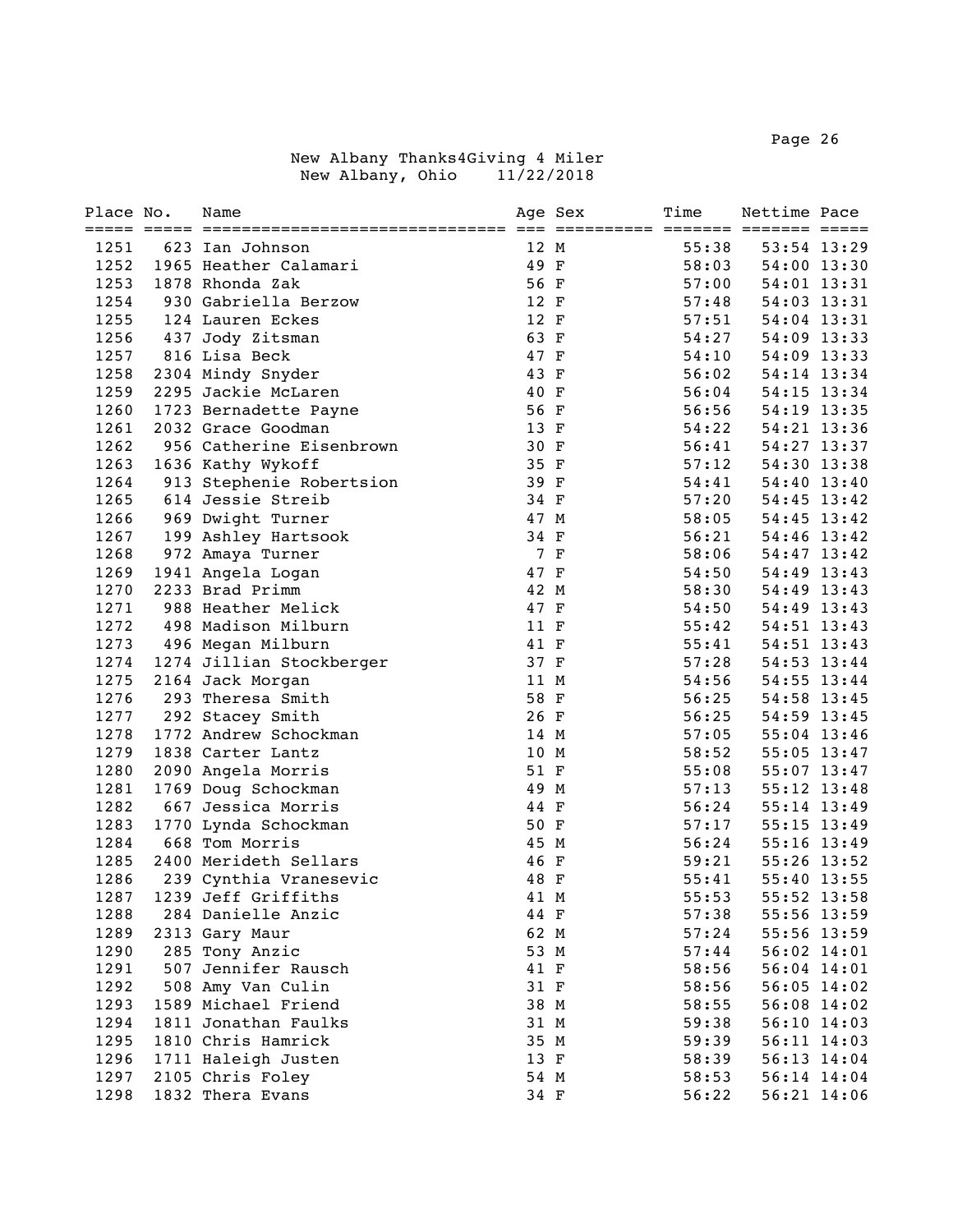| Place No. | Name                    | Age Sex | Time    | Nettime Pace    |  |
|-----------|-------------------------|---------|---------|-----------------|--|
| 1301      | 1266 Oliver Cush        | 14 M    | 59:20   | 56:25 14:07     |  |
| 1302      | 363 Calvin Criger       | 15 M    | 59:22   | 56:26 14:07     |  |
| 1303      | 2112 William Benseler   | 15 M    | 59:23   | 56:31 14:08     |  |
| 1304      | 733 Ryan Schmidt        | 14 M    | 59:30   | 56:31 14:08     |  |
| 1305      | 1051 Larry Work         | 59 M    | 1:01:10 | 56:37 14:10     |  |
| 1306      | 439 Isabella Hicks      | 12 F    | 56:41   | 56:40 14:10     |  |
| 1307      | 183 Perri Mucci         | 62 F    | 56:51   | 56:41 14:11     |  |
| 1308      | 438 Suzy Hicks          | 40 F    | 56:44   | 56:43 14:11     |  |
| 1309      | 1668 Glen Richardson    | 58 M    | 59:43   | 56:44 14:11     |  |
| 1310      | 1331 Christina Tayman   | 65 F    | 59:07   | 56:44 14:11     |  |
| 1311      | 1958 Karin Beaulieu     | 57 F    | 59:06   | $56:45$ $14:12$ |  |
| 1312      | 430 Kevin Grassman      | 30 M    | 1:01:09 | 56:50 14:13     |  |
| 1313      | 379 Sandy Martin        | 59 F    | 56:54   | 56:53 14:14     |  |
| 1314      | 431 Jamie Grassman      | 36 F    | 1:01:17 | 56:57 14:15     |  |
| 1315      | 957 Douglas Eisenbrown  | 32 M    | 59:12   | 56:58 14:15     |  |
| 1316      | 542 Sandy Brown         | 49 F    | 57:12   | 56:59 14:15     |  |
| 1317      | 815 Valerie Fry         | 53 F    | 57:13   | 57:01 14:16     |  |
| 1318      | 501 Chris Dain          | 40 M    | 1:00:57 | 57:09 14:18     |  |
| 1319      | 188 Joy Dain            | 69 F    | 1:01:02 | $57:12$ $14:18$ |  |
| 1320      | 500 Rebecca Dain        | 41 F    | 1:01:00 | $57:13$ $14:19$ |  |
| 1321      | 554 Kevin Jackson       | 59 M    | 1:01:13 | $57:13$ $14:19$ |  |
| 1322      | 981 Kenny McDonald      | 48 M    | 59:01   | $57:15$ $14:19$ |  |
| 1323      | 1614 Rachel Costello    | 34 F    | 57:19   | $57:18$ 14:20   |  |
| 1324      | 1613 Jan Johnson        | 61 F    | 57:20   | $57:19$ $14:20$ |  |
| 1325      | 1615 Norah Costello     | 8 F     | 57:20   | $57:19$ $14:20$ |  |
| 1326      | 768 Joni Crawford       | 57 F    | 58:41   | 57:20 14:20     |  |
| 1327      | 1705 Yassamin Bleiweiss | 47 F    | 57:29   | 57:28 14:22     |  |
| 1328      | 896 Kelly Browne        | 10 F    | 57:56   | $57:28$ 14:22   |  |
| 1329      | 495 Samantha Rogers     | 27 F    | 1:02:14 | 57:30 14:23     |  |
| 1330      | 1268 SUE Gray           | 65 F    | 1:00:39 | $57:32$ 14:23   |  |
| 1331      | 18 Jermaine Jones       | 35 M    | 59:17   | 57:32 14:23     |  |
| 1332      | 728 Taylor Reeping      | 14 F    | 59:33   | $57:34$ 14:24   |  |
| 1333      | 494 Jared Rogers        | 28 M    | 1:02:16 | 57:35 14:24     |  |
| 1334      | 997 Ellie Moellering    | 15 F    | 59:32   | 57:35 14:24     |  |
| 1335      | 497 Jason Milburn       | 43 M    | 58:28   | 57:40 14:25     |  |
| 1336      | 960 Gregory Poulos      | 47 M    | 1:01:08 | $57:47$ 14:27   |  |
| 1337      | 528 Kathleen Zappitelli | 53 F    | 58:01   | $57:48$ 14:27   |  |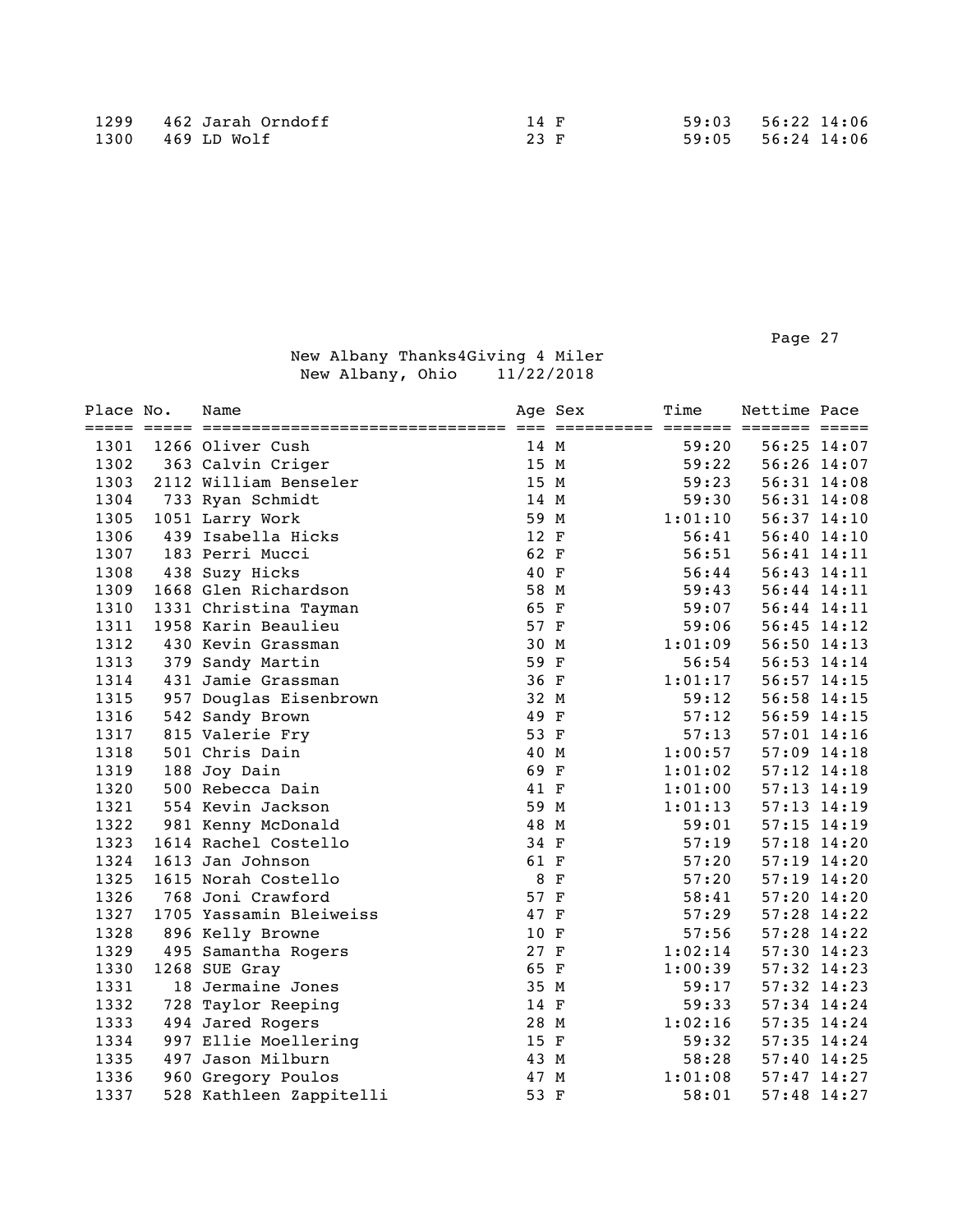| 1338 | 1273 Joseph Daly     | 75 M | 58:31   | $57:48$ 14:27   |  |
|------|----------------------|------|---------|-----------------|--|
| 1339 | 796 Rachel Baker     | 45 F | 1:01:15 | 57:51 14:28     |  |
| 1340 | 499 Max Milburn      | 8 M  | 58:44   | $57:53$ $14:29$ |  |
| 1341 | 706 Cole Mueller     | 7 M  | 57:57   | $57:56$ 14:29   |  |
| 1342 | 708 Stacy Mueller    | 44 F | 58:01   | 58:00 14:30     |  |
| 1343 | 707 Hudson Mueller   | 5 M  | 58:01   | 58:00 14:30     |  |
| 1344 | 850 Carrie Bussewitz | 42 F | 1:02:28 | 58:06 14:32     |  |
| 1345 | 1798 Julie Given     | 47 F | 1:02:27 | 58:09 14:33     |  |
| 1346 | 177 John Biemer      | 51 M | 1:05:04 | 58:09 14:33     |  |
| 1347 | 1505 Gary Leister    | 65 M | 1:01:44 | 58:11 14:33     |  |
| 1348 | 1921 Mike Hedrick    | 36 M | 1:01:30 | 58:16 14:34     |  |
| 1349 | 2251 Alyssa Redmond  | 16 F | 59:04   | $58:17$ 14:35   |  |
| 1350 | 422 Steven Ayres     | 65 M | 1:01:09 | 58:18 14:35     |  |

Page 28 and the state of the state of the state of the state of the state of the state of the state of the state of the state of the state of the state of the state of the state of the state of the state of the state of th

| Place No. | Name |                                                                                                                                                                                                                                                                                                                                                                                                                                                                                                                                                            | Time                                                                                                                                                                                                         | Nettime Pace                                           |                                                                         |
|-----------|------|------------------------------------------------------------------------------------------------------------------------------------------------------------------------------------------------------------------------------------------------------------------------------------------------------------------------------------------------------------------------------------------------------------------------------------------------------------------------------------------------------------------------------------------------------------|--------------------------------------------------------------------------------------------------------------------------------------------------------------------------------------------------------------|--------------------------------------------------------|-------------------------------------------------------------------------|
|           |      |                                                                                                                                                                                                                                                                                                                                                                                                                                                                                                                                                            |                                                                                                                                                                                                              |                                                        |                                                                         |
|           |      |                                                                                                                                                                                                                                                                                                                                                                                                                                                                                                                                                            |                                                                                                                                                                                                              |                                                        |                                                                         |
|           |      |                                                                                                                                                                                                                                                                                                                                                                                                                                                                                                                                                            |                                                                                                                                                                                                              |                                                        |                                                                         |
|           |      |                                                                                                                                                                                                                                                                                                                                                                                                                                                                                                                                                            |                                                                                                                                                                                                              |                                                        |                                                                         |
|           |      |                                                                                                                                                                                                                                                                                                                                                                                                                                                                                                                                                            |                                                                                                                                                                                                              |                                                        |                                                                         |
|           |      |                                                                                                                                                                                                                                                                                                                                                                                                                                                                                                                                                            |                                                                                                                                                                                                              |                                                        |                                                                         |
|           |      |                                                                                                                                                                                                                                                                                                                                                                                                                                                                                                                                                            | 1:01:58                                                                                                                                                                                                      | 58:33 14:39                                            |                                                                         |
|           |      |                                                                                                                                                                                                                                                                                                                                                                                                                                                                                                                                                            | 1:03:07                                                                                                                                                                                                      | 58:33 14:39                                            |                                                                         |
|           |      |                                                                                                                                                                                                                                                                                                                                                                                                                                                                                                                                                            | 58:35                                                                                                                                                                                                        | 58:34 14:39                                            |                                                                         |
|           |      |                                                                                                                                                                                                                                                                                                                                                                                                                                                                                                                                                            | 1:01:34                                                                                                                                                                                                      | 58:37 14:40                                            |                                                                         |
|           |      |                                                                                                                                                                                                                                                                                                                                                                                                                                                                                                                                                            | 58:42                                                                                                                                                                                                        | 58:41 14:41                                            |                                                                         |
|           |      |                                                                                                                                                                                                                                                                                                                                                                                                                                                                                                                                                            | 1:03:14                                                                                                                                                                                                      | 58:41 14:41                                            |                                                                         |
|           |      |                                                                                                                                                                                                                                                                                                                                                                                                                                                                                                                                                            | 1:01:57                                                                                                                                                                                                      | 58:41 14:41                                            |                                                                         |
|           |      |                                                                                                                                                                                                                                                                                                                                                                                                                                                                                                                                                            | 1:01:59                                                                                                                                                                                                      | 58:43 14:41                                            |                                                                         |
| 1948      |      |                                                                                                                                                                                                                                                                                                                                                                                                                                                                                                                                                            | 58:45                                                                                                                                                                                                        | 58:44 14:41                                            |                                                                         |
|           |      |                                                                                                                                                                                                                                                                                                                                                                                                                                                                                                                                                            | 58:46                                                                                                                                                                                                        | 58:45 14:42                                            |                                                                         |
|           |      | 9                                                                                                                                                                                                                                                                                                                                                                                                                                                                                                                                                          | 58:47                                                                                                                                                                                                        | 58:46 14:42                                            |                                                                         |
|           |      |                                                                                                                                                                                                                                                                                                                                                                                                                                                                                                                                                            | 58:48                                                                                                                                                                                                        | 58:47 14:42                                            |                                                                         |
|           |      |                                                                                                                                                                                                                                                                                                                                                                                                                                                                                                                                                            | 1:01:40                                                                                                                                                                                                      | 58:48 14:42                                            |                                                                         |
|           |      |                                                                                                                                                                                                                                                                                                                                                                                                                                                                                                                                                            | 59:01                                                                                                                                                                                                        | $59:00$ 14:45                                          |                                                                         |
|           |      |                                                                                                                                                                                                                                                                                                                                                                                                                                                                                                                                                            | 1:01:13                                                                                                                                                                                                      | 59:01 14:46                                            |                                                                         |
|           |      |                                                                                                                                                                                                                                                                                                                                                                                                                                                                                                                                                            | 1:02:42                                                                                                                                                                                                      | $59:04$ 14:46                                          |                                                                         |
|           |      |                                                                                                                                                                                                                                                                                                                                                                                                                                                                                                                                                            | 1:01:40                                                                                                                                                                                                      | $59:04$ 14:46                                          |                                                                         |
|           |      |                                                                                                                                                                                                                                                                                                                                                                                                                                                                                                                                                            | 59:08                                                                                                                                                                                                        | 59:07 14:47                                            |                                                                         |
|           |      |                                                                                                                                                                                                                                                                                                                                                                                                                                                                                                                                                            | 1:02:52                                                                                                                                                                                                      | $59:09$ 14:48                                          |                                                                         |
| 2504      |      |                                                                                                                                                                                                                                                                                                                                                                                                                                                                                                                                                            | 1:02:54                                                                                                                                                                                                      | $59:11$ $14:48$                                        |                                                                         |
|           |      |                                                                                                                                                                                                                                                                                                                                                                                                                                                                                                                                                            | 1:02:48                                                                                                                                                                                                      | 59:13 14:49                                            |                                                                         |
|           |      | 423 Gloria Ayres<br>2178 Lucas Benva<br>801 Megan Campbell<br>2103 Emma Yakam<br>709 Sharon Bunch<br>313 Lauren Winnyk<br>2149 Daniel Vkairo<br>2005 Gretchen Rivera<br>1226 Geoff Gregory<br>1951 Lena Parmentar<br>2148 Amogu Vkairo<br>2073 Amelia Krieg<br>2075 Sarah Arnold<br>Jennifer Parmentar<br>1952 Maddie Parmentar<br>1243 Grant Miller<br>1139 Christopher Carter<br>1892 Dan De La Rosa<br>1241 Emily Miller<br>1656 Cassie Starinsky<br>2051 Audrey Abrams<br>1734 Dana Anthony<br>282 Sarah Aklilu<br>885 Lily Lane<br>1524 Cristi Morgan | Age Sex<br>51 F<br>10 M<br>45 F<br>15 F<br>48 F<br>30 F<br>11 M<br>38 F<br>51 M<br>10 F<br>47 M<br>14 F<br>16 F<br>38 F<br>10 F<br>M<br>34 M<br>57 M<br>39 F<br>41 F<br>12 F<br>49 F<br>39 F<br>12 F<br>56 F | =====<br>1:01:10<br>59:11<br>1:00:14<br>59:45<br>58:34 | 58:19 14:35<br>58:19 14:35<br>58:22 14:36<br>58:31 14:38<br>58:33 14:39 |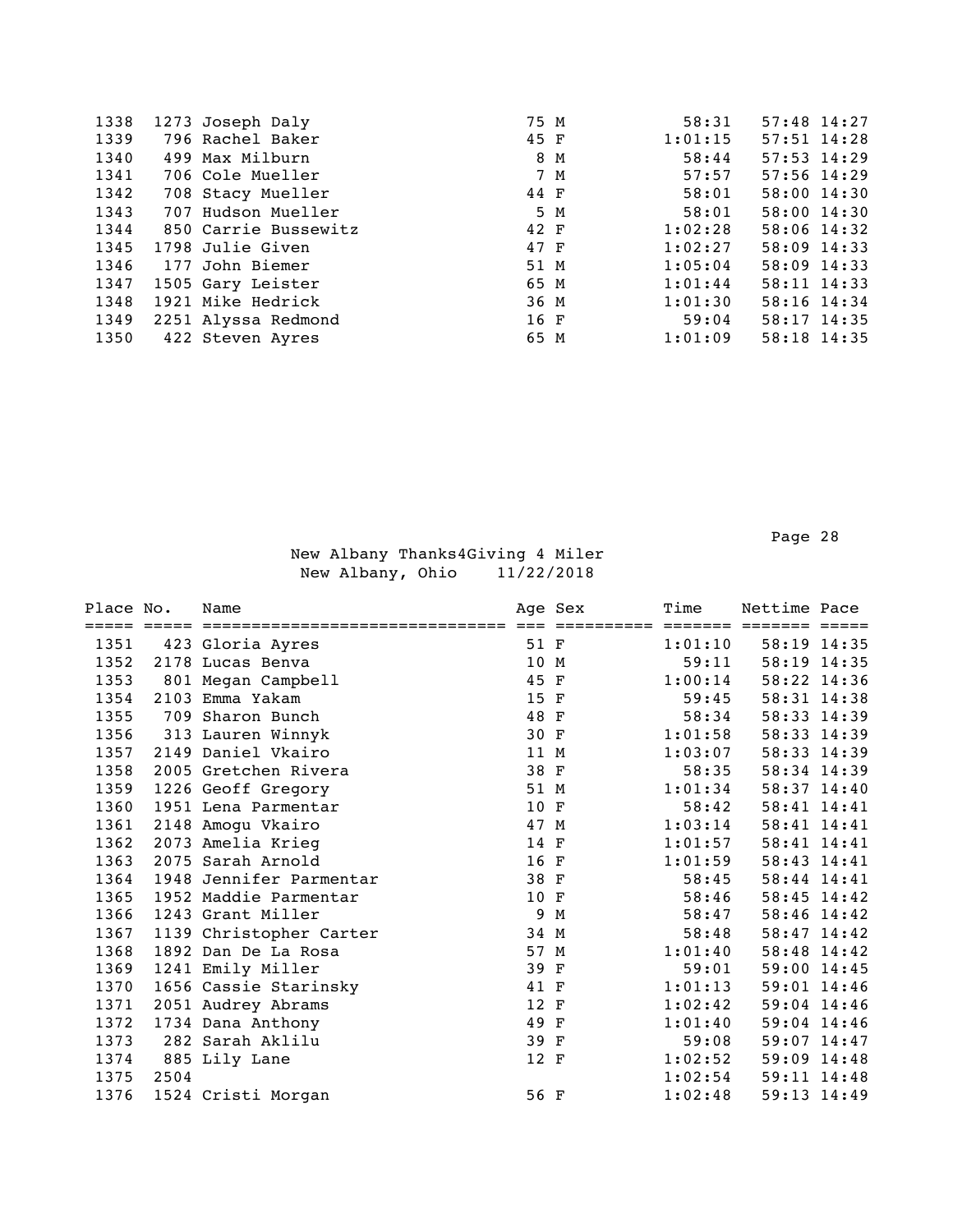| 1377 |      | 2071 katie Grandstaff  | 35 F |             | 1:02:47 | 59:13 14:49     |
|------|------|------------------------|------|-------------|---------|-----------------|
| 1378 |      | 471 Gina Ellis         | 44 F |             | 1:01:30 | 59:16 14:49     |
| 1379 |      | 1661 Courtney Cahill   | 41 F |             | 59:17   | 59:16 14:49     |
| 1380 |      | 825 Jodie Susi         | 54 F |             | 1:01:29 | 59:16 14:49     |
| 1381 |      | 767 Bibi Janus         | 32 F |             | 1:00:07 | 59:17 14:50     |
| 1382 |      | 1242 Chad Miller       | 39 M |             | 59:20   | 59:19 14:50     |
| 1383 |      | 895 Michele Browne     | 47 F |             | 59:56   | 59:26 14:52     |
| 1384 |      | 2052 Emma Abrams       | 9    | $\mathbf F$ | 1:03:05 | $59:27$ 14:52   |
| 1385 |      | 1826 Carly Christopher | 10 F |             | 1:01:24 | $59:31$ $14:53$ |
| 1386 |      | 1313 Jill Goodman      | 34 F |             | 1:02:13 | $59:31$ $14:53$ |
| 1387 |      | 901 Zofia Kane         | 10 F |             | 1:03:13 | 59:33 14:54     |
| 1388 |      | 1363 Jessica Brewer    | 27 F |             | 1:03:26 | 59:33 14:54     |
| 1389 |      | 2186 Jane Abel         | 44 F |             | 1:02:12 | 59:35 14:54     |
| 1390 |      | 1710 Dawn Justen       | 39 F |             | 1:02:09 | 59:41 14:55     |
| 1391 |      | 593 Melissa Basford    | 39 F |             | 1:01:55 | 59:42 14:56     |
| 1392 |      | 237 Sonia Coffee       | 51 F |             | 1:03:40 | 59:44 14:56     |
| 1393 |      | 1709 Lewis Justen      | 41 M |             | 1:02:09 | 59:46 14:57     |
| 1394 |      | 1181 Amelia Jeffers    | 47 F |             | 1:05:06 | 59:48 14:57     |
| 1395 | 2514 |                        |      |             | 1:05:08 | 59:51 14:58     |
| 1396 |      | 1292 ROBERT STINSON    | 59 M |             | 59:52   | 59:51 14:58     |
| 1397 |      | 833 Madison Maves      | 31 F |             | 59:52   | 59:51 14:58     |
| 1398 |      | 1682 Michelle Clapham  | 49 F |             | 1:01:48 | 59:55 14:59     |
| 1399 |      | 1825 Suzy Christopher  | 44 F |             | 1:01:49 | 59:56 14:59     |
| 1400 |      | 1521 Tyler Abrams      | 40 M |             | 1:03:35 | 59:56 14:59     |
|      |      |                        |      |             |         |                 |

| Place No. | Name                  |      | Age Sex | Time    | Nettime Pace                |  |
|-----------|-----------------------|------|---------|---------|-----------------------------|--|
|           |                       |      |         |         |                             |  |
| 1401      | 2280 Cassidy Clapham  | 13 F |         | 1:01:50 | 59:57 15:00                 |  |
| 1402      | 1683 Chaney Clapham   | 20 F |         | 1:01:51 | 59:58 15:00                 |  |
| 1403      | 514 Stacia Richardson | 32 F |         | 1:01:20 | $59:59$ 15:00               |  |
| 1404      | 2317 Madison Levering | 8 F  |         |         | $1:00:02$ 1:00:01 15:01     |  |
| 1405      | 766 Jonathan hemmert  | 35 M |         |         | $1:00:05$ 1:00:04 15:01     |  |
| 1406      | 1259 Beckett McMullin |      | 9 M     |         | $1:04:10$ 1:00:05 15:02     |  |
| 1407      | 945 Emma Oazi         | 16 F |         |         | $1:01:59$ 1:00:05 15:02     |  |
| 1408      | 2318 Allison Levering | 36 F |         |         | $1:00:07$ 1:00:06 15:02     |  |
| 1409      | 943 Carla Oazi        | 47 F |         |         | $1:02:00$ 1:00:06 15:02     |  |
| 1410      | 2031 Michelle Goodman | 46 F |         |         | $1:00:10$ $1:00:09$ $15:03$ |  |
| 1411      | 2410 Barb Siegpried   | 69 F |         |         | $1:01:52$ $1:00:14$ $15:04$ |  |
| 1412      | 321 Annie Rae Dura    | 28 F |         |         | $1:07:40$ 1:00:15 15:04     |  |
| 1413      | 252 Laura Ballenger   | 31 F |         |         | $1:02:59$ 1:00:15 15:04     |  |
| 1414      | 320 Stephanie Long    | 28 F |         |         | $1:07:40$ 1:00:16 15:04     |  |
| 1415      | 2011 Tom Petrokubi    | 66 M |         |         | $1:01:37$ $1:00:20$ $15:05$ |  |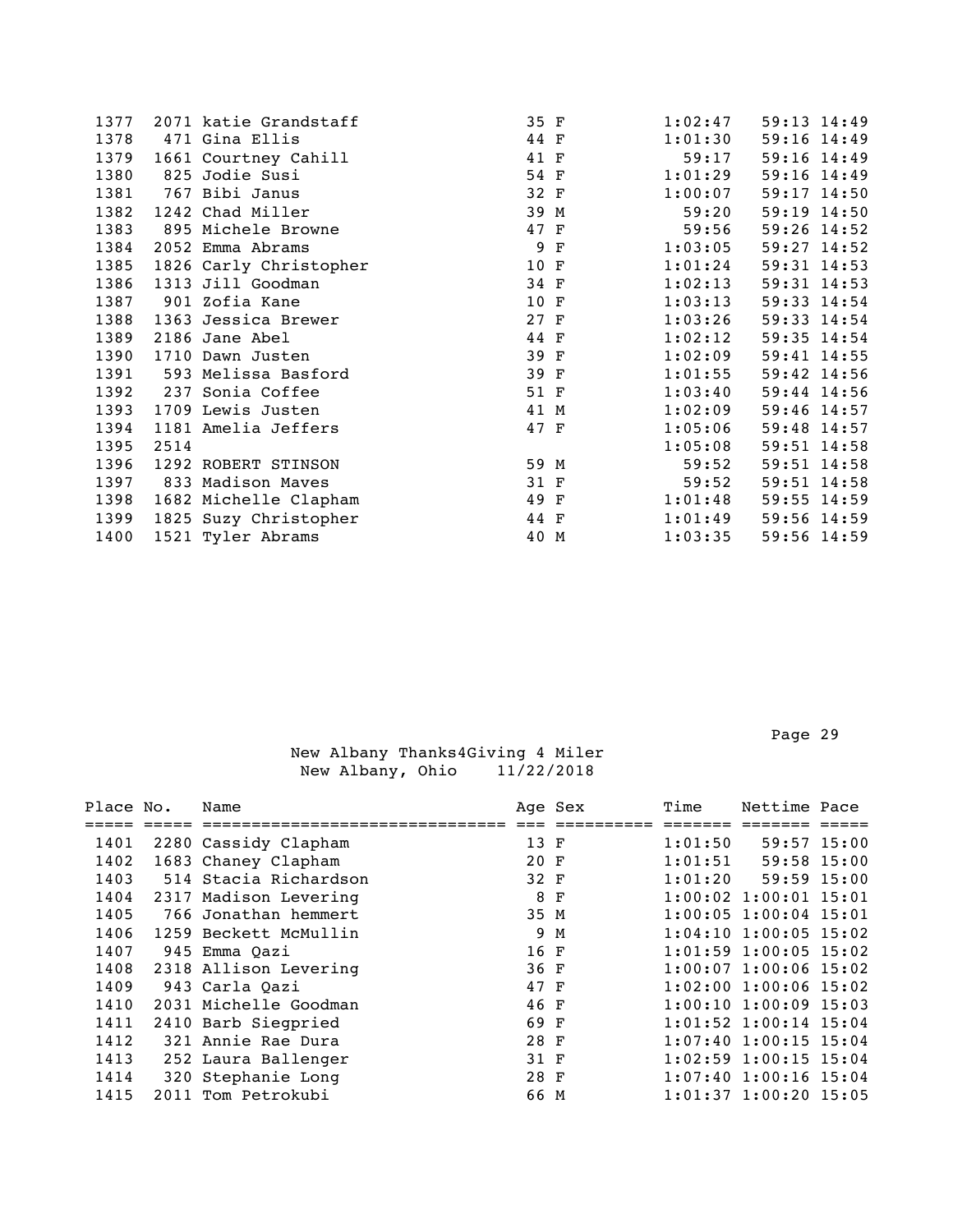| 1416 | 727 Darcie Reeping    | 46 F |             | 1:01:19 1:00:22 15:06       |  |
|------|-----------------------|------|-------------|-----------------------------|--|
| 1417 | 1937 Timi Ademodi     | 27 F |             | $1:00:30$ $1:00:22$ $15:06$ |  |
| 1418 | 2162 Caryn Morgan     | 44 F |             | 1:01:48 1:00:25 15:07       |  |
| 1419 | 1256 Megan McMullin   | 47 F |             | $1:04:38$ 1:00:29 15:08     |  |
| 1420 | 1364 Megan Goldsmith  | 22 F |             | 1:04:10 1:00:31 15:08       |  |
| 1421 | 1355 Sophia Sellers   | 9    | $\mathbf F$ | $1:02:10$ $1:00:34$ $15:09$ |  |
| 1422 | 1365 Sarah Goldsmith  | 35 F |             | 1:04:13 1:00:34 15:09       |  |
| 1423 | 1354 Stacey Sellers   | 35 F |             | 1:02:12 1:00:35 15:09       |  |
| 1424 | 211 Kevin Beran       | 31 M |             | 1:03:42 1:00:36 15:09       |  |
| 1425 | 1121 JJ Vandemark     | 14 M |             | 1:03:09 1:00:36 15:09       |  |
| 1426 | 1376 Rebecca Skinner  | 36 F |             | $1:04:02$ $1:00:41$ $15:11$ |  |
| 1427 | 9 Carol Owen          | 67 F |             | 1:01:34 1:00:51 15:13       |  |
| 1428 | 553 Lynn Zavislak     | 64 F |             | 1:01:36 1:00:52 15:13       |  |
| 1429 | 1276 Brenda Basnik    | 67 F |             | 1:04:00 1:00:56 15:14       |  |
| 1430 | 1926 Bethany Economus | 45 F |             | $1:01:03$ $1:01:02$ $15:16$ |  |
| 1431 | 518 Leighlyn McClain  | 18 F |             | 1:03:57 1:01:05 15:17       |  |
| 1432 | 517 Vickie McClain    | 49 F |             | 1:03:57 1:01:05 15:17       |  |
| 1433 | 1841 Elizabeth Murch  | 46 F |             | 1:01:08 1:01:07 15:17       |  |
| 1434 | 1417 Gaby Haffer      | 43 F |             | 1:01:11 1:01:10 15:18       |  |
| 1435 | 49 Noelle Warfield    | 52 F |             | 1:08:01 1:01:10 15:18       |  |
| 1436 | 2271 Daley Warfield   | 17 F |             | 1:08:02 1:01:11 15:18       |  |
| 1437 | 1006 Mark Boffo       | 55 M |             | 1:03:28 1:01:11 15:18       |  |
| 1438 | 760 Ethan Scharver    | 16 M |             | 1:01:12 1:01:11 15:18       |  |
| 1439 | 1345 Emily Shirey     | 43 F |             | $1:01:13$ $1:01:12$ $15:18$ |  |
| 1440 | 2209 Laura Essman     | 46 F |             | 1:01:13 1:01:12 15:18       |  |
| 1441 | 939 Daniela Rank      | 14 F |             | $1:04:14$ $1:01:14$ $15:19$ |  |
| 1442 | 1178 Wesley Owens     | 33 M |             | 1:03:34 1:01:15 15:19       |  |
| 1443 | 1285 Robert Lehman    | 45 M |             | $1:02:03$ $1:01:16$ $15:19$ |  |
| 1444 | 242 Joe Wulf          | 48 M |             | 1:03:28 1:01:18 15:20       |  |
| 1445 | 1258 Jackson McMullin | 12 M |             | 1:05:33 1:01:24 15:21       |  |
| 1446 | 1125 John Vandemark   | 48 M |             | 1:03:59 1:01:26 15:22       |  |
| 1447 | 1257 John McMullin    | 50 M |             | 1:05:33 1:01:28 15:22       |  |
| 1448 | 1124 Kim Vandemark    | 47 F |             | $1:04:01$ $1:01:29$ $15:23$ |  |
| 1449 | 2402 Catie O'Brien    | 11 F |             | 1:04:26 1:01:32 15:23       |  |
| 1450 | 1590 Mary Friend      | 38 F |             | 1:04:22 1:01:36 15:24       |  |
|      |                       |      |             |                             |  |

Page 30 and the state of the state of the state of the state of the state of the state of the state of the state of the state of the state of the state of the state of the state of the state of the state of the state of th

| Place No. | Name                       |      | Age Sex | Time | Nettime Pace                |  |
|-----------|----------------------------|------|---------|------|-----------------------------|--|
|           |                            |      |         |      |                             |  |
|           | 1451 2401 Danielle O'Brien | 44 F |         |      | $1:04:33$ $1:01:40$ $15:25$ |  |
| 1452      | 487 Allison Saffle         | 42 F |         |      | $1:02:05$ $1:01:42$ $15:26$ |  |
| 1453      | 1164 Annie Kobermann       | 23 F |         |      | $1:05:53$ $1:01:49$ $15:28$ |  |
|           | 1454 1165 Ray Kobermann    | 57 M |         |      | $1:05:53$ $1:01:49$ $15:28$ |  |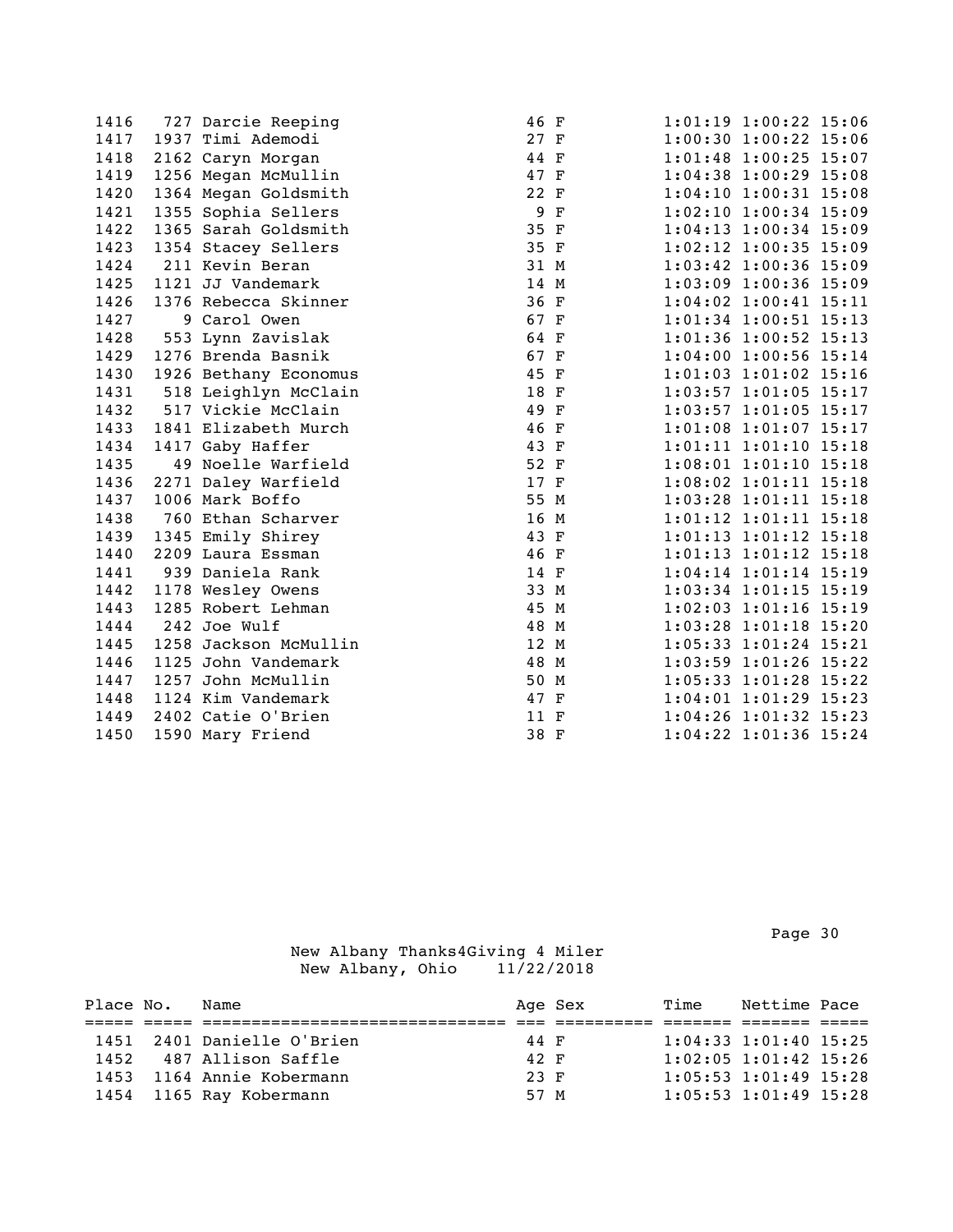1455 938 Catherine Rank 52 F<br>1456 1652 Claire Siegel 8 8 F 1456 1652 Claire Siegel 8 F 1:03:41 1:01:56 15:29 1457 1286 Olivia Lehman 16 F 1:02:00 1:01:59 15:30 1458 1934 Mary Breunig 56 F 1:06:47 1:01:59 15:30 1459 1936 Lauren Dahler 17 F 1:06:43 1:02:01 15:31 1460 488 Katie Saffle 38 F 1:02:06 1:02:05 15:32 1461 1177 Jovanna TYREE 34 F 1:04:27 1:02:07 15:32 1462 2268 Cheryl Dumpert 54 F 1:03:29 1:02:08 15:32 1463 1861 Erica Sturmi 34 F 1:02:14 1:02:13 15:34 1464 98 Cheryl Nash 62 F 1:03:40 1:02:16 15:34 1465 1325 Barney Leslie 71 M 1:04:48 1:02:19 15:35 1466 908 Paul Naumoff 48 M 1:02:42 1:02:20 15:35 1467 2512 1:07:48 1:02:21 15:36 1468 2511 1469 1828 Kelley Doyle 41 F 1:03:39 1:02:26 15:37 1470 1829 Mackenzie Doyle 8 F 1:03:38 1:02:26 15:37 1471 1400 Naomi Schneider 39 F 1:03:40 1:02:27 15:37 1472 854 Emerson Bussewitz 9 F 1:06:43 1:02:27 15:37 1473 1512 Dana Valley 48 F 1:04:26 1:02:30 15:38 1474 1207 Eddie Diez Arguelles 15 M 1:04:50 1:02:33 15:39 1475 558 Daniel Brazeale 31 M 1:06:33 1:02:33 15:39 1476 1206 Ed Arguelles 51 M 1:04:50 1:02:34 15:39 1477 352 Terresa Pietro 43 F 1:02:50 1:02:36 15:39 1478 1756 Charlie Naumoff 7 M 1:02:37 1:02:36 15:39 1479 1309 Carter Wallinger 24 F 1:07:18 1:02:37 15:40 1480 1310 Wil Davis 28 M 1:07:18 1:02:37 15:40 1481 2188 Kim Downey 46 F 1:05:07 1:02:37 15:40 1482 588 Kim Hardesty 49 F 1:05:06 1:02:37 15:40 1483 557 Sarah Brazeale 28 F 1:06:36 1:02:38 15:40 1484 349 Kristen Pietro 40 F 1:02:52 1:02:38 15:40 1485 1307 Mark Wallinger 60 M 1:07:21 1:02:42 15:41 1486 1330 Jennifer Naumoff 46 F 1:02:43 1:02:42 15:41 1487 100 Suzanne Rybecky 29 F 1:06:11 1:02:45 15:42 1488 1232 Claudia Ledwich 53 F 1:05:58 1:02:45 15:42 1489 2315 Chad Borerman 36 M 1:05:51 1:02:46 15:42 1490 22 Jared Kusma 28 M 1:05:40 1:02:46 15:42 1491 77 Lauren Nichols 32 F 1:06:14 1:02:47 15:42 1492 2316 Mindy Borerman 34 F 1:05:52 1:02:48 15:42 1493 2135 Kristen Bradford 20 F 1:03:15 1:02:50 15:43 1494 351 Samantha Pietro 8 F 1:02:52 1:02:51 15:43 1495 2132 Erika Jones 47 F 1:03:26 1:03:02 15:46 1496 235 Tyler Garner 16 M 1:06:58 1:03:04 15:46 1497 233 Joe Garner 50 M 1498 2471 1499 2470 1500 647 Barbara Berry 49 F

|                   | 1:03:41 1:01:56 15:29       |       |
|-------------------|-----------------------------|-------|
| $1\!:\!02\!:\!00$ | $1:01:59$ 15:30             |       |
| 1:06:47           | $1:01:59$ 15:30             |       |
| 1:06:43           | $1:02:01$ 15:31             |       |
| 1:02:06           | $1:02:05$ 15:32             |       |
| 1:04:27           | 1:02:07                     | 15:32 |
| 1:03:29           | 1:02:08                     | 15:32 |
| 1:02:14           | 1:02:13                     | 15:34 |
| 1:03:40           | 1:02:16                     | 15:34 |
|                   |                             | 15:35 |
| 1:04:48           | 1:02:19                     |       |
| 1:02:42           | 1:02:20                     | 15:35 |
| 1:07:48           | 1:02:21                     | 15:36 |
| 1:07:49           | 1:02:22 15:36               |       |
| 1:03:39           | $1:02:26$ 15:37             |       |
| 1:03:38           | 1:02:26                     | 15:37 |
| 1:03:40           | 1:02:27                     | 15:37 |
| 1:06:43           | $1:02:27$ 15:37             |       |
| 1:04:26           | $1:02:30$ 15:38             |       |
| 1:04:50           | $1:02:33$ 15:39             |       |
| 1:06:33           | 1:02:33 15:39               |       |
| 1:04:50           | 1:02:34                     | 15:39 |
| 1:02:50           | 1:02:36                     | 15:39 |
| 1:02:37           | 1:02:36                     | 15:39 |
| 1:07:18           | 1:02:37                     | 15:40 |
| 1:07:18           | 1:02:37                     | 15:40 |
| 1:05:07           | 1:02:37                     | 15:40 |
| 1:05:06           | 1:02:37                     | 15:40 |
| 1:06:36           | 1:02:38                     | 15:40 |
| 1:02:52           | $1:02:38$ 15:40             |       |
| 1:07:21           | 1:02:42                     | 15:41 |
|                   |                             | 15:41 |
| 1:02:43           | 1:02:42                     |       |
| 1:06:11           | $1:02:45$ 15:42             |       |
| 1:05:58           | $1:02:45$ 15:42             |       |
| 1:05:51           | $1:02:46$ 15:42             |       |
|                   | $1:05:40$ $1:02:46$ $15:42$ |       |
| 1:06:14           | $1:02:47$ 15:42             |       |
| 1:05:52           | 1:02:48                     | 15:42 |
| 1:03:15           | 1:02:50                     | 15:43 |
| 1:02:52           | 1:02:51                     | 15:43 |
| 1:03:26           | 1:03:02                     | 15:46 |
| 1:06:58           | 1:03:04                     | 15:46 |
| 1:06:57           | 1:03:04                     | 15:46 |
| 1:07:22           | $1:03:07$ 15:47             |       |
| 1:07:24           | 1:03:10                     | 15:48 |
| 1:05:13           | 1:03:11                     | 15:48 |
|                   |                             |       |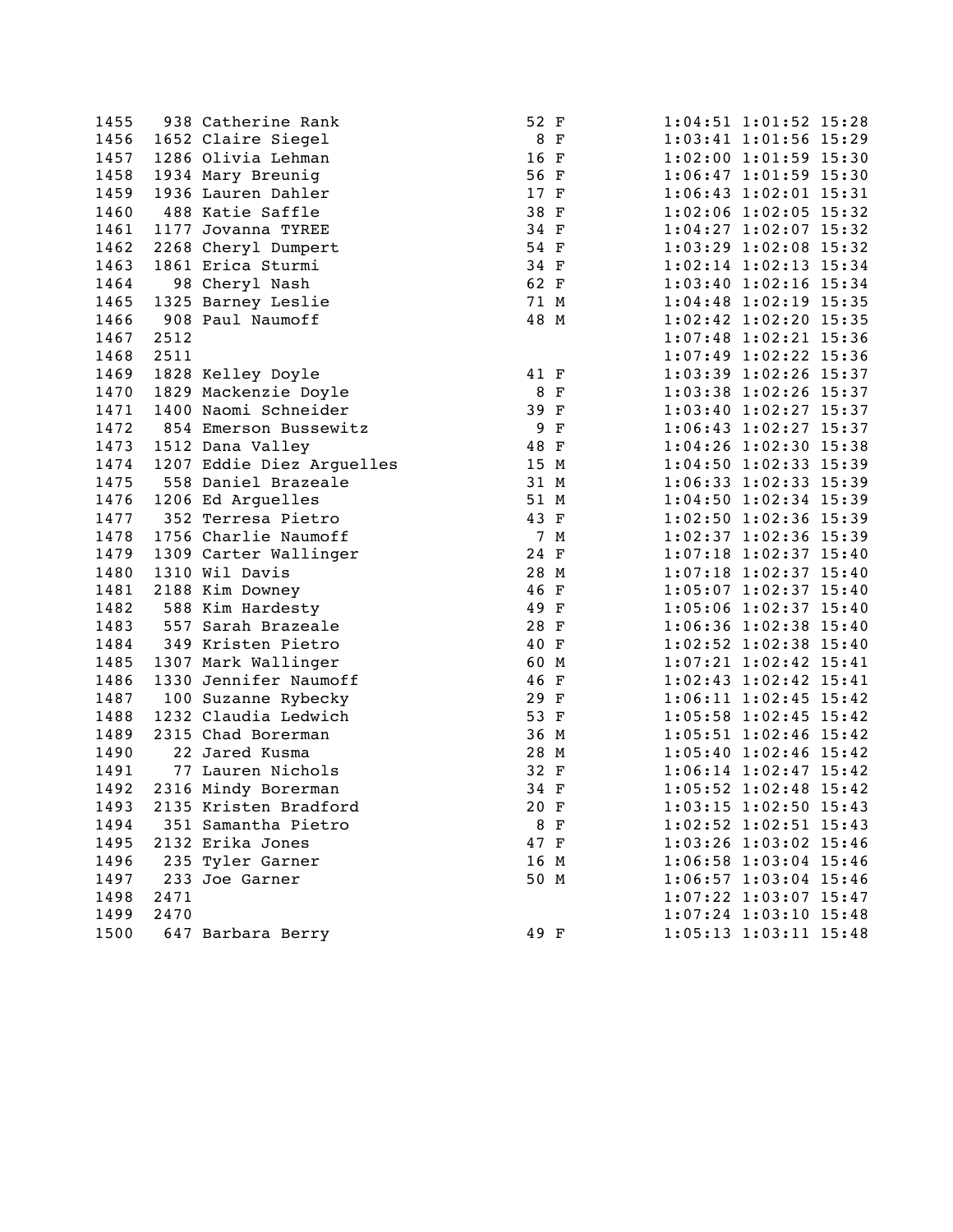Page 31 and the state of the state of the state of the state of the state of the state of the state of the state of the state of the state of the state of the state of the state of the state of the state of the state of th

| Place No. |      | Name                  |      | Age Sex | Time | Nettime Pace                |  |
|-----------|------|-----------------------|------|---------|------|-----------------------------|--|
| 1501      |      | 2037 Robin Williams   | 49 F |         |      | 1:05:16 1:03:12 15:48       |  |
| 1502      |      | 1231 Carol Gregory    | 76 F |         |      | 1:05:59 1:03:14 15:49       |  |
| 1503      |      | 264 Kayli Diederich   | 13 F |         |      | 1:05:45 1:03:22 15:51       |  |
| 1504      |      | 263 Ed Diederich      | 44 M |         |      | 1:05:46 1:03:22 15:51       |  |
| 1505      |      | 651 Paul Thomas       | 51 M |         |      | 1:05:21 1:03:23 15:51       |  |
| 1506      |      | 1647 George Kalec     | 23 M |         |      | 1:05:21 1:03:25 15:52       |  |
| 1507      |      | 1644 Mary Kalec       | 58 F |         |      | 1:05:21 1:03:26 15:52       |  |
| 1508      |      | 995 Cole Farbizo      | 11 M |         |      | 1:04:26 1:03:27 15:52       |  |
| 1509      |      | 777 BRENT JOHNSON     | 47 M |         |      | 1:07:48 1:03:31 15:53       |  |
| 1510      |      | 2371 Brittney Smith   | 18 F |         |      | 1:03:34 1:03:32 15:53       |  |
| 1511      |      | 1494 Kari Wulf        | 50 F |         |      | 1:05:42 1:03:34 15:54       |  |
| 1512      |      | 1141 GREG MARQUEZ     | 51 M |         |      | $1:07:23$ $1:03:36$ $15:54$ |  |
| 1513      |      | 1140 Lorie Marquez    | 51 F |         |      | 1:07:24 1:03:36 15:54       |  |
| 1514      |      | 1703 Ethan Bleiweiss  |      | 9 M     |      | 1:03:37 1:03:36 15:54       |  |
| 1515      | 2486 |                       |      |         |      | 1:07:45 1:03:36 15:54       |  |
| 1516      | 2475 |                       |      |         |      | 1:07:46 1:03:37 15:55       |  |
| 1517      |      | 993 Tina Farbizo      | 44 F |         |      | 1:04:39 1:03:39 15:55       |  |
| 1518      |      | 1876 KRISTA KAHLER    | 56 F |         |      | 1:07:48 1:03:40 15:55       |  |
| 1519      |      | 1873 ERICA LAROCHE    | 28 F |         |      | $1:07:48$ $1:03:41$ $15:56$ |  |
| 1520      |      | 2389 Jerina Bentz     | 45 F |         |      | 1:05:50 1:03:43 15:56       |  |
| 1521      |      | 2394 Gabi Walton      | 22 F |         |      | $1:05:53$ $1:03:43$ $15:56$ |  |
| 1522      |      | 778 Nikki Youtzy      | 23 F |         |      | 1:08:03 1:03:45 15:57       |  |
| 1523      |      | 776 Karen JOHNSON     | 53 F |         |      | $1:08:02$ 1:03:45 15:57     |  |
| 1524      |      | 2383 Kim Gurd         | 49 F |         |      | 1:05:26 1:03:46 15:57       |  |
| 1525      |      | 482 Sam Hill          | 20 M |         |      | 1:05:25 1:03:47 15:57       |  |
| 1526      |      | 234 Kaitlyn Garner    | 23 F |         |      | 1:07:45 1:03:51 15:58       |  |
| 1527      |      | 236 Jimmy Ruffner     | 25 M |         |      | 1:07:46 1:03:51 15:58       |  |
| 1528      |      | 1466 Lynne Bowman     | 49 F |         |      | 1:08:21 1:03:52 15:58       |  |
| 1529      | 5216 |                       |      |         |      | 1:08:22 1:03:52 15:58       |  |
| 1530      |      | 2098 Michelle Newman  | 40 F |         |      | 1:08:21 1:03:52 15:58       |  |
| 1531      |      | 1530 Craig Brunetto   | 58 M |         |      | 1:06:32 1:03:57 16:00       |  |
| 1532      |      | 1531 John Brunetto    | 13 M |         |      | $1:06:32$ 1:03:58 16:00     |  |
| 1533      |      | 1604 Jen Brunetto     | 32 F |         |      | 1:06:30 1:04:00 16:00       |  |
| 1534      |      | 1532 Grace Brunetto   | 16 F |         |      | $1:06:32$ $1:04:01$ $16:01$ |  |
| 1535      |      | 2200 Tricia Felice    | 35 F |         |      | $1:04:02$ $1:04:01$ $16:01$ |  |
| 1536      |      | 502 Victoria Brunetto | 55 F |         |      | 1:06:32 1:04:04 16:01       |  |
| 1537      |      | 1192 Vivien Arguelles | 76 F |         |      | 1:06:19 1:04:05 16:02       |  |
| 1538      |      | 1123 Jacob LeRoy      | 19 M |         |      | 1:06:38 1:04:05 16:02       |  |
| 1539      |      | 1120 Zoe Vandemark    | 17 F |         |      | 1:06:40 1:04:09 16:03       |  |
| 1540      |      | 937 Stefan Rank       | 50 M |         |      | $1:04:14$ $1:04:13$ $16:04$ |  |
| 1541      |      | 1920 Nikki Hedrick    | 36 F |         |      | $1:07:31$ $1:04:17$ $16:05$ |  |
| 1542      |      | 130 Donald Kopinski   | 61 M |         |      | 1:07:08 1:04:21 16:06       |  |
| 1543      |      | 928 Lori Berzow       | 45 F |         |      | 1:08:10 1:04:22 16:06       |  |
| 1544      |      | 121 Allison Eckes     | 41 F |         |      | 1:08:14 1:04:23 16:06       |  |
| 1545      |      | 125 Erica Wohlreich   | 38 F |         |      | 1:08:15 1:04:29 16:08       |  |
| 1546      |      | 126 Josh Wohlreich    | 41 M |         |      | 1:08:16 1:04:29 16:08       |  |
| 1547      |      | 122 Bradley Eckes     | 44 M |         |      | 1:08:17 1:04:29 16:08       |  |
| 1548      |      | 2061 Allan Carpenter  | 50 M |         |      | 1:08:25 1:04:32 16:08       |  |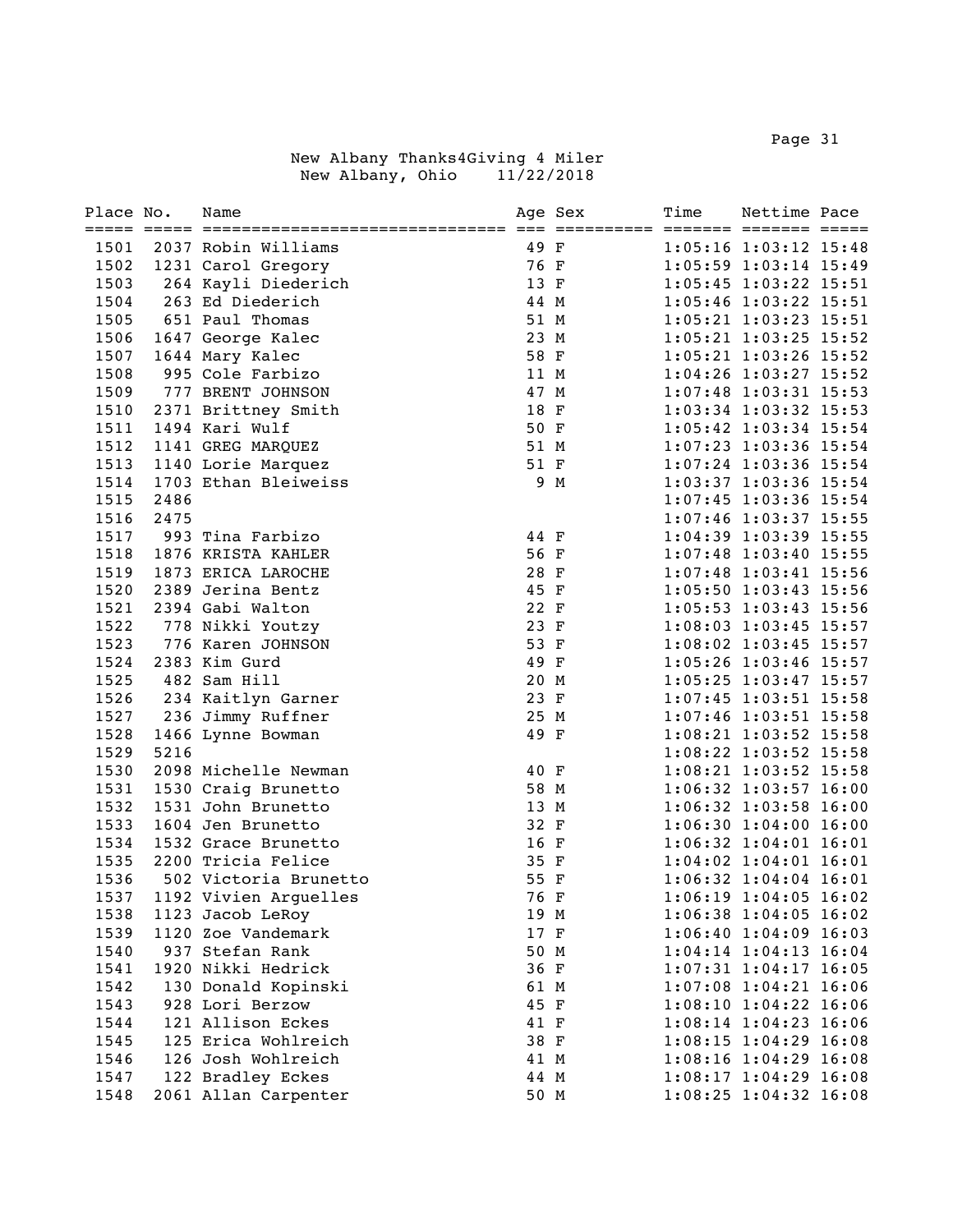Page 32 and the state of the state of the state of the state of the state of the state of the state of the state of the state of the state of the state of the state of the state of the state of the state of the state of th

| Place No. | Name                      |      | Age Sex | Time | Nettime Pace                |  |
|-----------|---------------------------|------|---------|------|-----------------------------|--|
| 1551      | 2184 Randall Reitz        | 40 M |         |      | $1:06:50$ $1:04:39$ $16:10$ |  |
| 1552      | 1523 Shane Carpenter      | 12 M |         |      | 1:08:16 1:04:39 16:10       |  |
| 1553      | 1522 Jessica Smith        | 35 F |         |      | $1:08:17$ $1:04:40$ $16:10$ |  |
| 1554      | 2185 Samantha Reitz       | 36 F |         |      | $1:06:50$ $1:04:40$ $16:10$ |  |
| 1555      | 2044 Keira Emerson        | 10 F |         |      | 1:07:32 1:04:41 16:11       |  |
| 1556      | 1200 Michael Arguelles    | 50 M |         |      | $1:08:40$ $1:04:47$ $16:12$ |  |
| 1557      | 1202 Michael Arguelles Jr | 16 M |         |      | 1:08:40 1:04:48 16:12       |  |
| 1558      | 58 Amy Gibson             | 31 F |         |      | 1:07:06 1:04:59 16:15       |  |
| 1559      | 1814 Beatriz Guerra       | 26 F |         |      | 1:08:41 1:05:01 16:16       |  |
| 1560      | 1813 Andrew Carranco      | 27 M |         |      | 1:08:42 1:05:01 16:16       |  |
| 1561      | 358 Amy Helmke            | 45 F |         |      | 1:09:23 1:05:14 16:19       |  |
| 1562      | 1356 Paige Winegardner    | 26 F |         |      | 1:09:24 1:05:14 16:19       |  |
| 1563      | 1738 Kayla Pahl           | 12 F |         |      | $1:08:05$ 1:05:14 16:19     |  |
| 1564      | 697 Darcy Alexander       | 49 F |         |      | 1:09:24 1:05:14 16:19       |  |
| 1565      | 1919 Mark Miesse          | 57 M |         |      | 1:08:29 1:05:15 16:19       |  |
| 1566      | 1908 Libby McElroy        | 14 F |         |      | 1:08:28 1:05:15 16:19       |  |
| 1567      | 1657 Mark Starinsky       | 48 M |         |      | $1:07:31$ $1:05:17$ $16:20$ |  |
| 1568      | 1395 Daniel Brink         | 64 M |         |      | 1:08:08 1:05:18 16:20       |  |
| 1569      | 607 Matthew Chacey        | 28 M |         |      | $1:07:30$ $1:05:19$ $16:20$ |  |
| 1570      | 606 Megan Springer        | 26 F |         |      | 1:07:31 1:05:20 16:20       |  |
| 1571      | 1655 Leah Starinsky       | 8 F  |         |      | 1:07:32 1:05:21 16:21       |  |
| 1572      | 1390 Gary Chamberlain     | 54 M |         |      | 1:07:06 1:05:26 16:22       |  |
| 1573      | 2296 Becky Ziegler        | 56 F |         |      | $1:07:27$ 1:05:26 16:22     |  |
| 1574      | 2298 Corey Ziegler        | 24 M |         |      | $1:07:27$ 1:05:27 16:22     |  |
| 1575      | 2173 Tabitha Benva        | 43 F |         |      | $1:06:24$ 1:05:29 16:23     |  |
| 1576      | 936 Ken Mason             | 51 M |         |      | 1:08:57 1:05:30 16:23       |  |
| 1577      | 2177 Alexa Benva          |      | 9 F     |      | 1:06:24 1:05:30 16:23       |  |
| 1578      | 2174 Brad Benva           | 46 M |         |      | 1:06:24 1:05:30 16:23       |  |
| 1579      | 765 thomas hemmert        | 70 M |         |      | 1:05:31 1:05:30 16:23       |  |
| 1580      | 2175 Grayson Benva        | 5    | M       |      | 1:06:24 1:05:31 16:23       |  |
| 1581      | 935 Theresa Mason         | 49 F |         |      | 1:08:56 1:05:31 16:23       |  |
| 1582      | 2118 Zachary Mason        | 17 M |         |      | 1:08:56 1:05:31 16:23       |  |
| 1583      | 2176 Landon Benva         |      | 7 M     |      | 1:06:24 1:05:32 16:23       |  |
| 1584      | 2179 Danielle Farrar      | 41 F |         |      | $1:05:33$ $1:05:32$ $16:23$ |  |
| 1585      | 207 Brian Webster         | 56 M |         |      | 1:07:34 1:05:34 16:24       |  |
| 1586      | 204 Mattie Klein          | 47 F |         |      | $1:07:34$ $1:05:34$ $16:24$ |  |
| 1587      | 1426 Erin Spalding        | 38 F |         |      | 1:09:49 1:05:37 16:25       |  |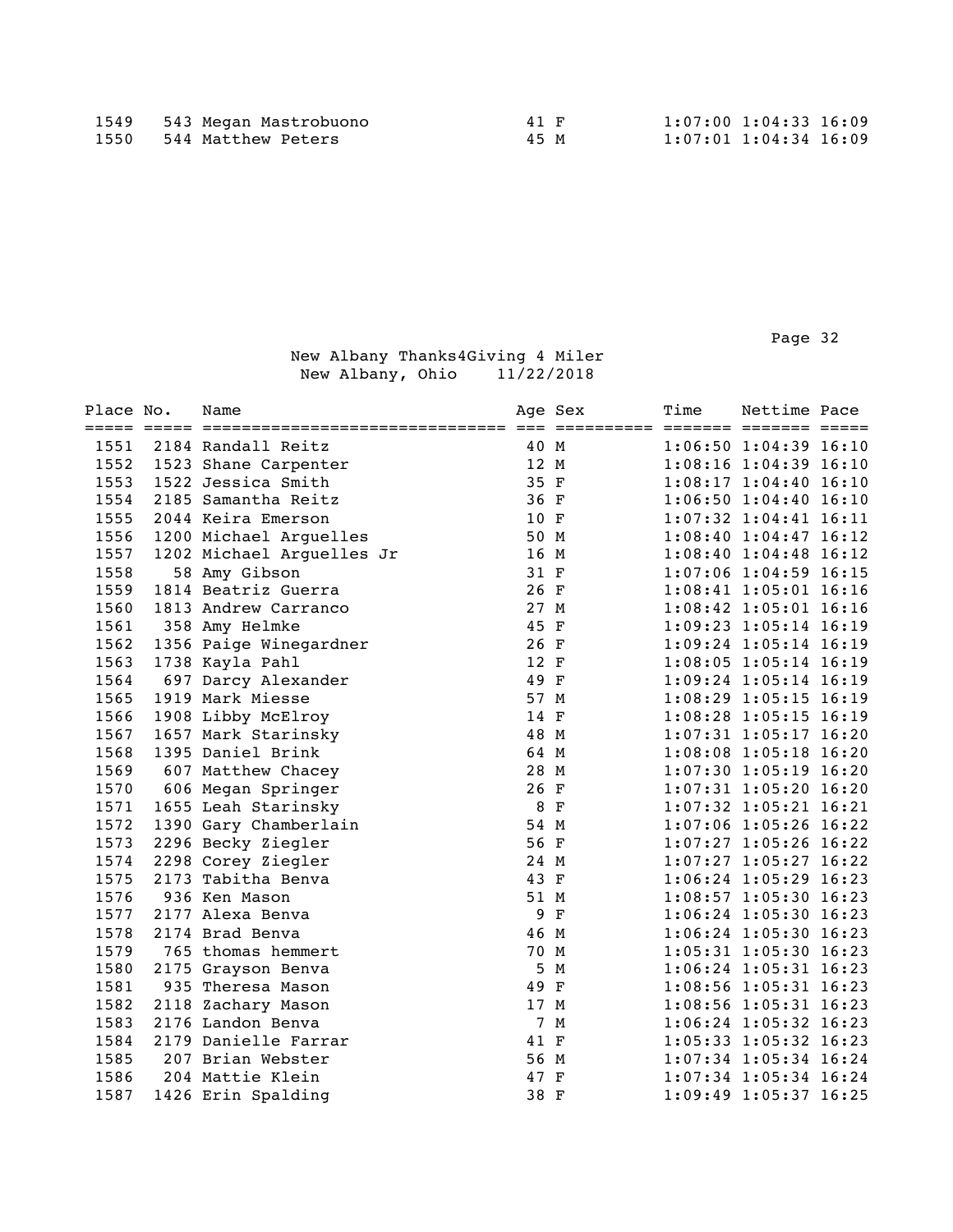|                                              |                                                                                                                                                                                                                                                                                               | $1:07:06$ 1:05:38 16:25                                                                              |
|----------------------------------------------|-----------------------------------------------------------------------------------------------------------------------------------------------------------------------------------------------------------------------------------------------------------------------------------------------|------------------------------------------------------------------------------------------------------|
|                                              |                                                                                                                                                                                                                                                                                               | $1:09:50$ $1:05:38$ $16:25$                                                                          |
|                                              |                                                                                                                                                                                                                                                                                               | $1:09:51$ $1:05:39$ $16:25$                                                                          |
|                                              |                                                                                                                                                                                                                                                                                               | $1:08:25$ $1:05:40$ $16:25$                                                                          |
|                                              |                                                                                                                                                                                                                                                                                               | $1:08:24$ $1:05:41$ $16:26$                                                                          |
|                                              |                                                                                                                                                                                                                                                                                               | $1:08:24$ $1:05:42$ $16:26$                                                                          |
|                                              |                                                                                                                                                                                                                                                                                               | $1:05:46$ $1:05:45$ $16:27$                                                                          |
|                                              |                                                                                                                                                                                                                                                                                               | $1:05:46$ $1:05:45$ $16:27$                                                                          |
|                                              |                                                                                                                                                                                                                                                                                               | $1:08:27$ 1:05:46 16:27                                                                              |
|                                              |                                                                                                                                                                                                                                                                                               | $1:05:48$ $1:05:47$ $16:27$                                                                          |
|                                              |                                                                                                                                                                                                                                                                                               | $1:05:50$ $1:05:49$ $16:28$                                                                          |
|                                              |                                                                                                                                                                                                                                                                                               | $1:05:52$ $1:05:51$ $16:28$                                                                          |
|                                              |                                                                                                                                                                                                                                                                                               | $1:06:29$ 1:05:52 16:28                                                                              |
| 1588<br>1592<br>1593<br>1594<br>1595<br>1596 | 1573 Amber Smith<br>1428 Cole Spalding<br>1427 M. Chance Spalding<br>333 Amy Brown<br>334 Meg Brown<br>335 Cindy Brown<br>633 Vanessa Rutherford<br>1328 Patrick Woolford<br>470 JW Wolf<br>1327 Jacqueline Woolford<br>1094 Christine Wisler<br>1072 Jan Martin<br>1600 1688 Dennis Saunders | 18 F<br>11 M<br>39 M<br>42 F<br>37 F<br>66 F<br>41 F<br>55 M<br>54 F<br>43 F<br>36 F<br>63 F<br>61 M |

Page 33 and the state of the state of the state of the state of the state of the state of the state of the state of the state of the state of the state of the state of the state of the state of the state of the state of th

| Place No. |      | Name                       |      | Age Sex | Time | Nettime Pace                |  |
|-----------|------|----------------------------|------|---------|------|-----------------------------|--|
| 1601      |      | 1690 Luke Saunders         | 25 M |         |      | $1:06:29$ 1:05:52 16:28     |  |
| 1602      |      | 1407 Cheryl King           | 59 F |         |      | $1:08:43$ $1:05:54$ 16:29   |  |
| 1603      |      | 1408 Larry Taylor          | 54 M |         |      | $1:08:43$ $1:05:54$ 16:29   |  |
| 1604      |      | 1536 Mark Higgins          | 42 M |         |      | $1:08:12$ 1:05:55 16:29     |  |
| 1605      |      | 1227 Julie Gregory         | 48 F |         |      | 1:05:58 1:05:57 16:30       |  |
| 1606      | 2499 |                            |      |         |      | $1:10:14$ 1:05:57 16:30     |  |
| 1607      |      | 432 April Kaufman          | 29 F |         |      | 1:10:15 1:05:58 16:30       |  |
| 1608      |      | 433 Eli Kaufman            |      | 1 M     |      | $1:10:14$ 1:05:58 16:30     |  |
| 1609      |      | 2323 Roger Randall         |      | M       |      | $1:06:23$ 1:06:05 16:32     |  |
| 1610      |      | 2326 Tyler Randall         | 17 M |         |      | $1:06:27$ 1:06:08 16:32     |  |
| 1611      |      | 2324 Uta Randall           |      | F       |      | $1:06:30$ $1:06:09$ $16:33$ |  |
| 1612      |      | 1262 Holly Cush            | 49 F |         |      | $1:11:01$ $1:06:17$ $16:35$ |  |
| 1613      |      | 1731 Teresa Stuart         | 53 F |         |      | $1:09:06$ $1:06:17$ $16:35$ |  |
| 1614      |      | 1732 John Stuart           | 55 M |         |      | $1:09:05$ $1:06:17$ $16:35$ |  |
| 1615      |      | 1263 Charles Cush          | 19 M |         |      | 1:11:02 1:06:18 16:35       |  |
| 1616      |      | 1261 Gregory Cush          | 55 M |         |      | $1:11:01$ $1:06:20$ $16:35$ |  |
| 1617      |      | 1435 Jeanne Paglino-Hutchi | 52 F |         |      | $1:09:16$ $1:06:21$ $16:36$ |  |
| 1618      |      | 353 Jennifer Blazer        | 36 F |         |      | $1:07:21$ $1:06:24$ $16:36$ |  |
| 1619      |      | 356 Abigail Blazer         | 6 F  |         |      | $1:07:21$ 1:06:25 16:37     |  |
| 1620      |      | 2133 Mark Jones            | 53 M |         |      | 1:06:57 1:06:31 16:38       |  |
| 1621      |      | 1564 Jyothi Cherry         | 45 F |         |      | $1:14:23$ $1:06:34$ 16:39   |  |
| 1622      |      | 2443 Tony Frizzara         | 57 M |         |      | $1:10:12$ $1:06:40$ $16:40$ |  |
| 1623      |      | 2441 Gina Greco            | 56 F |         |      | 1:10:12 1:06:40 16:40       |  |
| 1624      |      | 2444 Kirsten Frizzara      | 26 F |         |      | $1:10:12$ $1:06:40$ $16:40$ |  |
| 1625      |      | 510 Erin Miller            | 39 F |         |      | $1:08:08$ $1:06:41$ $16:41$ |  |
| 1626      |      | 2249 Veronica Redmond      | 48 F |         |      | $1:06:51$ 1:06:50 16:43     |  |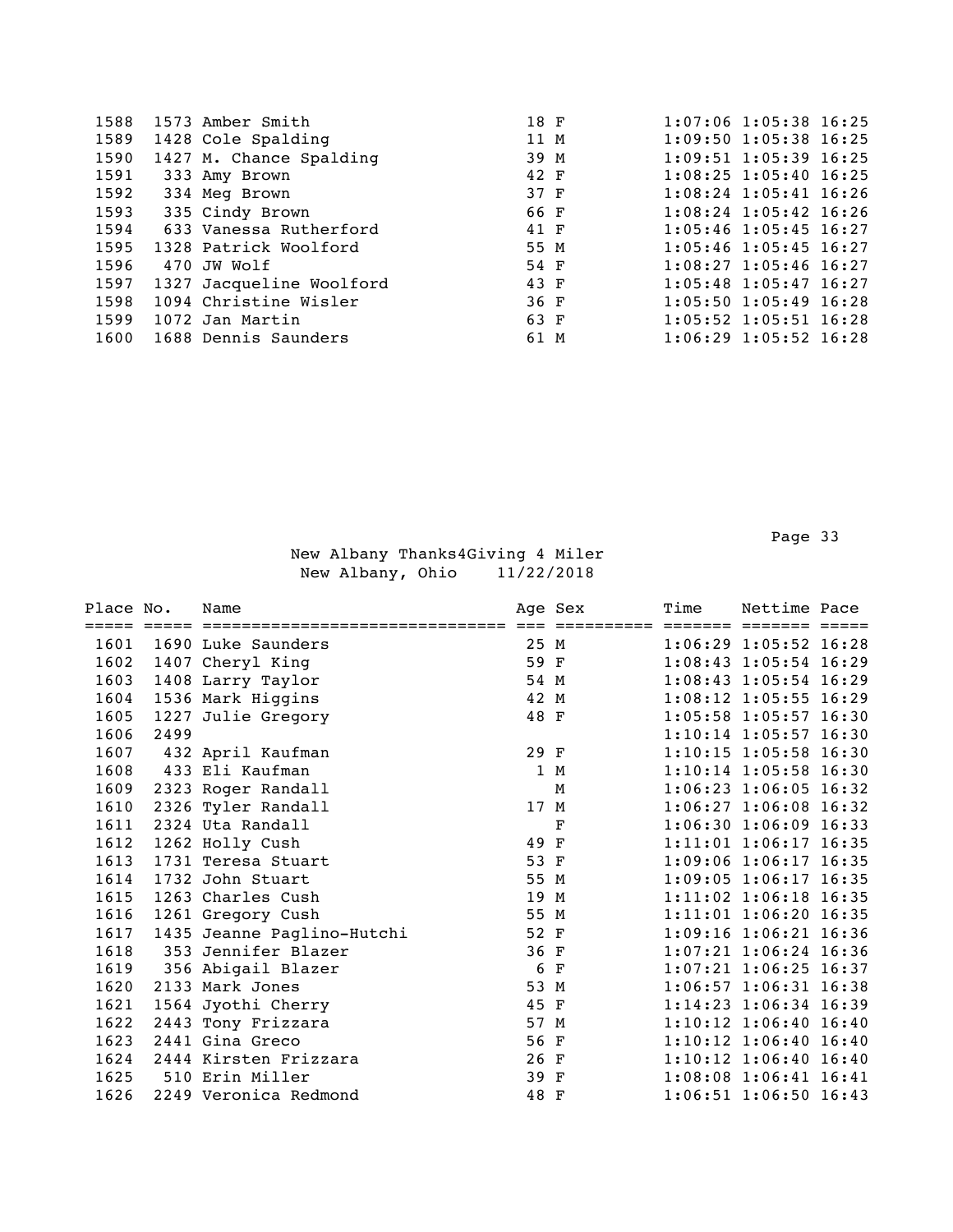| 1627 |      | 1103 Reese Blackmore      | 10 M |     | $1:07:53$ $1:07:01$ $16:46$ |
|------|------|---------------------------|------|-----|-----------------------------|
| 1628 |      | 1104 Amy Blackmore        | 45 F |     | $1:07:54$ 1:07:03 16:46     |
| 1629 |      | 2361 Michelle Bretscher   | 49 F |     | $1:09:21$ $1:07:05$ $16:47$ |
| 1630 |      | 463 Sara LaRocca          | 38 F |     | $1:08:17$ 1:07:05 16:47     |
| 1631 |      | 2360 Matthew Bretscher    | 53 M |     | $1:09:22$ 1:07:06 16:47     |
| 1632 |      | 994 Chris Farbizo         | 45 M |     | $1:08:06$ 1:07:06 16:47     |
| 1633 |      | 464 Jay LaRocca           |      | 7 M | $1:08:17$ 1:07:06 16:47     |
| 1634 |      | 1894 Michael Woods        | 25 M |     | $1:09:59$ $1:07:07$ $16:47$ |
| 1635 |      | 1872 Brayden Pettinger    | 8    | M   | 1:11:06 1:07:07 16:47       |
| 1636 |      | 1871 Kelly Pettinger      | 43 F |     | 1:11:05 1:07:08 16:47       |
| 1637 |      | 465 Heather Rowswell      | 69 F |     | $1:08:21$ 1:07:09 16:48     |
| 1638 |      | 1566 Jaisel Cherry        | 11 F |     | 1:15:05 1:07:12 16:48       |
| 1639 |      | 355 Aiden Blazer          | 8    | M   | $1:07:13$ $1:07:12$ $16:48$ |
| 1640 |      | 354 Scott Blazer          | 54 M |     | $1:07:15$ 1:07:14 16:49     |
| 1641 | 2461 |                           |      |     | $1:11:10$ $1:07:16$ $16:49$ |
| 1642 |      | 2111 Christopher Benseler | 17 M |     | $1:09:14$ 1:07:20 16:50     |
| 1643 |      | 362 Gracie Criger         | 17 F |     | $1:09:15$ $1:07:21$ $16:51$ |
| 1644 |      | 2114 Alex Benseler        | 19 M |     | $1:09:15$ $1:07:22$ $16:51$ |
| 1645 |      | 597 Brittney Herbert      | 31 F |     | $1:10:34$ 1:07:22 16:51     |
| 1646 |      | 1633 Barb Cipollo         | 65 F |     | $1:08:34$ 1:07:23 16:51     |
| 1647 |      | 1785 Laura Wedekind       | 50 F |     | $1:07:24$ 1:07:23 16:51     |
| 1648 |      | 1046 Cindy Stucke         | 46 F |     | 1:09:55 1:07:24 16:51       |
| 1649 | 2473 |                           |      |     | $1:10:27$ 1:07:24 16:51     |
| 1650 |      | 1634 Kent Cipollo         | 64 M |     | $1:08:33$ $1:07:24$ 16:51   |
|      |      |                           |      |     |                             |

| Place No. | Name                   |      | Age Sex | Time | Nettime Pace                |  |
|-----------|------------------------|------|---------|------|-----------------------------|--|
|           |                        |      |         |      |                             |  |
| 1651      | 1631 Caitlin Cipollo   | 33 F |         |      | $1:08:35$ $1:07:25$ $16:52$ |  |
| 1652      | 1632 Dan Cipollo       | 34 M |         |      | $1:08:35$ $1:07:25$ $16:52$ |  |
| 1653      | 602 Thomas Fogel       | 52 M |         |      | $1:09:19$ $1:07:26$ $16:52$ |  |
| 1654      | 605 Kayla Foqel        | 16 F |         |      | $1:09:21$ $1:07:27$ $16:52$ |  |
| 1655      | 2172 Deirdre Fife      | 41 F |         |      | $1:07:30$ 1:07:29 16:53     |  |
| 1656      | 753 Brian Novotny      | 35 M |         |      | $1:07:31$ $1:07:30$ $16:53$ |  |
| 1657      | 1579 Michaela Cherry   | 14 F |         |      | $1:15:23$ 1:07:32 16:53     |  |
| 1658      | 215 Caroline Appeldorn | 44 F |         |      | $1:09:14$ 1:07:50 16:58     |  |
| 1659      | 216 Delilah Appeldorn  | 17 F |         |      | $1:09:16$ 1:07:52 16:58     |  |
| 1660      | 218 Ross Appeldorn     | 47 M |         |      | $1:09:16$ 1:07:52 16:58     |  |
| 1661      | 2309 Marisela Marquez  | 47 F |         |      | $1:09:14$ 1:07:53 16:59     |  |
| 1662      | 1578 Rachael Cherry    | 45 F |         |      | $1:15:50$ $1:08:00$ $17:00$ |  |
| 1663      | 1368 David Crawford    | 28 M |         |      | $1:10:13$ $1:08:01$ $17:01$ |  |
| 1664      | 1907 Becky McElroy     | 39 F |         |      | $1:11:15$ $1:08:02$ $17:01$ |  |
| 1665      | 1909 Tucker McElroy    | 12 M |         |      | $1:11:15$ $1:08:02$ $17:01$ |  |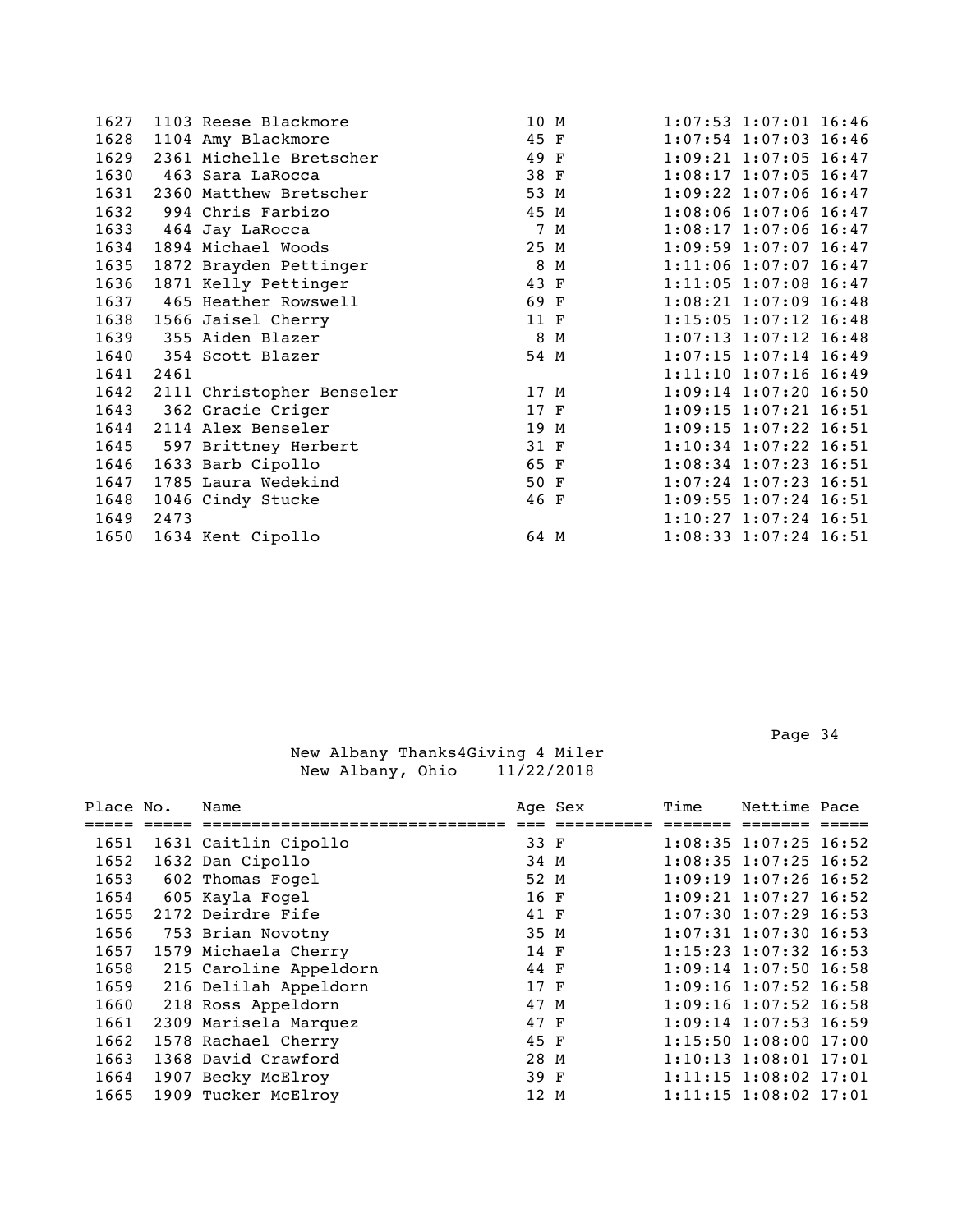| 1666 | 1367 Alyssa Newell    | 28 F |  | 1:10:15 1:08:03 17:01       |  |
|------|-----------------------|------|--|-----------------------------|--|
| 1667 | 65 Lisa Hinson        | 53 F |  | 1:09:53 1:08:04 17:01       |  |
| 1668 | 2256 Jack Aubrey      | 11 M |  | 1:10:41 1:08:04 17:01       |  |
| 1669 | 521 Tyler Caleodis    | 11 M |  | 1:10:43 1:08:05 17:02       |  |
| 1670 | 1479 Amanda Kelley    | 32 F |  | $1:09:45$ $1:08:05$ $17:02$ |  |
| 1671 | 1357 Pamela Siekman   | 47 F |  | $1:09:45$ $1:08:05$ $17:02$ |  |
| 1672 | 68 Connor Hinson      | 25 M |  | $1:09:44$ 1:08:06 17:02     |  |
| 1673 | 1480 Zachary Kelley   | 31 M |  | $1:09:45$ $1:08:06$ $17:02$ |  |
| 1674 | 738 Kristen Murphy    | 29 F |  | 1:11:11 1:08:06 17:02       |  |
| 1675 | 933 Kelli Sprosty     | 34 F |  | $1:18:46$ $1:08:06$ $17:02$ |  |
| 1676 | 69 Avery Hinson       | 20 F |  | 1:09:48 1:08:06 17:02       |  |
| 1677 | 1358 DWAYNE SIEKMAN   | 50 M |  | 1:09:46 1:08:09 17:03       |  |
| 1678 | 1511 Madison Brandon  | 17 F |  | 1:12:26 1:08:10 17:03       |  |
| 1679 | 782 Edward Reeg       | 63 M |  | 1:12:19 1:08:11 17:03       |  |
| 1680 | 786 Katie Reeg        | 29 F |  | 1:12:21 1:08:12 17:03       |  |
| 1681 | 1609 Laura Dornsife   | 46 F |  | 1:09:43 1:08:24 17:06       |  |
| 1682 | 1906 Beth Weakley     | 60 F |  | 1:11:37 1:08:25 17:07       |  |
| 1683 | 1667 Kathi Richardson | 59 F |  | $1:11:30$ $1:08:25$ $17:07$ |  |
| 1684 | 1669 John Benedict    | 68 M |  | 1:11:30 1:08:25 17:07       |  |
| 1685 | 1665 Kate Richardson  | 31 F |  | 1:11:30 1:08:26 17:07       |  |
| 1686 | 1677 Judy Loper       | 65 F |  | 1:12:03 1:08:35 17:09       |  |
| 1687 | 1580 Gavin Cherry     | 12 M |  | 1:16:34 1:08:41 17:11       |  |
| 1688 | 1577 Allan Cherry     | 49 M |  | $1:16:35$ $1:08:41$ $17:11$ |  |
| 1689 | 2165 Sophic Morgan    | 16 F |  | 1:10:10 1:08:49 17:13       |  |
| 1690 | 214 Scott Carelli     | 50 M |  | $1:09:40$ $1:08:49$ $17:13$ |  |
| 1691 | 1612 Emily Dornsife   | 16 F |  | 1:10:10 1:08:51 17:13       |  |
| 1692 | 1911 James Brisk      | 58 M |  | 1:09:16 1:08:51 17:13       |  |
| 1693 | 1509 Nicole Schmidt   | 41 F |  | 1:13:08 1:08:51 17:13       |  |
| 1694 | 1611 Alexa Dornsife   | 16 F |  | 1:10:10 1:08:51 17:13       |  |
| 1695 | 1716 DJ Rizek         | 31 M |  | 1:11:07 1:08:52 17:13       |  |
| 1696 | 1510 Steven Schmidt   | 48 M |  | 1:13:07 1:08:52 17:13       |  |
| 1697 | 1403 Gerri Brennan    | 66 F |  | $1:10:05$ 1:08:52 17:13     |  |
| 1698 | 594 Brenda Herbert    | 55 F |  | 1:12:08 1:08:52 17:13       |  |
| 1699 | 596 Justin Herbert    | 30 M |  | 1:12:08 1:08:52 17:13       |  |
| 1700 | 1153 Olivia Barnes    | 25 F |  | 1:10:36 1:08:52 17:13       |  |

Page 35 and the state of the state of the state of the state of the state of the state of the state of the state of the state of the state of the state of the state of the state of the state of the state of the state of th

| Place No. | Name                       |      | Age Sex | Time | Nettime Pace                |  |
|-----------|----------------------------|------|---------|------|-----------------------------|--|
|           |                            |      |         |      |                             |  |
|           | 1701 1152 Carol Barnes     | 55 F |         |      | $1:10:35$ $1:08:53$ $17:14$ |  |
|           | 1702 1660 Shayla McInerney |      | 9 F     |      | $1:10:49$ $1:08:53$ $17:14$ |  |
|           | 1703 1715 Melissa Rizek    | 31 F |         |      | $1:11:09$ $1:08:54$ $17:14$ |  |
|           | 1704 1456 Brad Mullin      | 56 M |         |      | $1:12:12$ $1:08:55$ $17:14$ |  |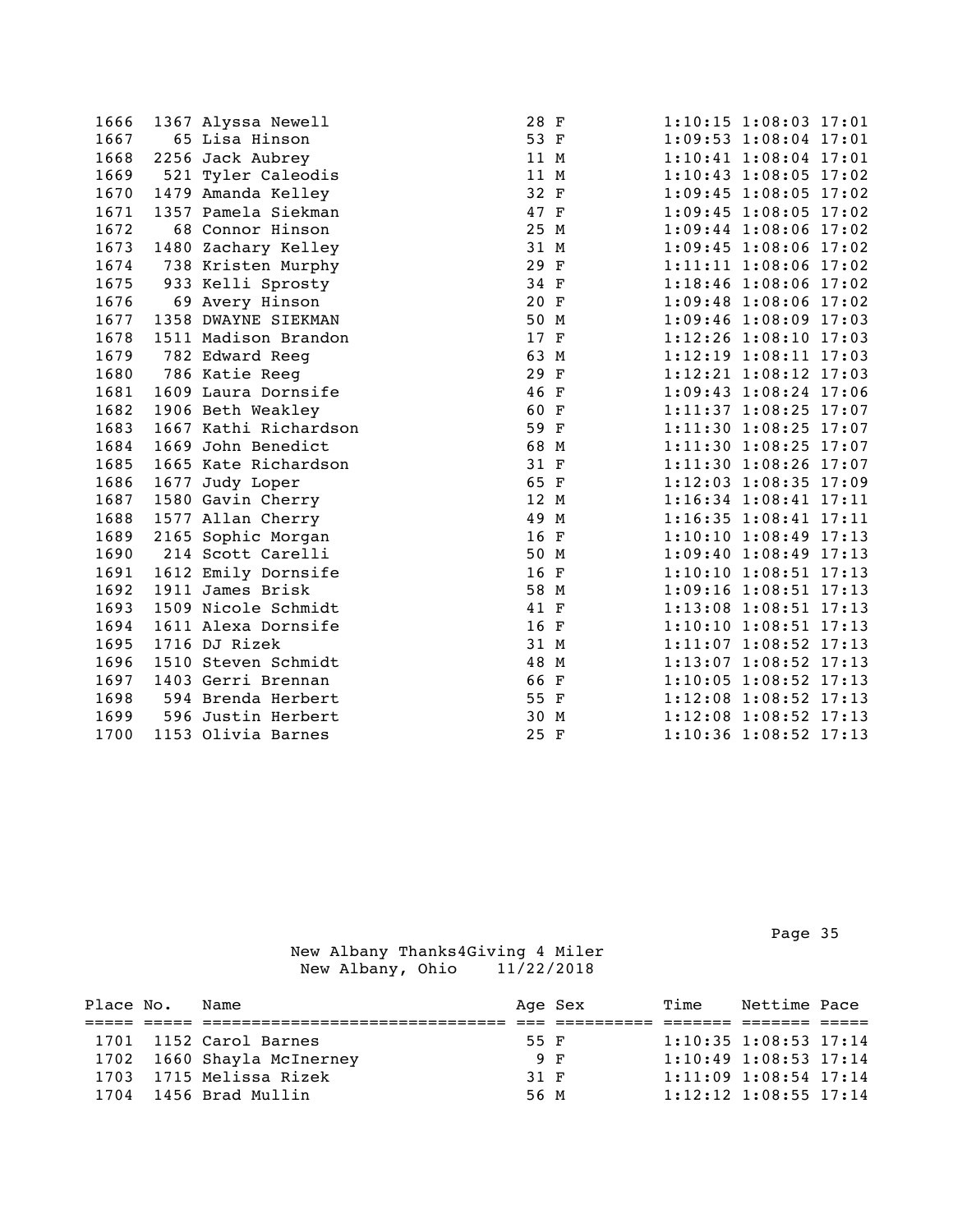| 1105 |      | 1454 Kimberly Mullin     | 54 F |  | 1:12:12 1:08:56 1/:14       |  |
|------|------|--------------------------|------|--|-----------------------------|--|
| 1706 |      | 1912 Marlene Brisk       | 54 F |  | $1:09:27$ $1:08:59$ 17:15   |  |
| 1707 |      | 425 Chase Swickard       | 23 M |  | 1:14:40 1:09:00 17:15       |  |
| 1708 |      | 1913 Jessica Brisk       | 23 F |  | 1:09:28 1:09:00 17:15       |  |
| 1709 |      | 1681 Chuck Bunting       | 66 M |  | 1:12:58 1:09:02 17:16       |  |
| 1710 |      | 1315 Carol Bronsdon      | 58 F |  | 1:12:59 1:09:04 17:16       |  |
| 1711 |      | 1680 Susan Bunting       | 61 F |  | 1:13:00 1:09:04 17:16       |  |
| 1712 |      | 1537 Max Higgins         | 14 M |  | $1:11:35$ $1:09:15$ $17:19$ |  |
| 1713 |      | 1547 Kimberly Emerson    | 45 F |  | $1:12:06$ $1:09:16$ $17:19$ |  |
| 1714 |      | 2045 Mikayla Emerson     | 9 F  |  | $1:12:07$ $1:09:17$ $17:20$ |  |
| 1715 |      | 1557 Noam Greenshtein    | 14 F |  | $1:12:05$ $1:09:17$ $17:20$ |  |
| 1716 |      | 1554 Ofra Greenshtein    | 51 F |  | 1:12:05 1:09:18 17:20       |  |
| 1717 |      | 24 Stacy Kusma           | 58 M |  | 1:12:06 1:09:18 17:20       |  |
| 1718 |      | 1608 John Hill           | 49 M |  | $1:12:28$ $1:09:21$ $17:21$ |  |
| 1719 |      | 1607 Kimberly Hill       | 37 F |  | $1:12:29$ $1:09:21$ $17:21$ |  |
| 1720 |      | 646 Spencer Tammaro      | 16 M |  | 1:10:10 1:09:24 17:21       |  |
| 1721 | 2480 |                          |      |  | 1:12:06 1:09:25 17:22       |  |
| 1722 |      | 93 Genesis Adams         | 25 F |  | 1:09:37 1:09:36 17:24       |  |
| 1723 |      | 89 Riley Adams           | 24 M |  | 1:09:38 1:09:37 17:25       |  |
| 1724 |      | 213 Kelly Routhier       | 48 F |  | 1:09:40 1:09:39 17:25       |  |
| 1725 |      | 212 Michael Routhier     | 49 M |  | 1:09:41 1:09:40 17:25       |  |
| 1726 |      | 399 Julie Widman         | 56 F |  | 1:10:39 1:09:43 17:26       |  |
| 1727 |      | 402 Abby Widman          | 25 F |  | 1:10:40 1:09:43 17:26       |  |
| 1728 |      | 1610 Jeff Dornsife       | 52 M |  | 1:09:44 1:09:43 17:26       |  |
| 1729 |      | 400 Doug Widman          | 56 M |  | 1:10:39 1:09:45 17:27       |  |
| 1730 |      | 66 Alan Hinson           | 53 M |  | 1:09:46 1:09:45 17:27       |  |
| 1731 |      | 1475 Frank Cook          | 72 M |  | 1:12:55 1:09:46 17:27       |  |
| 1732 |      | 1780 Amy Kaucheck        | 48 F |  | 1:13:05 1:09:51 17:28       |  |
| 1733 |      | 1781 Katie Kaucheck      | 14 F |  | $1:13:05$ $1:09:53$ $17:29$ |  |
| 1734 |      | 151 Richard Morris       | 54 M |  | $1:12:00$ 1:09:53 17:29     |  |
| 1735 |      | 948 Valerie Boffo        | 49 F |  | $1:12:07$ $1:09:54$ 17:29   |  |
| 1736 |      | 154 Marissa Morris       | 20 F |  | $1:12:02$ $1:09:55$ $17:29$ |  |
| 1737 |      | 155 Alex Farrenkopf      | 24 M |  | $1:12:03$ $1:09:56$ 17:29   |  |
| 1738 |      | 950 Maggie Records       | 21 F |  | 1:12:08 1:09:56 17:29       |  |
| 1739 |      | 152 Dakeena Morris       | 54 F |  | $1:12:04$ 1:09:58 17:30     |  |
| 1740 |      | 976 Caroline Samanich    | 9 F  |  | $1:10:52$ $1:09:58$ 17:30   |  |
| 1741 |      | 1296 Tracee Maxie        | 39 F |  | 1:12:33 1:10:01 17:31       |  |
| 1742 |      | 856 Beth Clark           | 38 F |  | 1:12:32 1:10:02 17:31       |  |
| 1743 |      | 1113 Denise Keyes        | 62 F |  | $1:10:04$ $1:10:03$ $17:31$ |  |
| 1744 |      | 57 Christina Weisenstein | 63 F |  | 1:10:19 1:10:04 17:31       |  |
| 1745 |      | 2199 Chloe Robertson     | 6 F  |  | 1:10:18 1:10:17 17:35       |  |
| 1746 |      | 785 Seanna Reeg          | 32 F |  | 1:14:34 1:10:17 17:35       |  |
| 1747 |      | 784 Chris Reeg           | 31 M |  | 1:14:34 1:10:17 17:35       |  |
| 1748 |      | 1639 Linda Loy           | 67 F |  | 1:10:50 1:10:17 17:35       |  |
| 1749 |      | 2191 Hanna Cripe         | 16 F |  | 1:10:51 1:10:18 17:35       |  |
| 1750 |      | 2195 Abbey Robertson     | 40 F |  | 1:10:20 1:10:19 17:35       |  |
|      |      |                          |      |  |                             |  |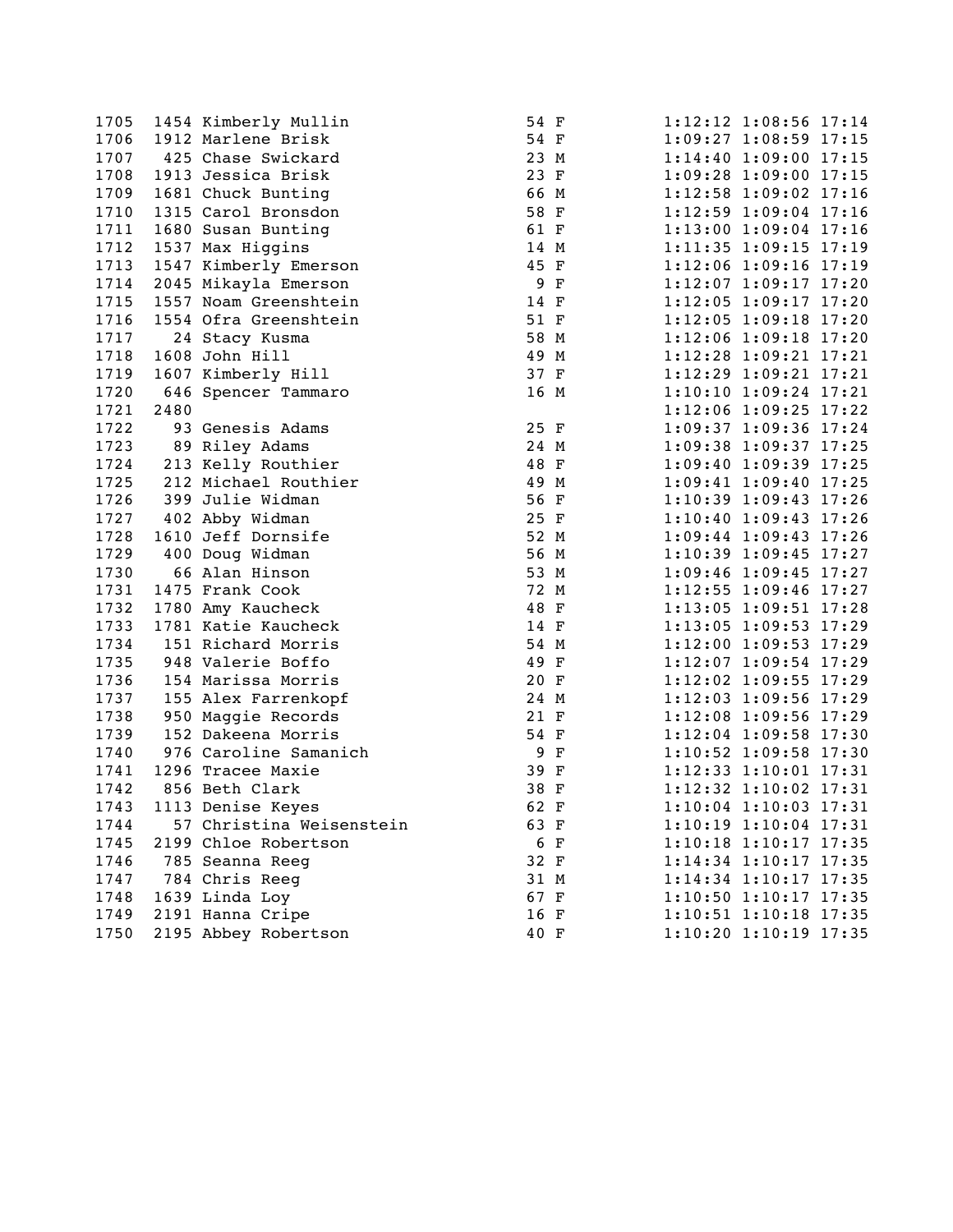Page 36 and the state of the state of the state of the state of the state of the state of the state of the state of the state of the state of the state of the state of the state of the state of the state of the state of th

| Place No. | Name                     |      | Age Sex | Time | Nettime Pace                |  |
|-----------|--------------------------|------|---------|------|-----------------------------|--|
|           |                          |      |         |      |                             |  |
| 1751      | 790 Maddie Baird         | 21 F |         |      | $1:14:35$ $1:10:19$ $17:35$ |  |
| 1752      | 1762 Christina Bellaire  | 13 F |         |      | 1:12:06 1:10:28 17:37       |  |
| 1753      | 2232 Haran Primm         | 42 F |         |      | 1:14:11 1:10:29 17:38       |  |
| 1754      | 2234 Courtney Rovder     | 42 F |         |      | 1:14:13 1:10:32 17:38       |  |
| 1755      | 2428 Mark Ryan           | 52 M |         |      | 1:13:14 1:10:32 17:38       |  |
| 1756      | 1989 Wendy Summers       | 48 F |         |      | 1:12:54 1:10:34 17:39       |  |
| 1757      | 1620 Janelle Falk        | 10 F |         |      | 1:13:44 1:10:35 17:39       |  |
| 1758      | 1211 Mia Schrader        | 13 F |         |      | 1:13:47 1:10:36 17:39       |  |
| 1759      | 1469 Donna Schaub        | 70 F |         |      | 1:12:58 1:10:37 17:40       |  |
| 1760      | 1996 Kevin Farrell       | 54 M |         |      | 1:12:54 1:10:38 17:40       |  |
| 1761      | 1768 Ethan Pargeon       |      | 7 M     |      | $1:13:47$ $1:10:40$ $17:40$ |  |
| 1762      | 1372 Louis Tucci         | 74 M |         |      | $1:12:57$ $1:10:40$ $17:40$ |  |
| 1763      | 1658 Yasmin McInerney    | 48 F |         |      | $1:12:41$ $1:10:45$ $17:42$ |  |
| 1764      | 1659 Shawn McInerney     | 51 M |         |      | $1:12:41$ $1:10:45$ $17:42$ |  |
| 1765      | 1048 Patrick Stucke      | 10 M |         |      | 1:13:17 1:10:46 17:42       |  |
| 1766      | 949 Alex Boffo           | 21 M |         |      | 1:13:03 1:10:49 17:43       |  |
| 1767      | 1047 Matthew Stucke      | 11 M |         |      | $1:13:17$ $1:10:49$ $17:43$ |  |
| 1768      | 1739 Roseanne Verst      | 43 F |         |      | 1:12:36 1:10:51 17:43       |  |
| 1769      | 1005 Julian Boffo        | 17 M |         |      | 1:13:05 1:10:51 17:43       |  |
| 1770      | 2229 Christina Castillo  | 32 F |         |      | 1:14:32 1:10:51 17:43       |  |
| 1771      | 1361 Nancy Brewer        | 59 F |         |      | $1:14:45$ $1:10:52$ $17:43$ |  |
| 1772      | 1003 Saundra Boffo       | 55 F |         |      | $1:13:06$ $1:10:52$ $17:43$ |  |
| 1773      | 1649 Jennifer Siegel     | 46 F |         |      | 1:12:39 1:10:52 17:43       |  |
| 1774      | 2231 Melanie Wilson      | 33 F |         |      | $1:14:32$ $1:10:53$ $17:44$ |  |
| 1775      | 2230 Steve Castillo      | 28 M |         |      | $1:14:33$ $1:10:55$ $17:44$ |  |
| 1776      | 2190 Dara Cripe          | 47 F |         |      | 1:11:28 1:10:55 17:44       |  |
| 1777      | 834 David C. Griffel     | 77 M |         |      | 1:12:08 1:10:55 17:44       |  |
| 1778      | 1335 Sharon Kahn         | 45 F |         |      | $1:19:04$ $1:10:58$ 17:45   |  |
| 1779      | 2082 Emily Leatherman    | 19 F |         |      | 1:12:01 1:11:03 17:46       |  |
| 1780      | 2079 Barbara Ebright     | 53 F |         |      | 1:12:01 1:11:04 17:46       |  |
| 1781      | 1853 Tamra Potts         | 59 F |         |      | 1:12:02 1:11:04 17:46       |  |
| 1782      | 2259 Carolyn Thomas      | 60 F |         |      | 1:15:31 1:11:07 17:47       |  |
| 1783      | 1089 Anna Roth           | 1 F  |         |      | 1:15:32 1:11:07 17:47       |  |
| 1784      | 1087 Allison Roth        | 39 F |         |      | $1:15:31$ $1:11:08$ $17:47$ |  |
| 1785      | 1088 Chad Roth           | 38 M |         |      | $1:15:32$ $1:11:10$ $17:48$ |  |
| 1786      | 1438 Chip Kohler         | 68 M |         |      | 1:15:27 1:11:14 17:49       |  |
| 1787      | 914 Dwight Robertsion    | 49 M |         |      | $1:18:24$ $1:11:18$ $17:50$ |  |
| 1788      | 759 Jennifer Scharver    | 46 F |         |      | 1:11:20 1:11:19 17:50       |  |
| 1789      | 758 John Scharver        | 47 M |         |      | 1:11:20 1:11:19 17:50       |  |
| 1790      | 644 Cara Tammaro         | 54 F |         |      | 1:12:05 1:11:19 17:50       |  |
| 1791      | 645 Brad Tammaro         | 64 M |         |      | 1:12:04 1:11:20 17:50       |  |
| 1792      | 2140 Mary Katherine      | 22 F |         |      | 1:15:56 1:11:27 17:52       |  |
| 1793      | 2198 Lucy Robertson      | 8 F  |         |      | 1:11:29 1:11:28 17:52       |  |
| 1794      | 2143 Ashley Farone       | 32 F |         |      | 1:15:59 1:11:29 17:53       |  |
| 1795      | 2142 Laura Beggin        | 57 F |         |      | 1:15:57 1:11:29 17:53       |  |
| 1796      | 2139 Alexander Katherine | 27 F |         |      | 1:15:57 1:11:30 17:53       |  |
| 1797      | 975 Evelyn Samanich      | 17 F |         |      | 1:12:28 1:11:33 17:54       |  |
| 1798      | 1535 Sally Higgins       | 43 F |         |      | 1:11:36 1:11:35 17:54       |  |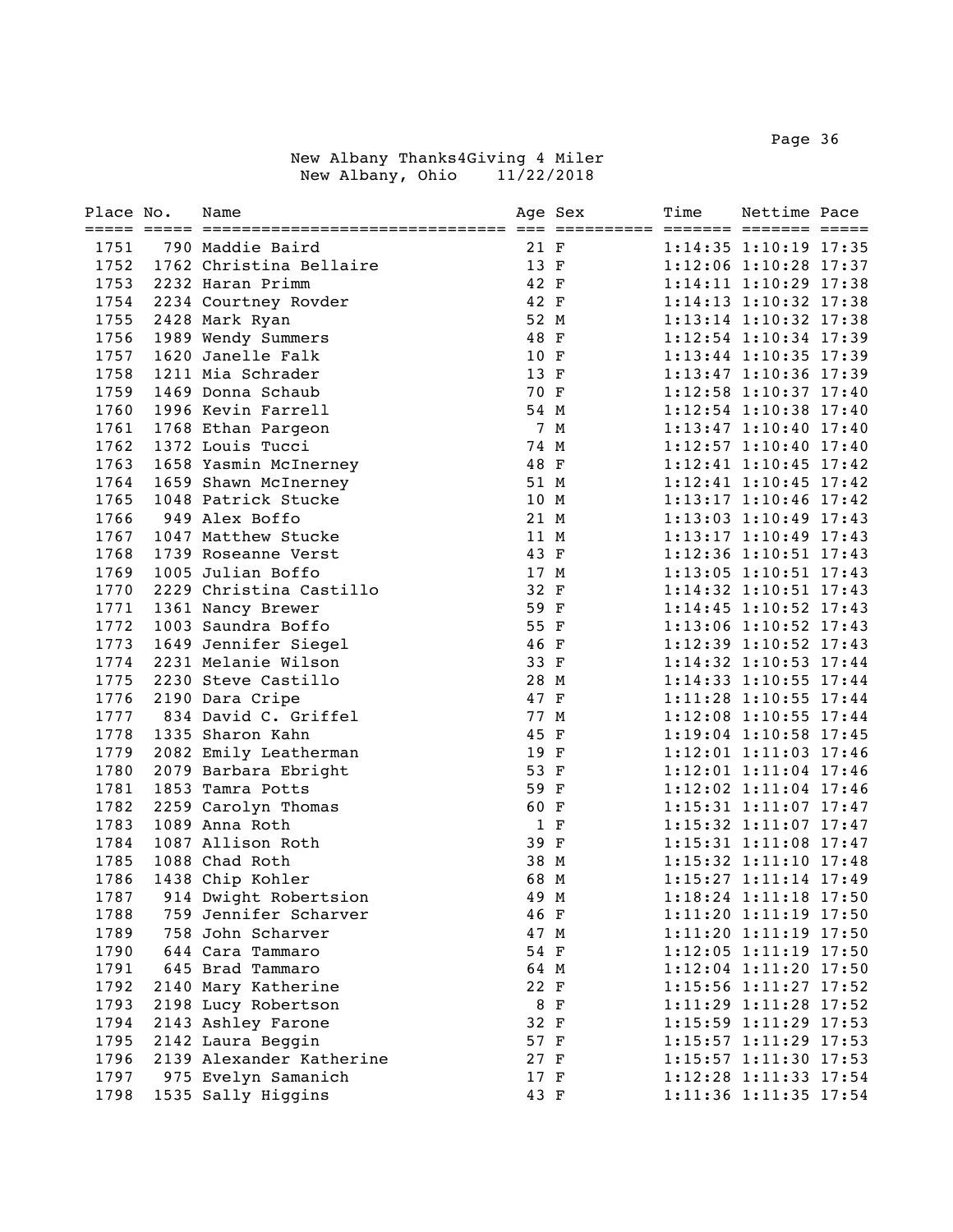Page 37 and the state of the state of the state of the state of the state of the state of the state of the state of the state of the state of the state of the state of the state of the state of the state of the state of th

| Place No. |      | Name                     |      | Age Sex | Time | Nettime Pace                |  |
|-----------|------|--------------------------|------|---------|------|-----------------------------|--|
| 1801      |      | 1767 Rachel Pargeon      | 36 F |         |      | $1:14:48$ $1:11:39$ 17:55   |  |
| 1802      |      | 1761 Liza Bellaire       | 44 F |         |      | 1:14:47 1:11:40 17:55       |  |
| 1803      |      | 1621 Elaina Falk         |      | 7 F     |      | 1:14:49 1:11:41 17:56       |  |
| 1804      |      | 1208 Virginia Schrader   | 42 F |         |      | 1:14:50 1:11:43 17:56       |  |
| 1805      | 2479 |                          |      |         |      | 1:14:40 1:12:02 18:01       |  |
| 1806      |      | 973 Pat Samanich         | 47 M |         |      | 1:13:10 1:12:09 18:03       |  |
| 1807      |      | 1223 Maria Schaper       | 33 F |         |      | $1:20:03$ $1:12:09$ $18:03$ |  |
| 1808      |      | 974 Tracy Samanich       | 47 F |         |      | 1:13:08 1:12:10 18:03       |  |
| 1809      |      | 1742 Eleni Johnson       | 11 F |         |      | $1:16:02$ $1:12:15$ $18:04$ |  |
| 1810      |      | 1740 Athena Johnson      | 42 F |         |      | 1:15:59 1:12:15 18:04       |  |
| 1811      |      | 441 Rex Hicks            |      | 7 M     |      | 1:12:17 1:12:16 18:04       |  |
| 1812      | 2517 |                          |      |         |      | 1:18:06 1:12:17 18:04       |  |
| 1813      | 2516 |                          |      |         |      | 1:18:06 1:12:18 18:05       |  |
| 1814      |      | 1297 Kierra Maxie        | 11 F |         |      | 1:12:21 1:12:20 18:05       |  |
| 1815      |      | 1701 Cathryn Levander    | 23 F |         |      | 1:16:27 1:12:21 18:06       |  |
| 1816      | 2518 |                          |      |         |      | 1:18:07 1:12:21 18:06       |  |
| 1817      |      | 917 Emily Robertsion     | 20 F |         |      | 1:18:23 1:12:26 18:07       |  |
| 1818      |      | 662 Jeff Mceldowney      | 34 M |         |      | 1:12:30 1:12:29 18:08       |  |
| 1819      |      | 1599 Eric Thielsen       | 32 M |         |      | 1:12:30 1:12:29 18:08       |  |
| 1820      |      | 1956 April Corvi         | 57 F |         |      | 1:13:34 1:12:31 18:08       |  |
| 1821      |      | 857 Chris Clark          | 40 M |         |      | 1:12:33 1:12:32 18:08       |  |
| 1822      |      | 741 Amy Clark            | 34 F |         |      | 1:16:01 1:12:34 18:09       |  |
| 1823      |      | 1824 Molly Records       | 23 F |         |      | 1:12:37 1:12:36 18:09       |  |
| 1824      |      | 1822 Stephanie Brennan   | 53 F |         |      | 1:12:37 1:12:36 18:09       |  |
| 1825      |      | 2265 Elizabeth Galbreath | 40 F |         |      | 1:16:42 1:12:36 18:09       |  |
| 1826      |      | 2357 Kori Khan           | 28 F |         |      | 1:16:27 1:12:38 18:10       |  |
| 1827      |      | 520 Andrea Caleodis      | 39 F |         |      | 1:15:28 1:12:39 18:10       |  |
| 1828      |      | 1115 Greg Moffitt        | 57 M |         |      | $1:16:37$ $1:12:40$ $18:10$ |  |
| 1829      |      | 2255 Sarah Aubrey        | 39 F |         |      | 1:15:29 1:12:41 18:11       |  |
| 1830      |      | 1114 Laura Moffitt       | 56 F |         |      | 1:16:39 1:12:43 18:11       |  |
| 1831      |      | 1969 Maritta Komula      | 55 F |         |      | 1:13:57 1:12:53 18:14       |  |
| 1832      |      | 442 Lauren Makowski      | 21 F |         |      | $1:15:43$ $1:12:53$ $18:14$ |  |
| 1833      |      | 99 Cande Rybecky         | 31 F |         |      | 1:16:24 1:12:55 18:14       |  |
| 1834      |      | 1091 Jean Lesnick        | 60 F |         |      | $1:15:20$ $1:12:55$ $18:14$ |  |
| 1835      |      | 2368 Erika Watts         | 23 F |         |      | 1:16:50 1:13:01 18:16       |  |
| 1836      |      | 2367 Andrew Brady        | 24 M |         |      | $1:16:50$ $1:13:01$ $18:16$ |  |
| 1837      |      | 762 Pam Kelley           | 61 F |         |      | 1:14:47 1:13:02 18:16       |  |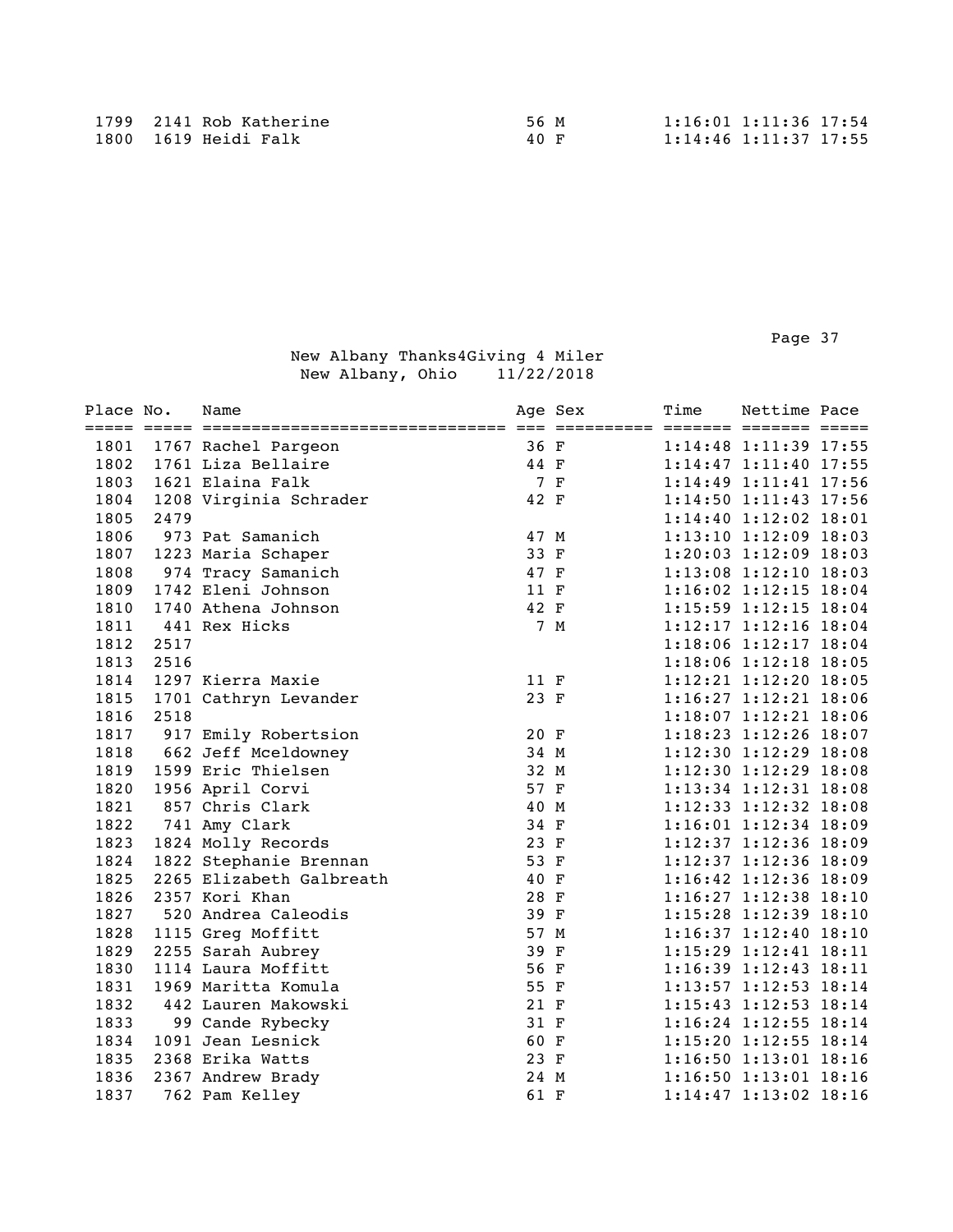| 1838 | 1823 Jim Brennan             | 62 M   |     | $1:13:05$ $1:13:04$ $18:16$ |      |  |
|------|------------------------------|--------|-----|-----------------------------|------|--|
| 1839 | 1019 Becky McIlwain          | 38 F   |     | 1:16:43 1:13:26 18:22       |      |  |
| 1840 | 1020 Nick McIlwain           | 38 M   |     | $1:16:44$ $1:13:26$ $18:22$ |      |  |
| 1841 | 1450 Jack Walker             |        | 7 M | $1:13:29$ $1:13:28$ $18:22$ |      |  |
|      | 1842 2455 Tuigan Segaux      | 15 M   |     | $1:15:54$ $1:13:35$ $18:24$ |      |  |
| 1843 | 2456 Max Zoot                | 13 M   |     | $1:15:55$ $1:13:36$ $18:24$ |      |  |
|      | 1844 2458 Sandra Segaux      | 47 F   |     | $1:15:55$ $1:13:36$ $18:24$ |      |  |
|      | 1845 2459 Andrea Oyananel    | 53 F   |     | $1:15:56$ $1:13:37$ $18:25$ |      |  |
|      | 1846 2053 Kristen Underhill  | $21$ F |     | $1:15:49$ $1:13:43$ $18:26$ |      |  |
|      | 1847 1214 Alex Arquelles     | 12 M   |     | $1:16:01$ $1:13:43$ $18:26$ |      |  |
|      | 1848 915 Nicholas Robertsion | 13 M   |     | $1:18:20$ $1:13:45$ $18:27$ |      |  |
| 1849 | 1378 David Skinner           |        |     | $1:17:12$ $1:13:47$ $18:27$ | 63 M |  |
| 1850 | 1696 Mina Khorrami           |        |     | $1:15:32$ $1:13:59$ $18:30$ | 58 F |  |

Page 38 and the state of the state of the state of the state of the state of the state of the state of the state of the state of the state of the state of the state of the state of the state of the state of the state of th

| Place No. |      | Name                   |      | Age Sex | Time | Nettime Pace                |  |
|-----------|------|------------------------|------|---------|------|-----------------------------|--|
| 1851      |      | 1379 Brady Seevers     | 29 M |         |      | $1:17:23$ $1:14:00$ $18:30$ |  |
| 1852      |      | 2193 Michael Felice    | 33 M |         |      | $1:17:22$ $1:14:01$ $18:31$ |  |
| 1853      |      | 2030 Ann Neal          | 61 F |         |      | $1:15:05$ $1:14:01$ $18:31$ |  |
| 1854      | 1377 | Jennifer Seevers       | 30 F |         |      | $1:17:21$ $1:14:02$ $18:31$ |  |
| 1855      |      | 1600 Mark Stone        | 61 M |         |      | $1:14:05$ $1:14:04$ $18:31$ |  |
| 1856      |      | 1598 Brittany Thielsen | 31 F |         |      | $1:14:07$ $1:14:06$ $18:32$ |  |
| 1857      |      | 661 Amanda Mceldowney  | 35 F |         |      | $1:14:07$ $1:14:06$ $18:32$ |  |
| 1858      |      | 225 Paul Kaufman       | 57 M |         |      | $1:15:09$ $1:14:06$ $18:32$ |  |
| 1859      | 2029 | Tim Neal               | 60 M |         |      | $1:15:09$ $1:14:07$ $18:32$ |  |
| 1860      |      | 625 Mollie Niederpruem | 48 F |         |      | $1:18:24$ $1:14:21$ $18:36$ |  |
| 1861      |      | 630 Colleen Young      | 25 F |         |      | $1:18:25$ $1:14:23$ $18:36$ |  |
| 1862      |      | 1204 Ernie Arguelles   | 52 M |         |      | $1:16:37$ $1:14:23$ $18:36$ |  |
| 1863      |      | 701 Alison Underhill   | 25 F |         |      | $1:16:31$ $1:14:29$ $18:38$ |  |
| 1864      |      | 811 Karen Koenig       | 53 F |         |      | $1:16:30$ $1:14:30$ $18:38$ |  |
| 1865      |      | 219 Laurie Flynn       | 46 F |         |      | $1:15:41$ $1:14:32$ $18:38$ |  |
| 1866      |      | 357 Lori Friend        | 57 F |         |      | 1:15:40 1:14:33 18:39       |  |
| 1867      |      | 763 Mike Kelley        | 62 M |         |      | $1:14:45$ $1:14:44$ $18:41$ |  |
| 1868      |      | 1175 Chris Coleman     | 49 M |         |      | $1:14:46$ $1:14:45$ $18:42$ |  |
| 1869      | 230  | Shane Herman           | 48 M |         |      | $1:23:48$ $1:14:46$ $18:42$ |  |
| 1870      | 229  | Jennifer Herman        | 44 F |         |      | $1:23:47$ $1:14:46$ $18:42$ |  |
| 1871      | 231  | Jack Herman            | 12 M |         |      | $1:23:51$ $1:14:47$ $18:42$ |  |
| 1872      |      | 764 Lauren Kelley      | 38 F |         |      | $1:14:50$ $1:14:49$ $18:43$ |  |
| 1873      | 273  | Justin Parks           | 28 M |         |      | 1:17:20 1:14:54 18:44       |  |
| 1874      | 272  | Cora Parks             | 26 F |         |      | $1:17:20$ $1:14:55$ $18:44$ |  |
| 1875      |      | 394 Elysabeth Bouton   | 55 F |         |      | $1:17:59$ $1:14:56$ $18:44$ |  |
| 1876      |      | 2429 Susan Fox         | 62 F |         |      | 1:16:58 1:15:11 18:48       |  |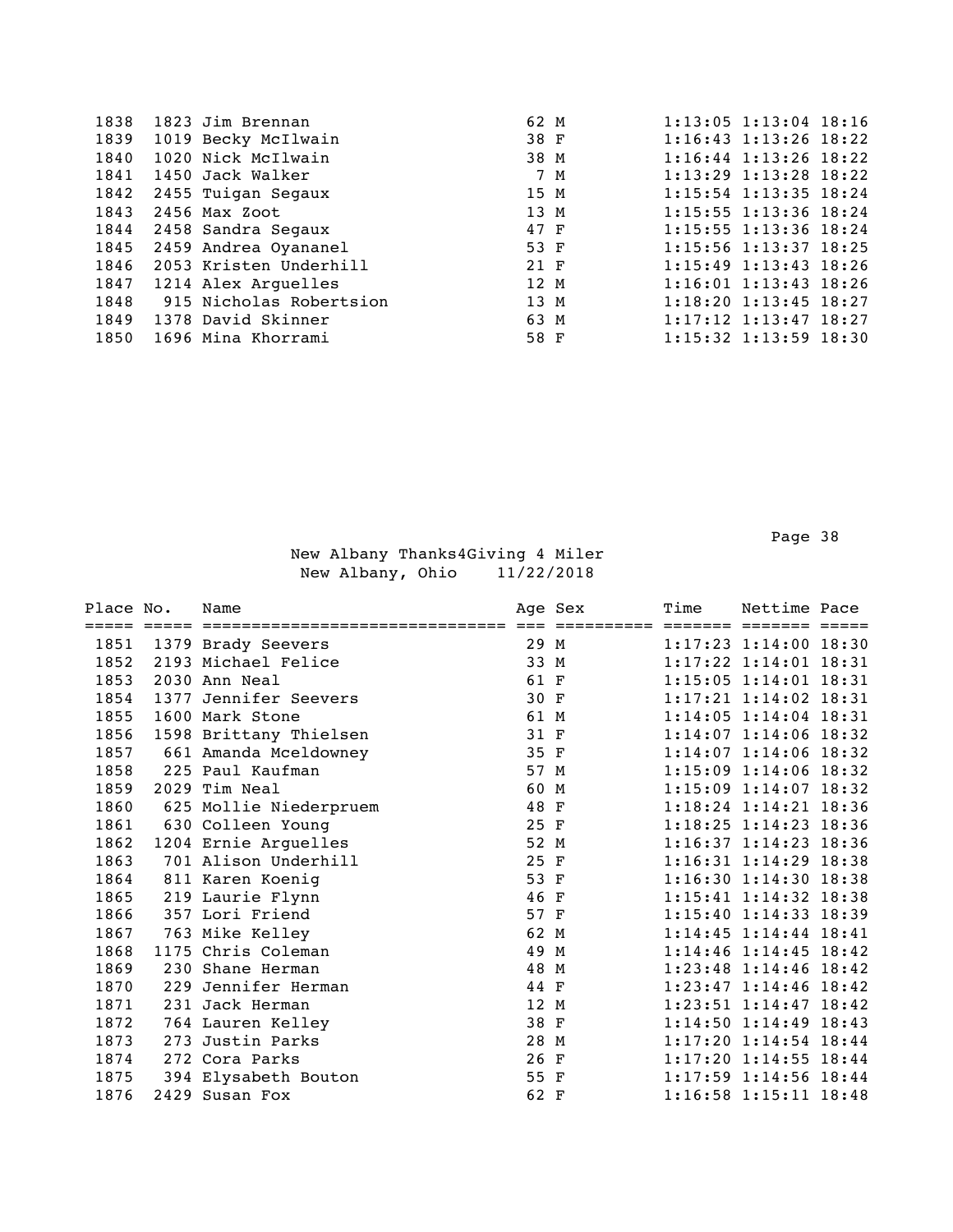| 1877 |      | 881 Barbara Novembre   | 60 F |   | 1:15:20 1:15:19 18:50       |
|------|------|------------------------|------|---|-----------------------------|
| 1878 |      | 840 Katherine Strohm   | 62 F |   | $1:16:20$ $1:15:22$ $18:51$ |
| 1879 |      | 1543 Mallory Routsong  | 29 F |   | 1:19:26 1:15:23 18:51       |
| 1880 |      | 1699 Kiana Khorrami    | 20 F |   | $1:15:32$ $1:15:31$ $18:53$ |
| 1881 |      | 813 Natalie Koenig     | 21 F |   | $1:15:44$ $1:15:43$ $18:56$ |
| 1882 |      | 37 Emerson Kaufman     | 11 F |   | $1:19:50$ $1:15:43$ $18:56$ |
| 1883 |      | 36 Jacob Kaufman       | 13 M |   | $1:19:51$ $1:15:44$ $18:56$ |
| 1884 |      | 2446 Gena Briggs       | 37 F |   | 1:19:53 1:15:47 18:57       |
| 1885 |      | 882 Lorraine Shill     | 56 F |   | $1:18:23$ 1:15:59 19:00     |
| 1886 |      | 34 Lori Kaufman        | 38 F |   | $1:20:05$ 1:15:59 19:00     |
| 1887 |      | 38 Nolan Kaufman       | 9    | M | $1:20:10$ $1:15:59$ $19:00$ |
| 1888 |      | 35 Jason Kaufman       | 48 M |   | $1:20:12$ $1:16:00$ $19:00$ |
| 1889 |      | 191 Eva Tedrick        | 13 F |   | 1:17:50 1:16:18 19:05       |
| 1890 |      | 190 Ann-Marie Tedrick  | 47 F |   | $1:17:49$ 1:16:19 19:05     |
| 1891 |      | 699 Amy Underhill      | 55 F |   | $1:18:22$ $1:16:22$ $19:06$ |
| 1892 |      | 1061 David Van Bruggen | 11 M |   | $1:19:11$ $1:16:24$ $19:06$ |
| 1893 |      | 1836 Carl Levander     | 57 M |   | $1:16:27$ $1:16:26$ $19:07$ |
| 1894 |      | 1118 Erika Moffitt     | 29 F |   | $1:16:35$ $1:16:34$ 19:09   |
| 1895 |      | 742 Joel Clark         | 28 M |   | $1:20:12$ $1:16:43$ $19:11$ |
| 1896 | 743  | Jennifer Clark         | 28 F |   | $1:20:10$ $1:16:44$ $19:11$ |
| 1897 |      | 744 Kendra Stewart     | 34 F |   | $1:20:10$ $1:16:44$ $19:11$ |
| 1898 | 1697 | Jam Khorrami           | 59 M |   | $1:18:27$ $1:16:54$ $19:14$ |
| 1899 |      | 1060 Diana Van Bruggen | 45 F |   | $1:19:41$ $1:16:55$ $19:14$ |
| 1900 |      | 2046 Vivian Murdock    | 65 F |   | 1:18:27 1:17:06 19:17       |
|      |      |                        |      |   |                             |

| Place No. | Name                    |      | Age Sex | Time | Nettime Pace                |  |
|-----------|-------------------------|------|---------|------|-----------------------------|--|
|           |                         |      |         |      |                             |  |
| 1901      | 1975 Nataliya Krylova   | 36 F |         |      | $1:17:55$ $1:17:26$ 19:22   |  |
| 1902      | 631 Danielle Pedigo     | 30 F |         |      | $1:21:00$ $1:17:31$ $19:23$ |  |
| 1903      | 509 Eric Miller         | 47 M |         |      | $1:17:38$ $1:17:37$ $19:25$ |  |
| 1904      | 1472 Joe Nichols        | 65 M |         |      | $1:21:00$ $1:17:38$ $19:25$ |  |
| 1905      | 2290 Tanya Mitsud       | 40 F |         |      | $1:24:05$ 1:17:46 19:27     |  |
| 1906      | 585 Joyce Masek         | 43 F |         |      | $1:24:04$ $1:17:47$ $19:27$ |  |
| 1907      | 2450 Pamela Walker      | 61 F |         |      | $1:18:58$ 1:17:53 19:29     |  |
| 1908      | 789 Teresa Baird        | 60 F |         |      | $1:22:04$ 1:17:56 19:29     |  |
| 1909      | 73 Geni Jacobs          | 59 F |         |      | $1:22:32$ 1:17:56 19:29     |  |
| 1910      | 788 David Baird         | 60 M |         |      | $1:22:06$ 1:17:57 19:30     |  |
| 1911      | 2242 Stephanie Rucinski | 43 F |         |      | $1:22:27$ $1:18:17$ $19:35$ |  |
| 1912      | 1848 Randy Stow         | 63 M |         |      | $1:18:33$ $1:18:32$ $19:38$ |  |
| 1913      | 251 Nancy Ballenger     | 63 M |         |      | 1:21:25 1:18:34 19:39       |  |
| 1914      | 253 Jill Brehm          | 61 F |         |      | $1:21:26$ 1:18:35 19:39     |  |
| 1915      | 1393 Michael Eischen    | 63 M |         |      | $1:23:04$ 1:18:51 19:43     |  |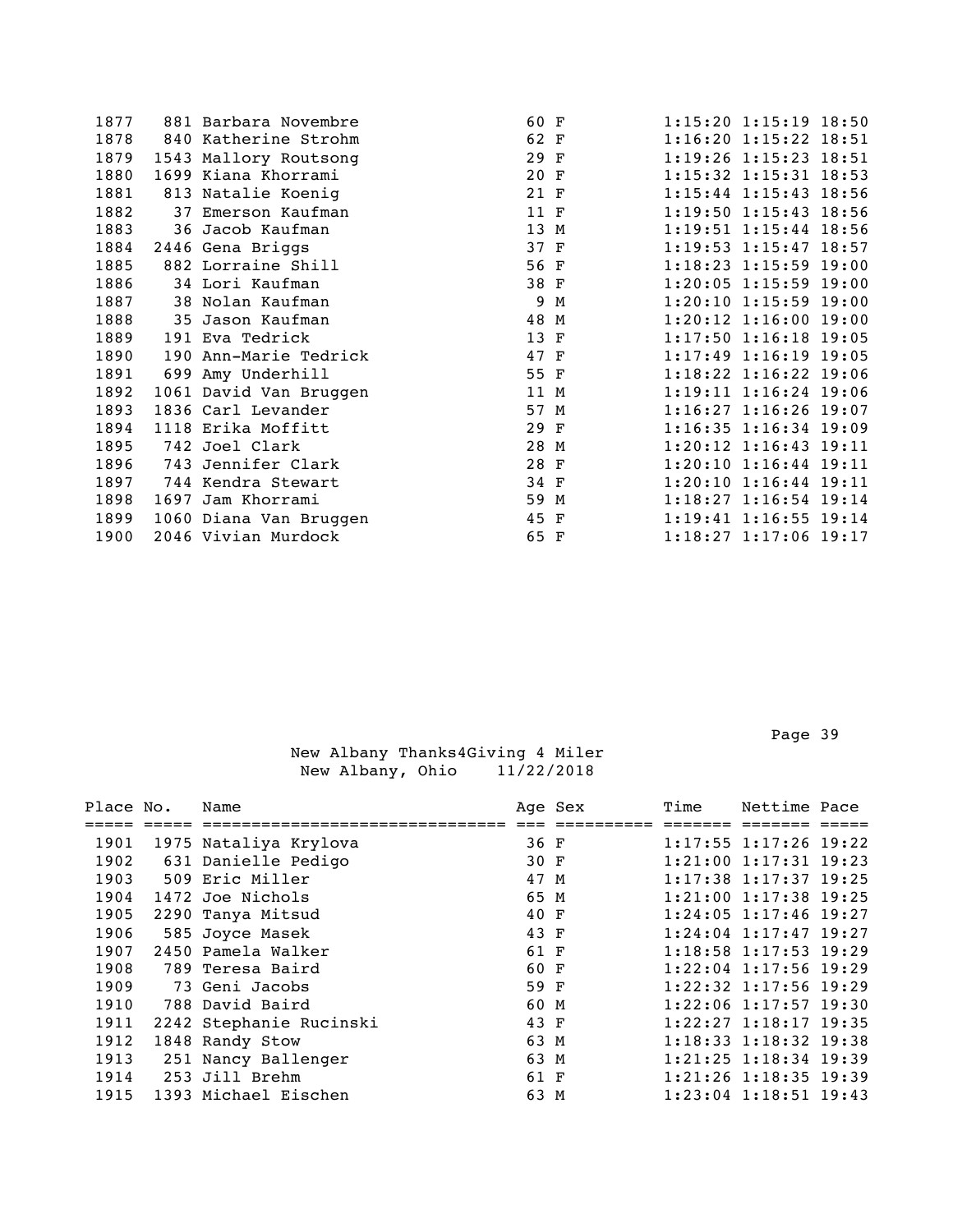| 1916 | 1347 Lasy Bosch       | 61 F |             | 1:23:15 1:19:03 19:46       |
|------|-----------------------|------|-------------|-----------------------------|
| 1917 | 1394 Carol Eischen    | 66 F |             | 1:23:16 1:19:04 19:46       |
| 1918 | 1319 Madeline McNabb  | 22 F |             | 1:23:14 1:19:24 19:51       |
| 1919 | 1320 Joanne Engles    | 56 F |             | 1:23:14 1:19:24 19:51       |
| 1920 | 1493 Bernard Schubach | 48 M |             | 1:24:51 1:20:24 20:06       |
| 1921 | 1588 Jaime Goodman    | 38 F |             | 1:24:50 1:20:26 20:07       |
| 1922 | 181 Sam Slagle        | 10 F |             | $1:23:12$ $1:20:52$ $20:13$ |
| 1923 | 182 Quinn Slagle      | 8 F  |             | 1:23:17 1:20:56 20:14       |
| 1924 | 2069 Joel Kahn        | 51 M |             | 1:25:30 1:20:56 20:14       |
| 1925 | 900 Liza Kane         | 44 F |             | 1:24:38 1:20:56 20:14       |
| 1926 | 2050 Angie Abrams     | 45 F |             | 1:24:39 1:20:57 20:15       |
| 1927 | 2264 Bob Galbreath    | 44 M |             | 1:25:18 1:21:07 20:17       |
| 1928 | 1303 Steve Osmun      | 39 M |             | 1:24:58 1:21:13 20:19       |
| 1929 | 555 Jane Jackson      | 59 F |             | $1:25:16$ $1:21:14$ $20:19$ |
| 1930 | 899 Cousy Kane        | 42 M |             | 1:24:57 1:21:14 20:19       |
| 1931 | 2007 Edna Rivera      | 60 F |             | $1:21:16$ $1:21:15$ $20:19$ |
| 1932 | 556 Lesa Jackson      | 30 F |             | 1:25:15 1:21:17 20:20       |
| 1933 | 2153 L'Oreal Mills    | 7 F  |             | 1:23:57 1:21:31 20:23       |
| 1934 | 2152 Canidace Mills   | 32 F |             | 1:23:59 1:21:31 20:23       |
| 1935 | 2146 Cora Glanton     | 54 F |             | 1:24:03 1:21:32 20:23       |
| 1936 | 2150 lamar Elanton    | 12 M |             | 1:24:02 1:21:34 20:24       |
| 1937 | 2151 Leila Elanton    | 11 F |             | 1:24:01 1:21:35 20:24       |
| 1938 | 1847 Jude Stow        | 63 F |             | 1:21:44 1:21:43 20:26       |
| 1939 | 971 William Turner    | 9    | M           | 1:25:16 1:21:57 20:30       |
| 1940 | 2034 Monica Coffin    | 76 F |             | 1:25:20 1:21:59 20:30       |
| 1941 | 958 Pamela Turner     | 65 M |             | 1:25:20 1:22:00 20:30       |
| 1942 | 1351 Ellie Alexander  | 9    | $\mathbf F$ | 1:25:52 1:22:05 20:32       |
| 1943 | 1304 Ryder Osmun      | 10 M |             | 1:26:05 1:22:21 20:36       |
| 1944 | 1034 Doug Wright      | 46 M |             | 1:22:23 1:22:22 20:36       |
| 1945 | 1030 Kelly Siebenaler | 48 F |             | $1:22:24$ $1:22:23$ 20:36   |
| 1946 | 1353 Sarah Alexander  | 38 F |             | 1:26:10 1:22:24 20:36       |
| 1947 | 1035 Valery Wright    | 44 F |             | $1:22:25$ $1:22:24$ 20:36   |
| 1948 | 1302 Rachel Osmun     | 48 F |             | 1:26:11 1:22:29 20:38       |
| 1949 | 1350 Paul Alexander   | 42 M |             | 1:26:30 1:22:43 20:41       |
| 1950 | 1352 Evelyn Alexander | 6    | $\mathbf F$ | 1:26:31 1:22:45 20:42       |

Page 40

| Place No. | Name                      |      | Age Sex | Time | Nettime Pace                |  |
|-----------|---------------------------|------|---------|------|-----------------------------|--|
|           |                           |      |         |      |                             |  |
|           | 1951 179 Trish Slagle     | 40 F |         |      | 1:25:19 1:22:58 20:45       |  |
|           | 1952 1188 Greg Bader      | 41 M |         |      | $1:26:46$ $1:23:08$ 20:47   |  |
|           | 1953 1187 Kim Bader       | 39 F |         |      | $1:26:47$ $1:23:10$ $20:48$ |  |
|           | 1954 1541 Sonya Sponaugle | 48 F |         |      | $1:27:26$ $1:23:21$ $20:51$ |  |